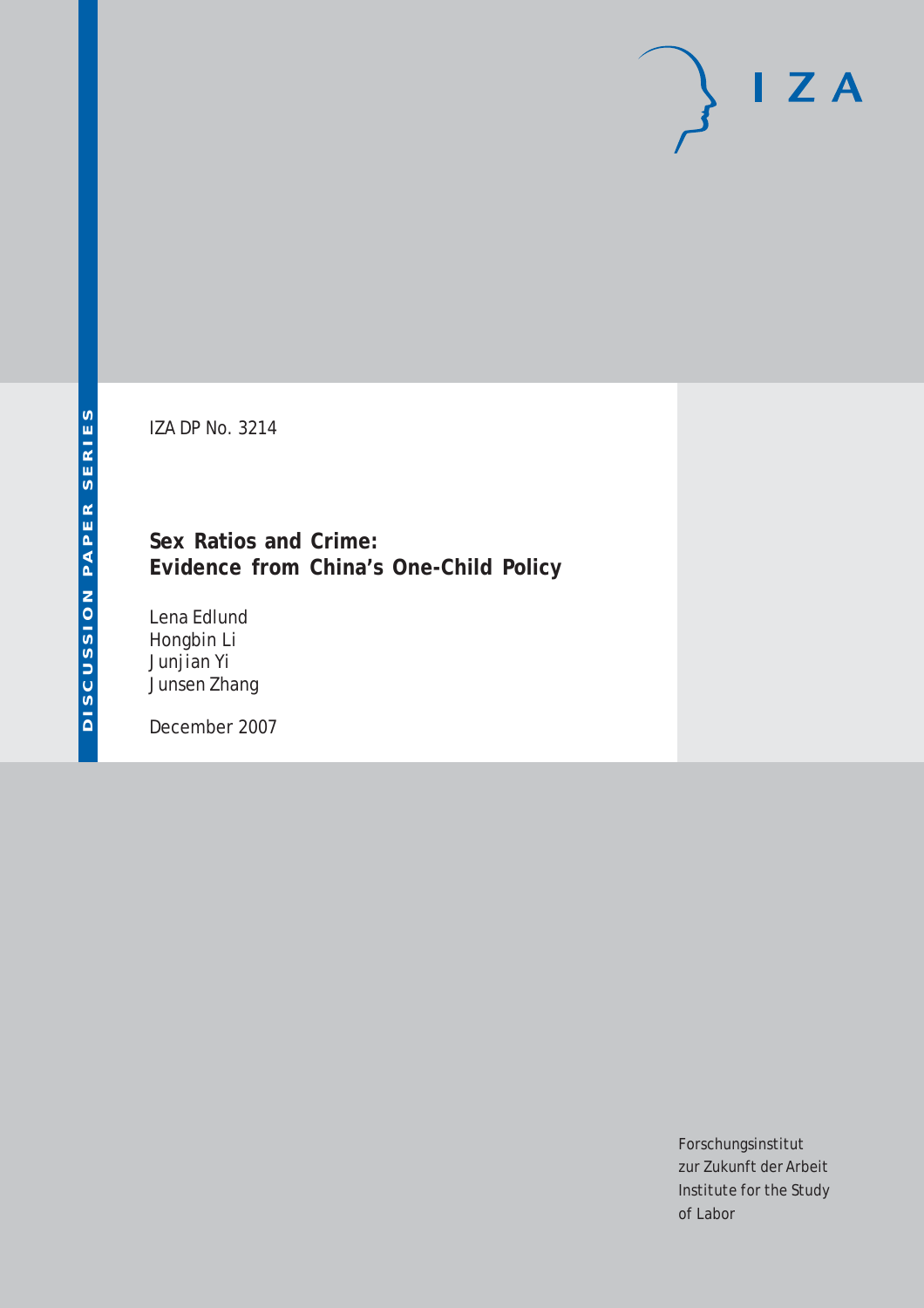## **Sex Ratios and Crime: Evidence from China's One-Child Policy**

## **Lena Edlund**

*Columbia University and IZA* 

## **Hongbin Li**

*Chinese University of Hong Kong and Tsinghua University* 

## **Junjian Yi**

*Chinese University of Hong Kong* 

## **Junsen Zhang**

*Chinese University of Hong Kong and IZA*

## Discussion Paper No. 3214 December 2007

IZA

P.O. Box 7240 53072 Bonn Germany

Phone: +49-228-3894-0 Fax: +49-228-3894-180 E-mail: [iza@iza.org](mailto:iza@iza.org)

Any opinions expressed here are those of the author(s) and not those of the institute. Research disseminated by IZA may include views on policy, but the institute itself takes no institutional policy positions.

The Institute for the Study of Labor (IZA) in Bonn is a local and virtual international research center and a place of communication between science, politics and business. IZA is an independent nonprofit company supported by Deutsche Post World Net. The center is associated with the University of Bonn and offers a stimulating research environment through its research networks, research support, and visitors and doctoral programs. IZA engages in (i) original and internationally competitive research in all fields of labor economics, (ii) development of policy concepts, and (iii) dissemination of research results and concepts to the interested public.

IZA Discussion Papers often represent preliminary work and are circulated to encourage discussion. Citation of such a paper should account for its provisional character. A revised version may be available directly from the author.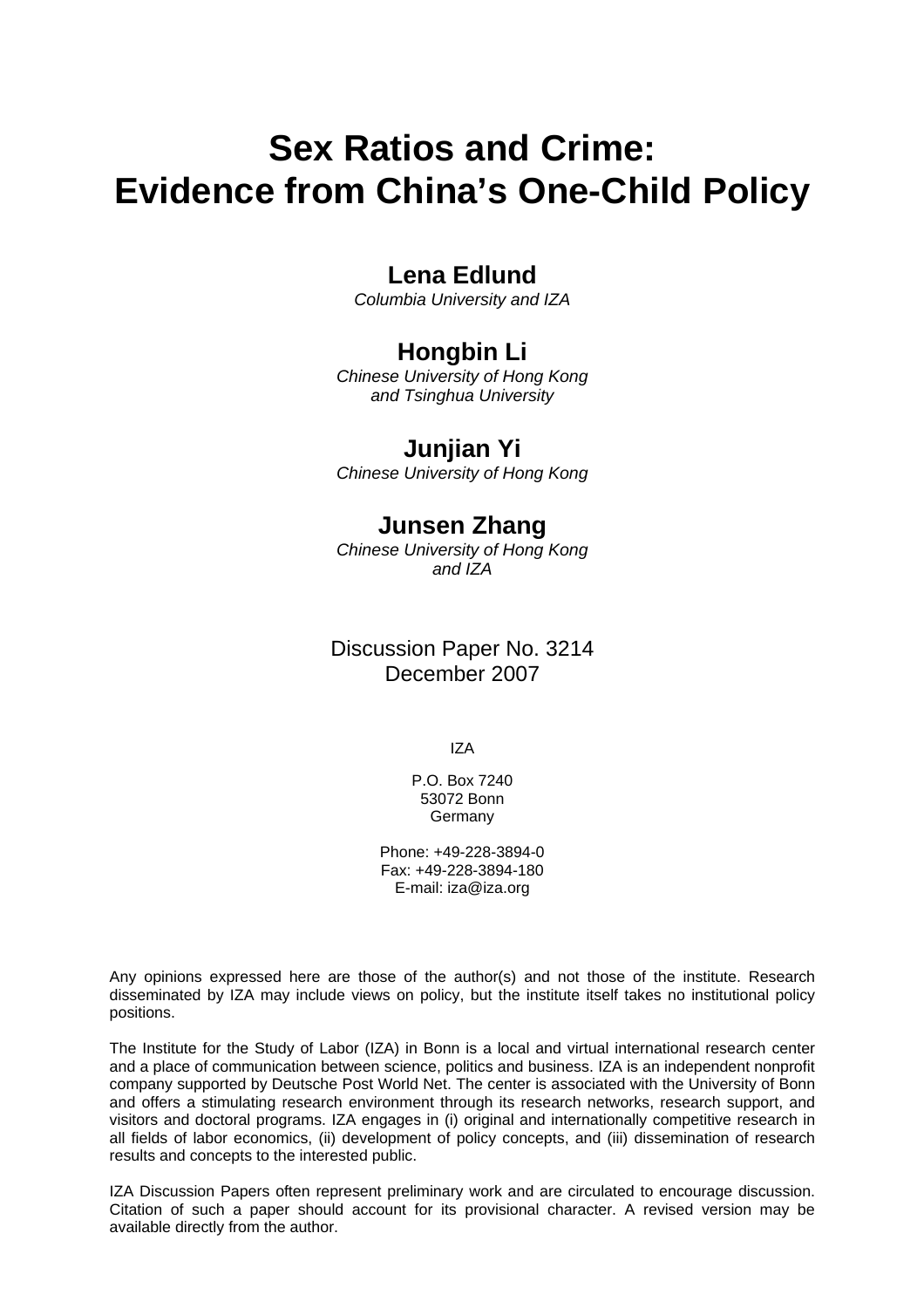IZA Discussion Paper No. 3214 December 2007

## **ABSTRACT**

## **Sex Ratios and Crime: Evidence from China's One-Child Policy[\\*](#page-2-0)**

Sex ratios (males to females) rose markedly in China in the last two decades, and crime rates nearly doubled. This paper examines whether the two are causally linked. High sex ratios imply fewer married men, and marriage has been conjectured to be a socializing force. Our paper exploits the quasi-natural experiment generated by the Chinese one-child policy, a policy which is widely held to be behind the surplus of sons. While a national policy, its implementation was local. We show that the provincial level implementation was unrelated to contemporaneous economic characteristics of the province. Instead, individual characteristics of the provincial party secretary influenced the timing. Moreover, leaders were systematically rotated such that 10 years on, leader characteristics were serially uncorrelated. Using annual province-level data for the period 1988-2004, we show that a 0.01 increase in the sex ratio raised violent and property crime rates by some 3%, suggesting that the rise in excess males may account for up to one-seventh of the overall rise in crime.

JEL Classification: J12, J13, K42

Keywords: male-biased sex ratios, crime, one-child policy, China

Corresponding author:

 $\overline{a}$ 

Junsen Zhang Department of Economics Chinese University of Hong Kong Shatin, NT Hong Kong Email: [jszhang@cuhk.edu.hk](mailto:jszhang@cuhk.edu.hk)

<span id="page-2-0"></span><sup>\*</sup> This is a revised version of the paper circulated under the same number until April 2008. Comments by Douglas Almond, Raquel Fernandez, Andrew Gelman, Steve Levitt, Zhiqiang Liu, Bernard Salanie, Jeffrey Zax, seminar participants at New York University, Hong Kong University of Science and Technology and National University of Singapore, and conference participants at the 2006 Chinese Economists Society meeting are gratefully acknowledged.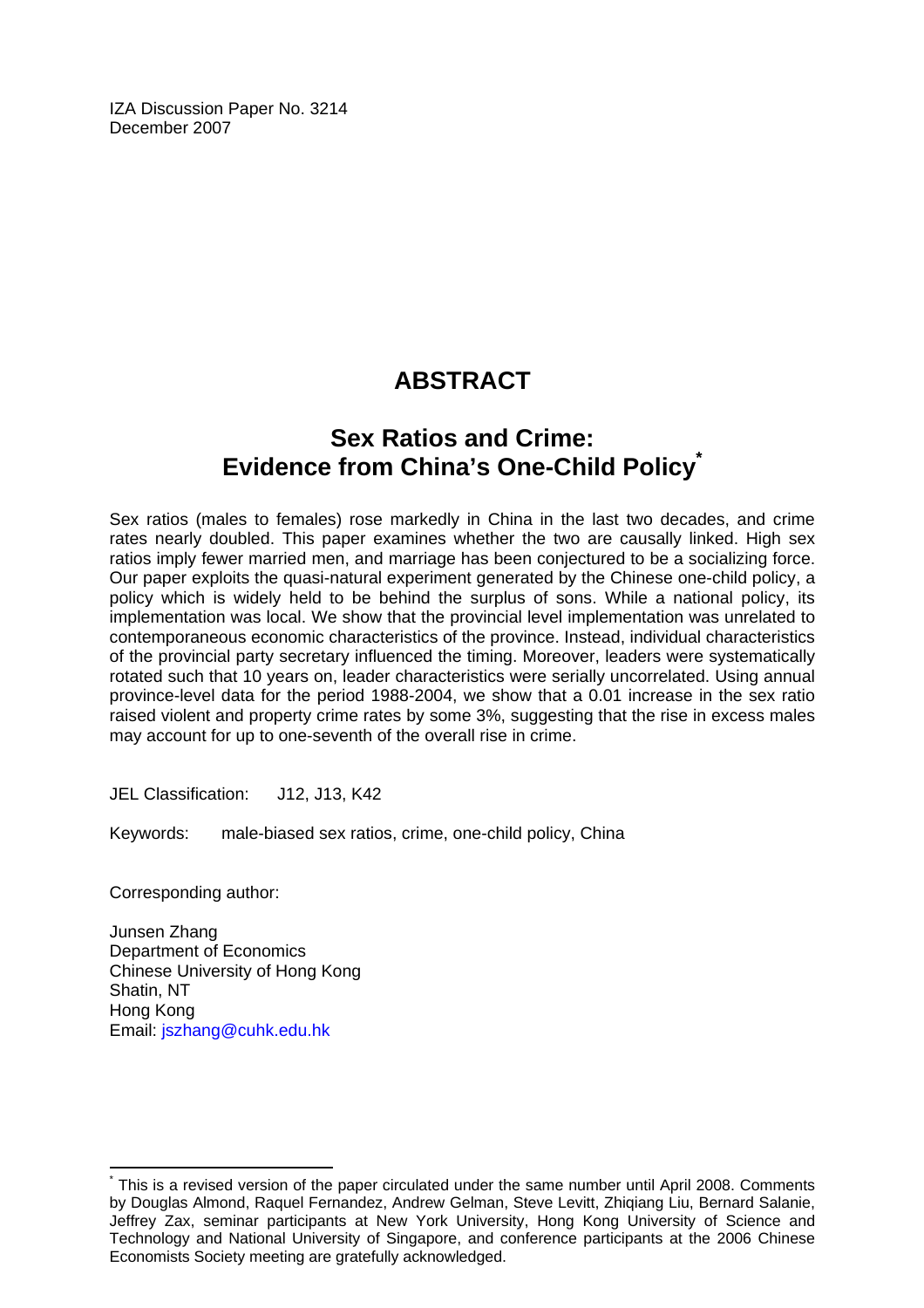## 1 Introduction

Does marriage tame men? Unmarried young men are arguably the most crime-prone demographic (Steffensmeier & Allan (1996); Hurwitz & Smithey (1998)), an association that has often been construed as causal (Messner & Sampson (1991); Posner (1992); Barber (2000); Hudson & Den Boer (2002)). However, the treatment is hardly random, and any claim linking marriage to commendable behavior or outcome needs to contend with positive selection: unmarried men are thus for a reason, and this reason may exert an independent effect on the outcome at hand (e.g., Korenman & Neumark (1991)). For instance, violent and property crimes require few skills and may thus be more prevalent among economically disadvantaged groups – groups who face conditions (other than crime) that affect both marriage rates (Wilson (1987)) and crime. While longitudinal data on individuals seemingly offers a solution (e.g., Sampson *et al.* (2006)), the decision to enter into marriage is likely to be influenced by (to the econometrician) unobservable factors that also influence criminality, such as idiosyncratic employment or promotion prospects.

In this paper, we exploit the natural experiment generated by the Chinese one-child policy officially launched in 1979. The one-child policy, combined with a strong preference for at least one son and lowered cost of sex selection in the form of prenatal sex determination technology (chiefly ultrasound B machines), led to a surplus of sons at birth (Zeng et al. (1993); Miller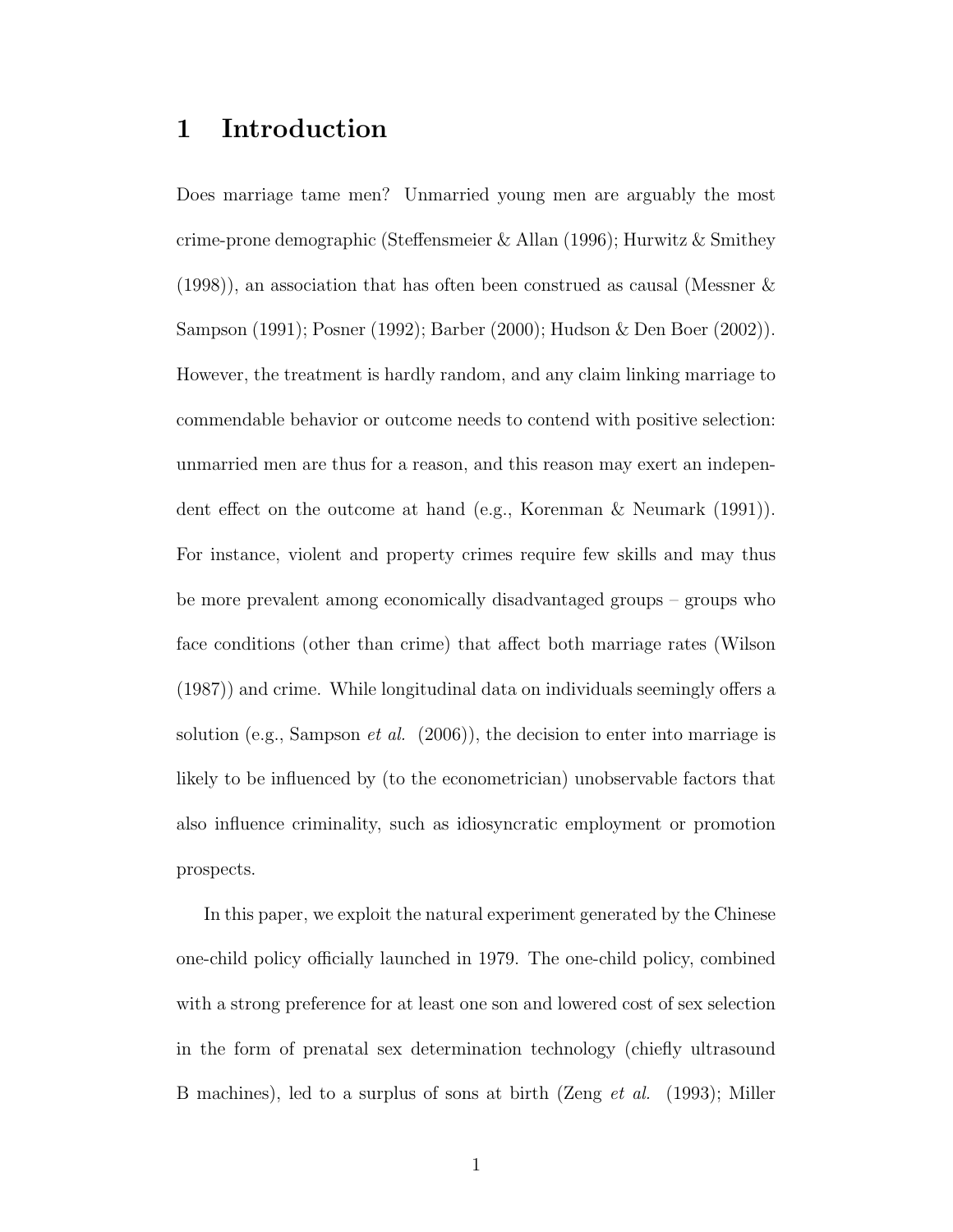(2001); Chu (2001); Li (2002); Yang & Chen (2004); Das Gupta (2005)), and as these cohorts enter adulthood, a shortage of brides. The sex ratio (men to women) for the 16-25 year old cohort went from 1.053 in 1988 to 1.095 in 2004 (Figure 1), implying an almost doubling of "surplus" men. While it was a national policy, its implementation was delegated to the provinces, generating substantial cross-province variation in the roll-out from the late 1970s through the early 1990s.

The rise in the sex ratio coincided with a dramatic increase in crime. Between 1988 and 2004, criminal offenses rose at an annual rate of 13.6% (or 12.5%, population adjusted) (Hu (2006)), and arrest rates were up by 82.4% (Figure 2).<sup>1</sup> The overwhelming majority (70%) of perpetrators of violent and property crimes in China are between 16 and 25 years old (Hu (2006)). While we do not have the gender composition of arrestees by age, in 2000, 90% of all arrestees were men (Law Yearbook of China (2001)).

This paper investigates the impact of rising sex ratios on crimes. Our identification strategy exploits that: (i) sex ratios moved in response to the one-child policy; (ii) there was cross-province variation in the timing of the implementation; and that (iii) this variation was orthogonal to factors that may have a bearing on the crime rate. Specifically, we present evidence that the implementation of the policies were unrelated to province characteristics. Instead, individual characteristics of provincial political leaders – their

<sup>&</sup>lt;sup>1</sup>We will focus on arrest rates in our empirical analysis, since we do not have offence rates at the province level.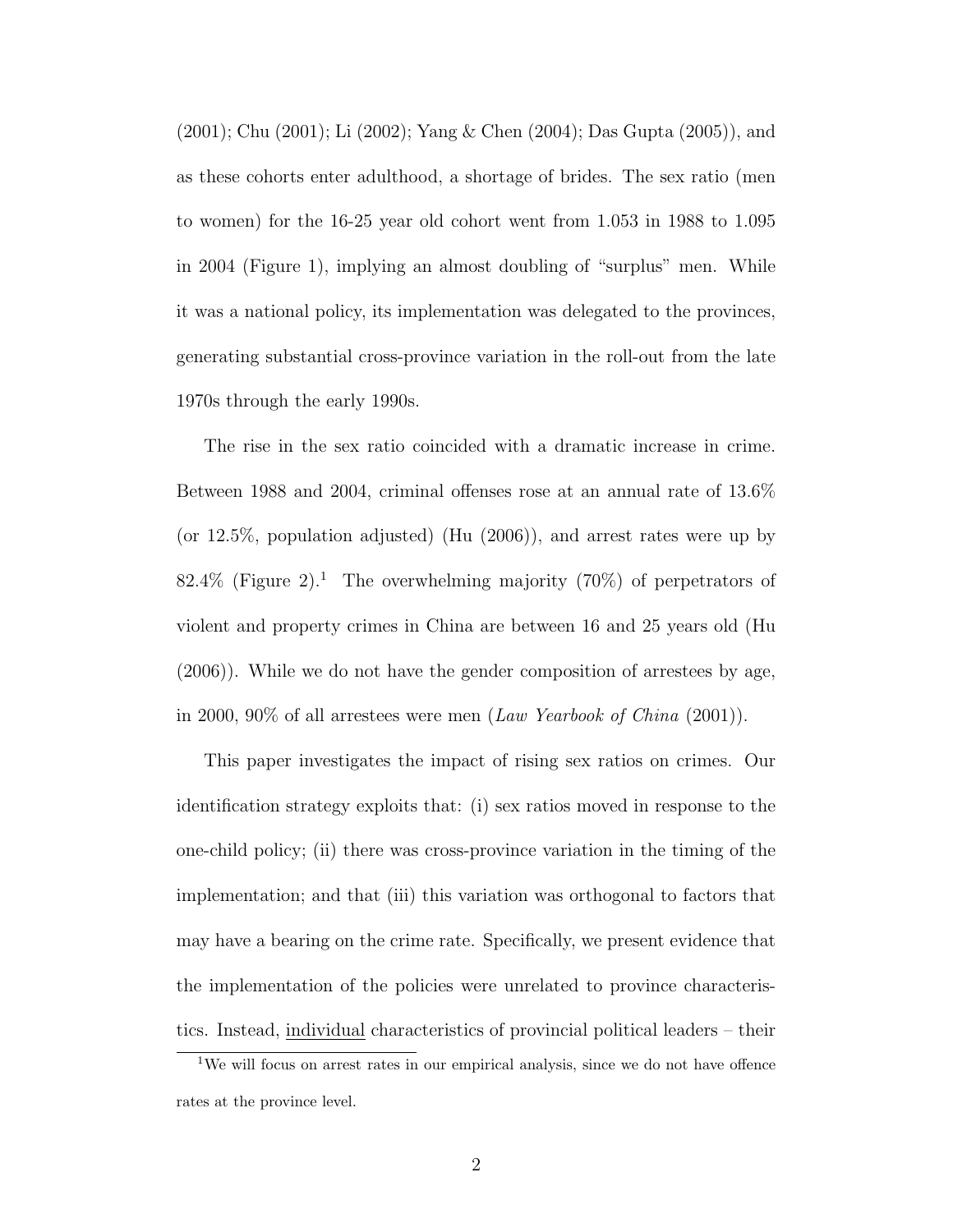age, education level, and central party connection – influenced the timing. Because leaders were systematically rotated, leader characteristics were orthogonal to province characteristics, thus leading to exogenous variation in the policy implementation and consequently the sex ratio.

The fact that higher sex ratios were in response to family planning programs is attractive for our purposes for a number of reasons. First, it seems reasonable that children born as a result of these programs were positively selected and could therefore be expected to have better adult outcomes (Kane & Staiger (1996); Donohue & Levitt (2001); Pop-Eleches (2006)). Second, falling fertility meant that younger cohorts were also smaller, which could reduce crime rates directly, assuming that younger cohorts are more crimeprone, and indirectly, via more favorable labor market conditions and the quantity-quality tradeoff (Li *et al.* (2008)). Third, sex-selective abortion (Edlund (1999)) and the incentive structure of the one-child policy (Short & Zhai (1998)) are likely to have strengthened the positive selection of sons that is naturally occurring (see Trivers & Willard  $(1973)$  and Almond & Edlund (2007)).

Our empirical analysis focuses on the sex ratio rather than marriage itself for the following reasons. First, data on cohort marital status are unavailable. Second, even if we had those data, marriage is endogenous both to factors likely to influence criminality, and criminality itself. The cohort sex ratio (at birth), on the other hand, has straightforward implications for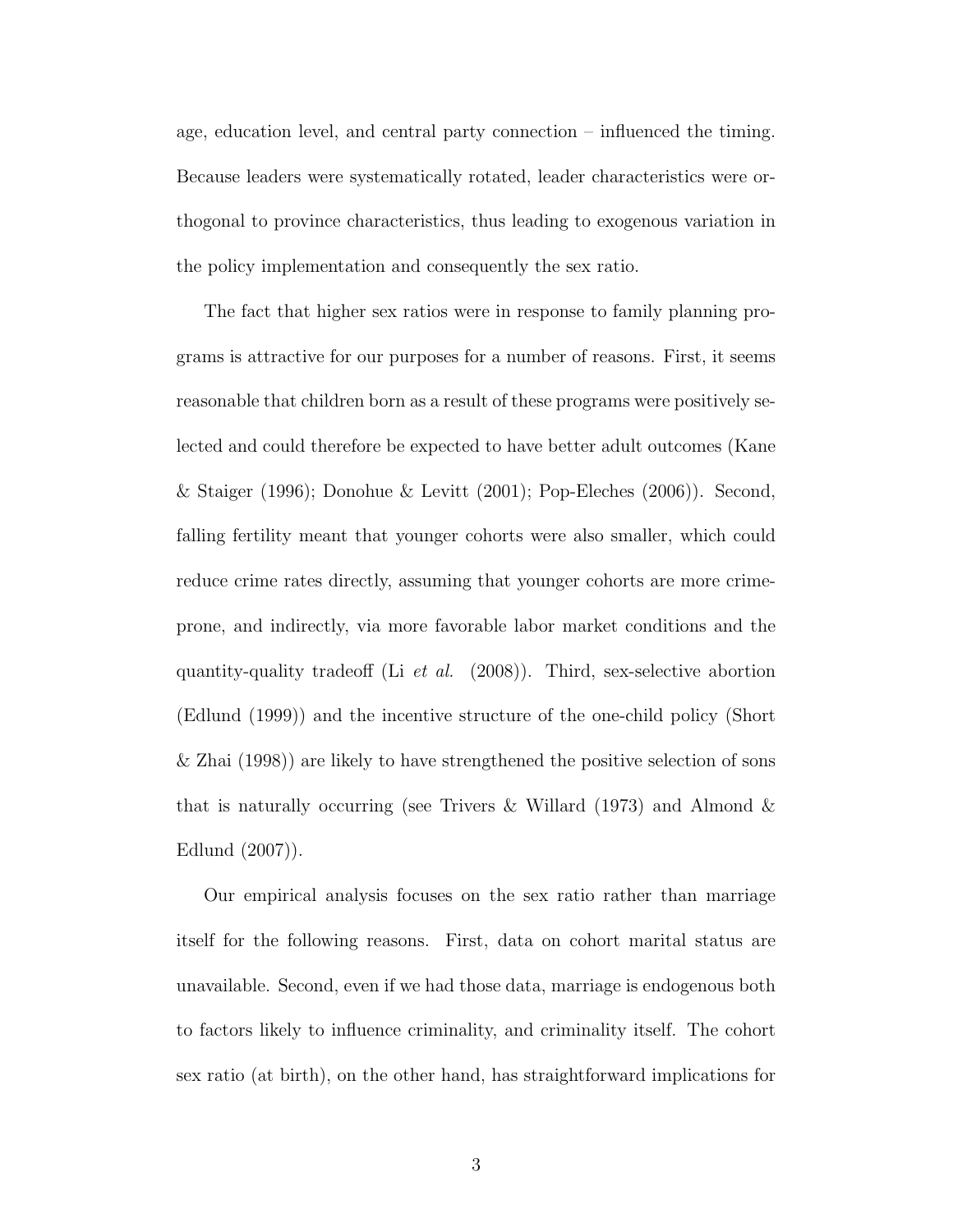the marriage market as the cohort comes of age, but is plausibly exogenous to factors affecting criminality of this cohort (other than marriage).

Employing province-level annual data covering the period 1988-2004, we estimate (by OLS and instrumenting using policy timing) that a 0.01 increase in the sex ratio of the 16-25 year age group raised the violent and property crime rates by some 3%, suggesting that the increasing maleness of the young adult population may account for as much as one seventh of the overall rise in crime.

A higher sex ratio would trivially raise the crime rate without the need to invoke the role of marriage if men are more crime-prone than women. However, by decomposing the elasticity of the crime rate we show that the estimated magnitude of the effect is consistent with the interpretation that criminality rose not only because of more men, but because of more unmarried men (derivation in Appendix A).

Our paper is related to the literature linking the absence of stable marriage to male violence and criminality. In the Asian context, the focus has been on male sex ratios (Dreze & Khera (2000) and Hudson & Den Boer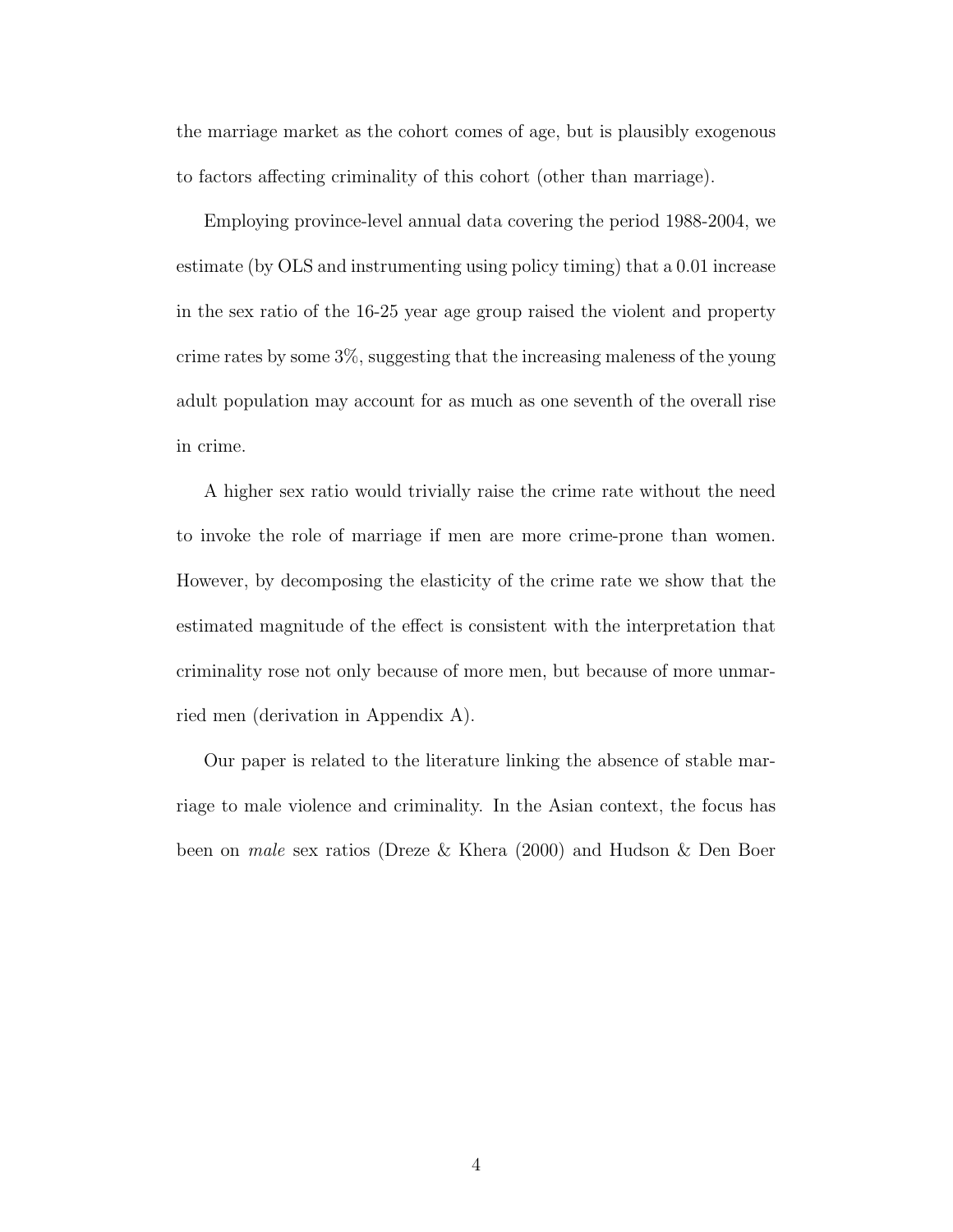$(2004)$  and references therein).<sup>2</sup> For the United States, in contrast, a surplus of women has been considered the problem (Messner & Sampson (1991); Barber (2000); Posner (1992)).<sup>3</sup> However, none of these studies has established causality plausibly. Our paper is also related to the vast literature linking marriage to health, wealth, and labor market outcomes (too extensive to do justice here).

The remainder of the paper proceeds as follows. Sections 2 and 3 describe the one-child policy, its impact on the sex ratio at birth, and its likely exogeneity to factors influencing criminality in the cohorts 16 to 25 years thereon. Section 4 describes the data. Section 5 presents the regression results and section 6 concludes. Appendix A presents a decomposition of the elasticity of the crime rate with respect to the sex ratio.

<sup>2</sup>Based on cross-sectional data, Dreze & Khera (2000) found the elasticity of the murder rate with respect to the sex ratio to be greater than eight. They conjectured that cultural variations across regions may account for the pattern that was found. Specifically, a patriarchal culture may result in both higher sex ratios and more violent crime. Another possibility, advanced by Oldenburg (1992), is that high crime rates drive the demand for sons for physical protection. For a critique, see Mitra (1993).

<sup>3</sup>In the U.S., homicides and incarceration (of males) have resulted in female-biased sex ratios among the underclass. In other developed countries, the upward mobility of females means that male-biased or balanced sex ratios prevail among the underclass. For a theoretical treatment of the link between female-biased sex ratios and unstable marriages, see Willis (1999).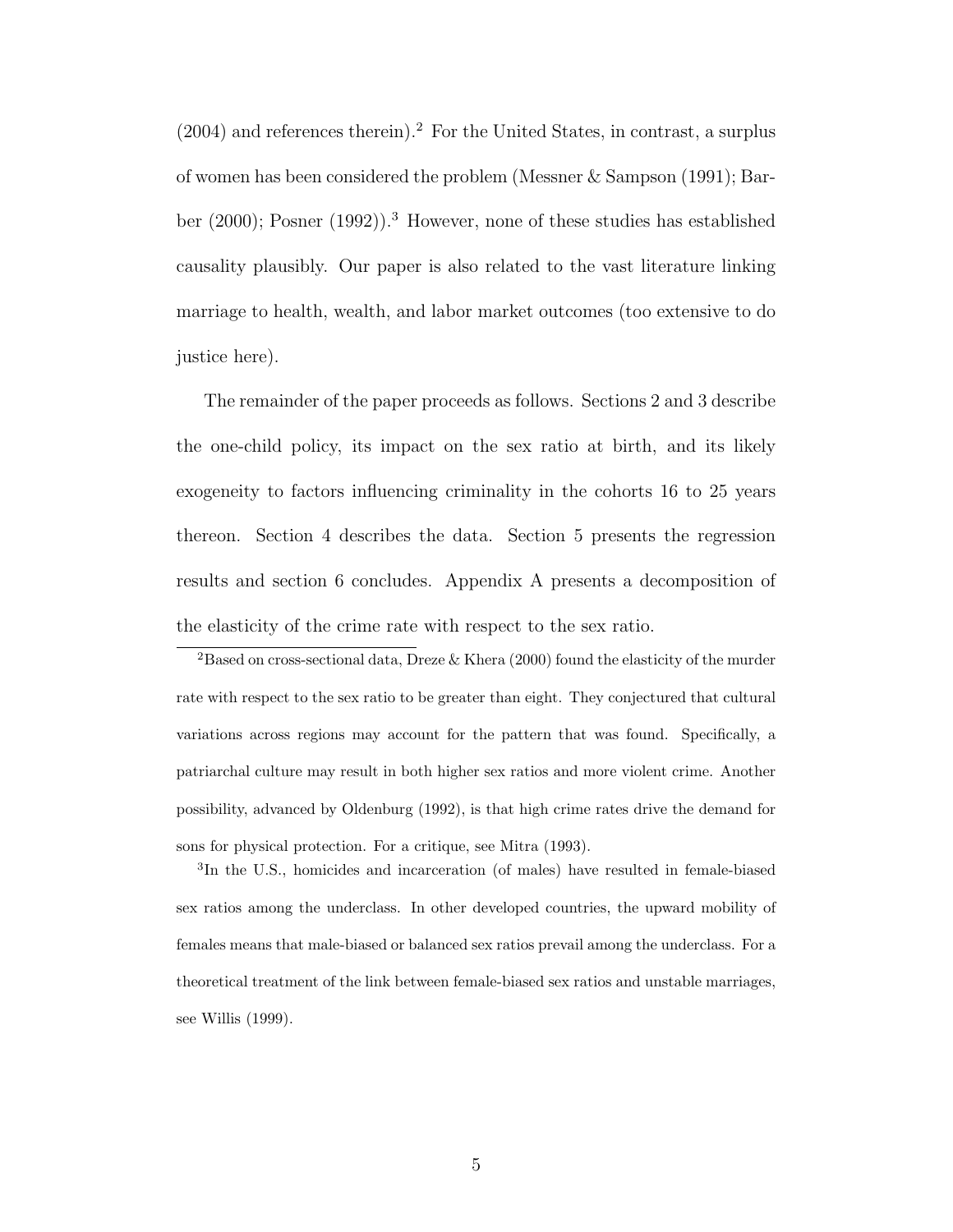## 2 One-child Policy – Background

The one-child policy was formally launched by the Chinese government in 1979. Initially a literal one-child per couple policy, it was soon amended and today, most provinces allow rural couples a second child if the first is a girl (Gu et al. , 2007). Households were given birth quotas, and "above-quota births" were penalized. Although there were variations at the sub-provincial level, e.g., the counties, the main variation of the policy was at the provincial level (Greenhalgh et al. (1994); Banister (1987); Li (1995); Short & Zhai (1998)), with the provincial party secretary (the top political leader at the provincial level) heading the local birth control committee.

The one-child policy was a radical departure from policies then in place and its implementation posed a number of challenges. Local governments were given the brief to fine tune the policy to local conditions (e.g., determination of fines for above-quota births), provide the necessary health infrastructure, and initiate a massive educational campaign.

The policy clashed with deeply held values and met with more or less open resistance (sometimes even by local leaders). Chinese culture traces lineage solely through males. Households that do not have a son are reproved by friends and relatives – failure to carry on the family name is a serious sign of disrespect to ancestors.<sup>4</sup> Moreover, old age support remains the

<sup>4</sup>A sentiment vividly described by the saying: "Of the three ways we could disrespect our ancestors, not carrying on the family name is the most serious" (bu xiao you san, wu hou wei da). The seriousness of the infraction is further illustrated by expressions such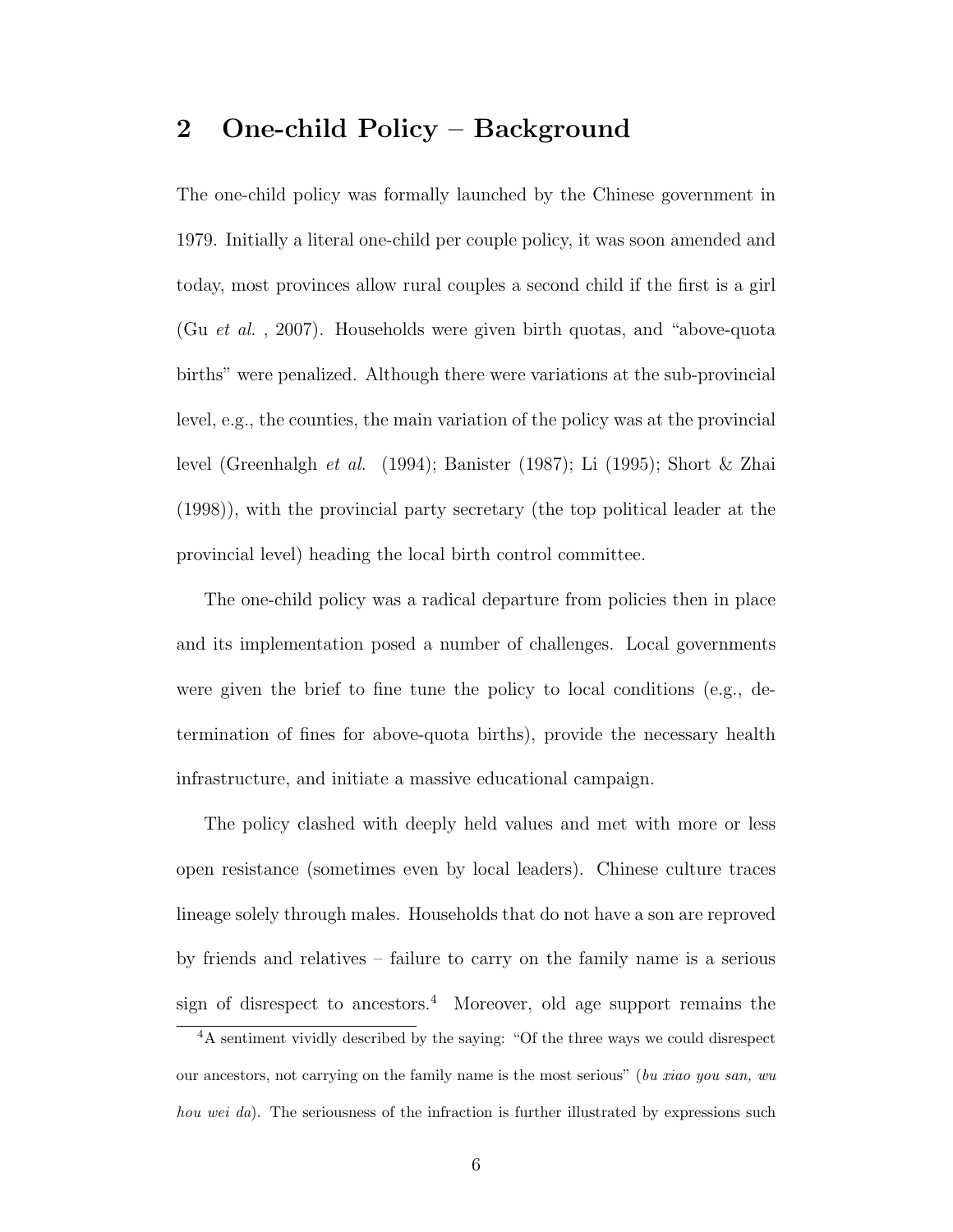responsibility of sons, rendering at least one son economically opportune if not a necessity (e.g., Das Gupta et al. (2003)).

The one-child policy was politically charged, figuring prominently in the power struggles of the Communist Party. As described in Scharping (2004, page 160), in the late 1970s, the promulgations of the one-child policy was directly chaired by the then General-Secretary of the Chinese Communist Party, Hu Yaobang. A reformist who closely followed Deng Xiaoping, Hu used the policy as a weapon to combat the leftists, who followed the doctrine of Mao's population policy of "more people, more power ('ren duo li liang da' in Chinese)". Consequently, provinces with reformist party secretaries and/or with party secretaries who were closely associated with the central government implemented the policy earlier.<sup>5</sup>

#### 2.1 One-child Policies

The one-child policy is an umbrella term for a raft of policies (see Peng (1996)). Although officially launched in 1979, it covers programs with an earlier start date. We focus on the following three programs established between 1976 and 1992:<sup>6</sup>

as "extinction of descendants" (duan zi jue sun).

<sup>5</sup>Also for political consideration, minority women were generally not subject to the one-child policy in the 1980s (Peng (1996)). Hence, provinces with relative large minority populations generally lagged behind other provinces in implementing the one-child policy. <sup>6</sup>The full set of programs are described in Appendix B. The omitted programs either

did not exhibit variation in timing or were not statistically significant in the first stage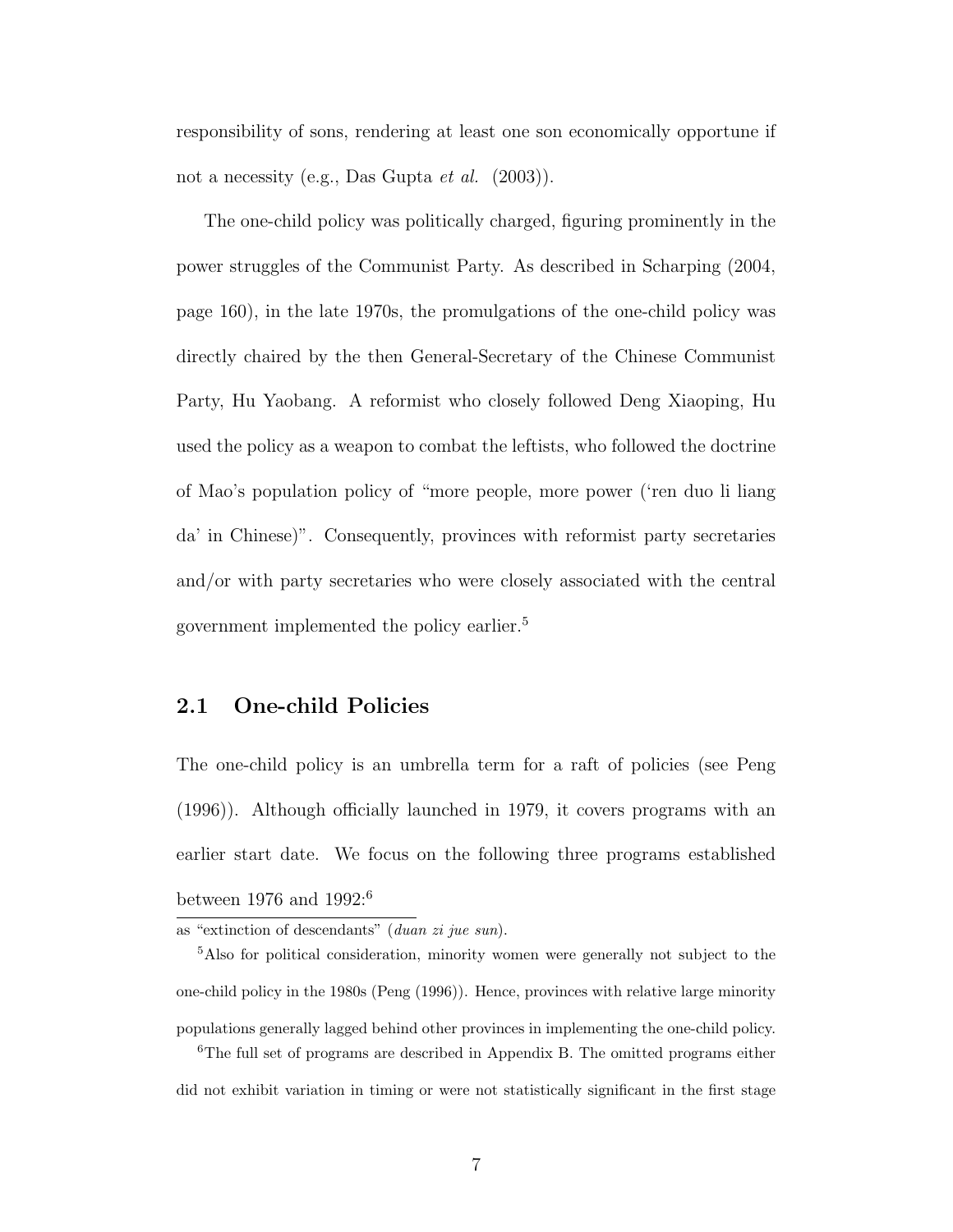- 1. Family Planning Science and Technology Research Institutes are medical and research facilities present at all government levels. These institutes provide birth control services and collect data on the cost effectiveness of various birth control methods (chiefly intra uterine devices [IUDs], sterilizations, and abortions). They also distribute free contraceptives to households.
- 2. Family Planning Education Centers promote family planning through movies, pictures, books, and posters. These centers educate people on the use and usefulness of contraceptives and extol the virtues of a small family.
- 3. Family Planning Associations hold academic exchange activities on local population issues, conduct socioeconomic research on family planning, and make recommendations concerning population policy and planning.

As is clear from Figure A1, there was substantial variation in the rollout of the three programs across provinces. This was especially the case for the Family Planning Science and Technology Research Institutes – the first program was established already in 1976 (in Jiangsu) and the last in 1992 (Inner Mongolia).

in the IV analysis.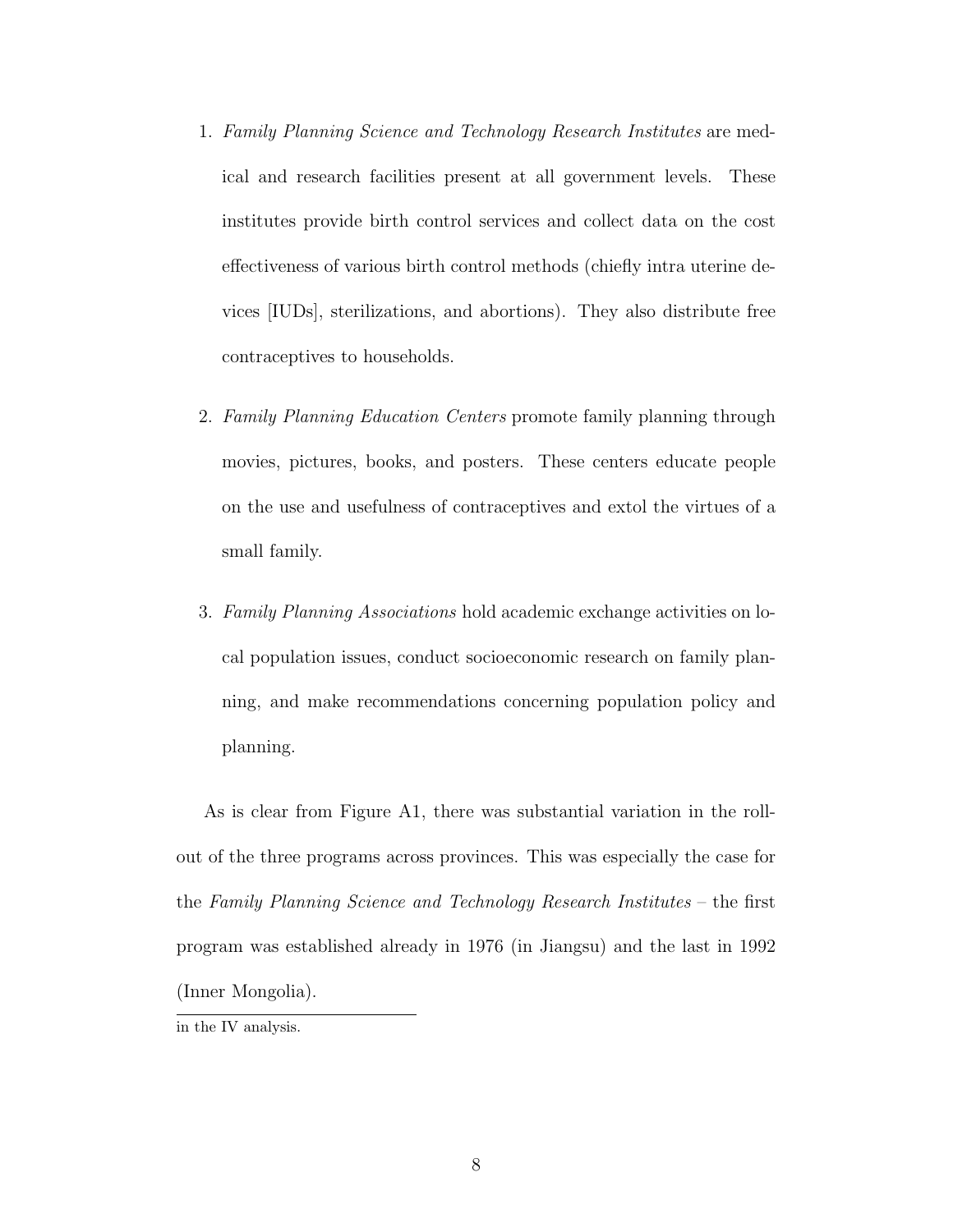## 3 One-child Policies as IVs

This section shows that the provincial variation in the timing of the implementation of the various policy programs is related to personal characteristics of provincial level political leaders – not the economic environment – and that these leaders were rotated on a regular basis such that after 10 years and beyond leader characteristics were serially uncorrelated.

#### 3.1 Determinants of One-child Policies

To examine the hypothesis that the roll-out of the one-child policy programs was in response to local party leaders characteristics rather than the local socio-economic conditions, we regressed the number of (above-described) one-child policy programs (0, 1, 2 or 3) in place in a province in a year over the period 1978-1992 on the provincial party secretary's characteristics (described below) and provincial per capita GDP and secondary school enrollment rate, the latter two proxying for provincial social and economic status. We also include province and year dummies to control for unobserved province and year fixed effects.

The province party secretary is the the top political leader in the province, and we have information on his (her) age, education (college graduate dummy) and central connections (coming from the central government). The data on leader characteristics and tenure was collected from two books published in Chinese: Who's Who in the Chinese Communist Party (1997) and the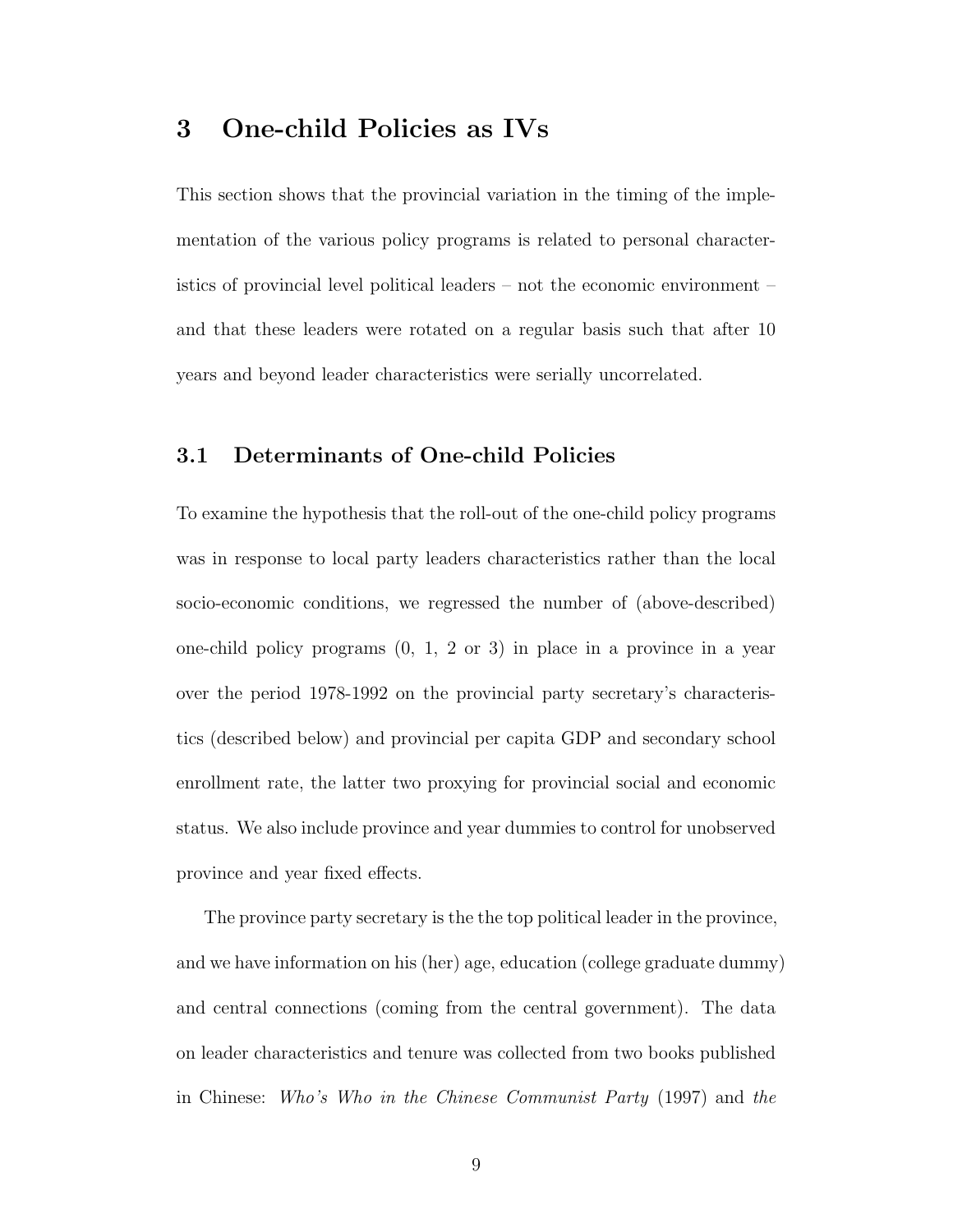Documentation and Administration in the People's Republic of China (1996) (for further details, the reader is referred to Li & Zhou (2005)).

Estimation results reported in Table 1 show that the one-child policy program roll-out depended crucially on leader characteristics. In particular, provincial party secretaries with college degrees and/or central connections were more likely to start the programs earlier, whether other variables are included (Column 3) or not (Column 1). Interestingly, the program rollout is not correlated with provincial per capita GDP or secondary school enrollment. In other words, controlling for province and year fixed effects, the roll-out of one-child policy programs depended on who the top provincial leaders were, but not on the provincial social economic status.

#### 3.2 Are One-child Policies Suitable Instruments?

As shown above, the implementation of the one-child policy was highly politicized and the roll-out was associated with provincial leader characteristics but not other social economic variables. To be valid instrumental variables for the sex ratio in our crime equation, we need that the factors associated with the roll-out of these programs, i.e., provincial leader characteristics, do not affect crimes 16 years later. There are two potential channels by which leader characteristics could affect future crime rates. First, leaders who pushed the one child policy may also be tough on crimes, and leader characteristics are serially correlated. In this case, both the implementation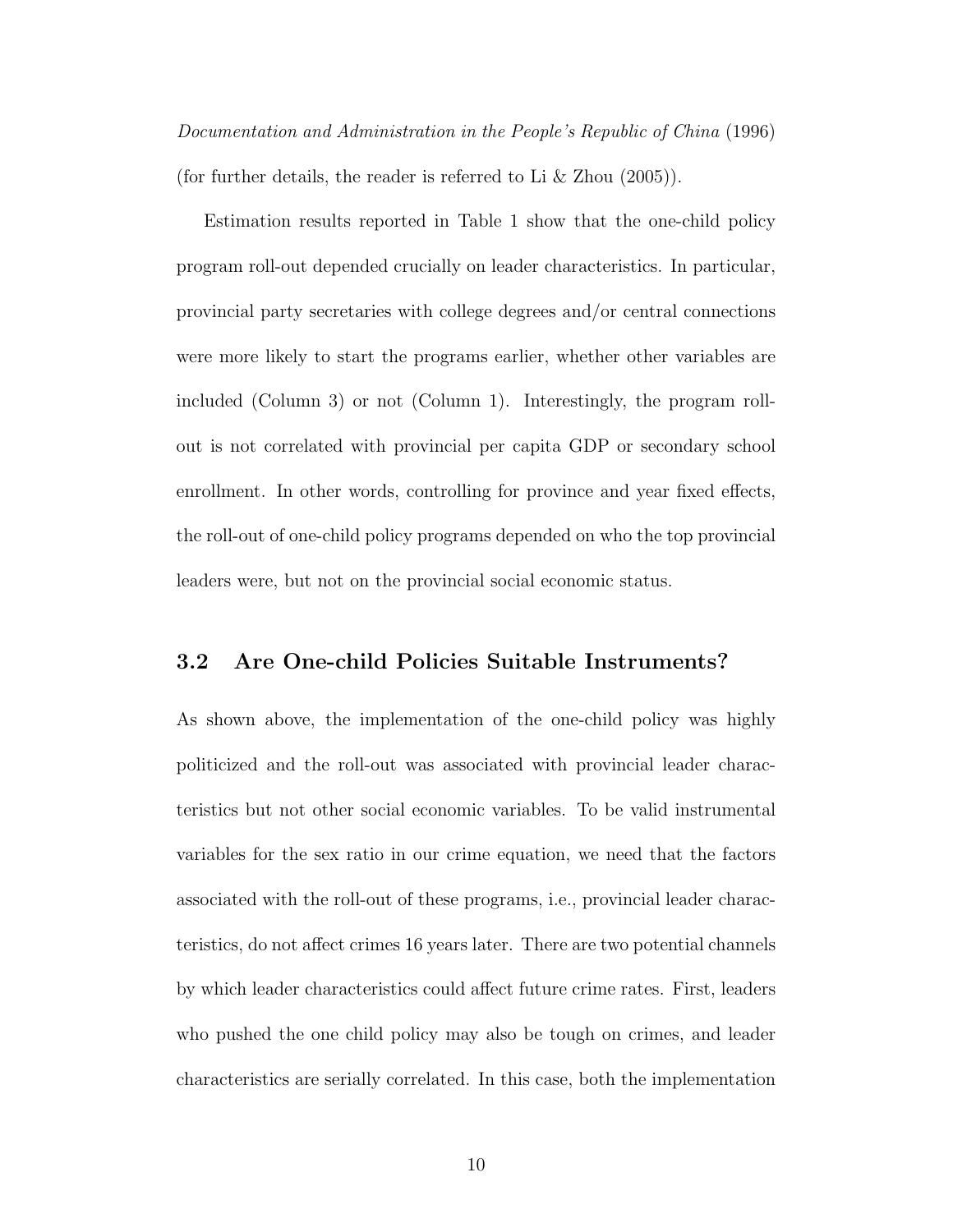and crime rates are determined by leader preference. As we will show below, this is not likely to be the case as leader characteristics are not serially correlated. Second, some policies may have a lagged or long-lasting effect, such that a policy could affect crime rates 16 years later. We are not aware of any such policies a priori, but we will control many socioeconomic variables that are potential determinants of crimes, as well as a full set of provincial dummies, to fully deal with this issue. Also, because of the high turnover of provincial leaders, it is difficult to imagine a provincial policy that could have such a long-lasting effect (not captured by province fixed effects).

Normally, the term of provincial party secretaries lasts five years. After one term ends, most provincial party secretaries move laterally from one province to another, or to a ministry at the center at the same rank, or retire (only a few are promoted to the top positions in the country).<sup>7</sup> It is very rare for a party secretary to stay in the same province for more than two terms (Li  $&$  Zhou (2005)).

To check whether leader characteristics were serially correlated, we regress the characteristics of party secretaries on the 10-year or 16-year lags of these

<sup>7</sup>China is a unitary state, and its political system is broadly composed of five layers of state administration: the center (zhongyang), provinces (sheng), prefectures (diqu), counties (xian), and townships (xiang). The Central Committee of the Chinese Communist Party (CCP) ultimately controls the mobility of government officials within the political system. Provinces are the second level of the political hierarchy. The top position at the provincial level is that of the provincial party secretary.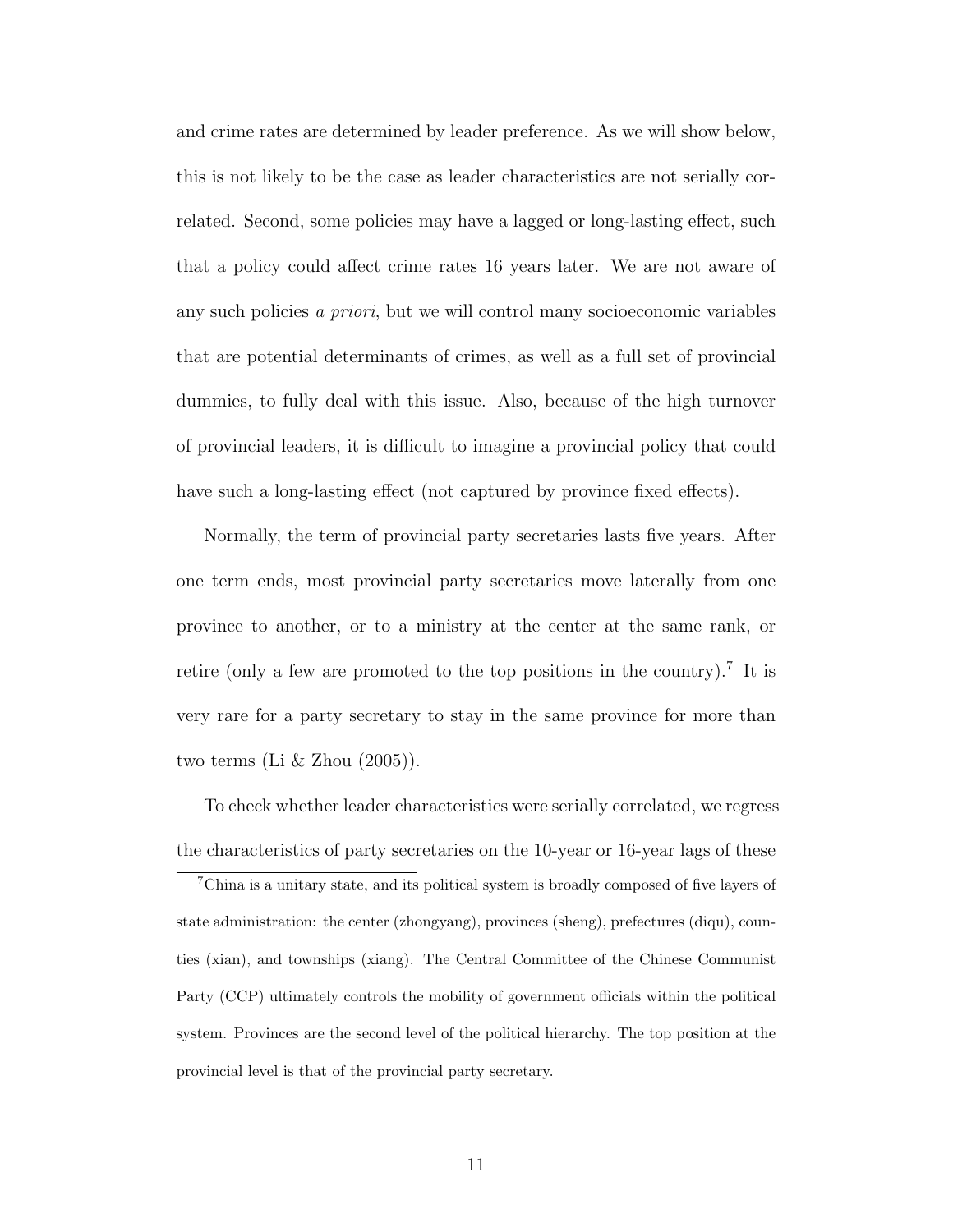same variables. Regressions reported in Table 2 show that none of these characteristics were serially correlated for a time span of 10 years or longer.

Obviously, to be valid instruments, it must also be that the policies moved the sex ratios (i.e. instrument relevance). In Section 5.2, we will test and confirm this. Furthermore, if sex ratios varied mainly in response to the one-child policies, this would also suggest there is no endogenous variation in the sex ratio to be purged, and instrumenting for the sex ratio is unnecessary (absent measurement error).

## 4 Data

To investigate the hypothesis that increasingly male sex ratios have contributed to the rise in criminality, we analyze annual province-level data from China's 26 provinces,<sup>8</sup> covering the period 1988-2004.<sup>9</sup> Our main data sources are published data from various yearbooks and the 1990 census.

<sup>9</sup>Recall that 1988 was the first year for annual province-level crime statistics.

 ${}^{8}$ The four municipalities directly under the central government – Beijing, Shanghai, Tianjin, and Chongqing – are excluded, as they are governed by a different judicial system and are not comparable to other provinces. Guangdong is also excluded because of the substantial changes affecting comparability of data over the period. Hainan was spun off and Guangdong's proximity to Hong Kong meant that it was particularly affected by the 1997 return of Hong Kong to Chinese rule.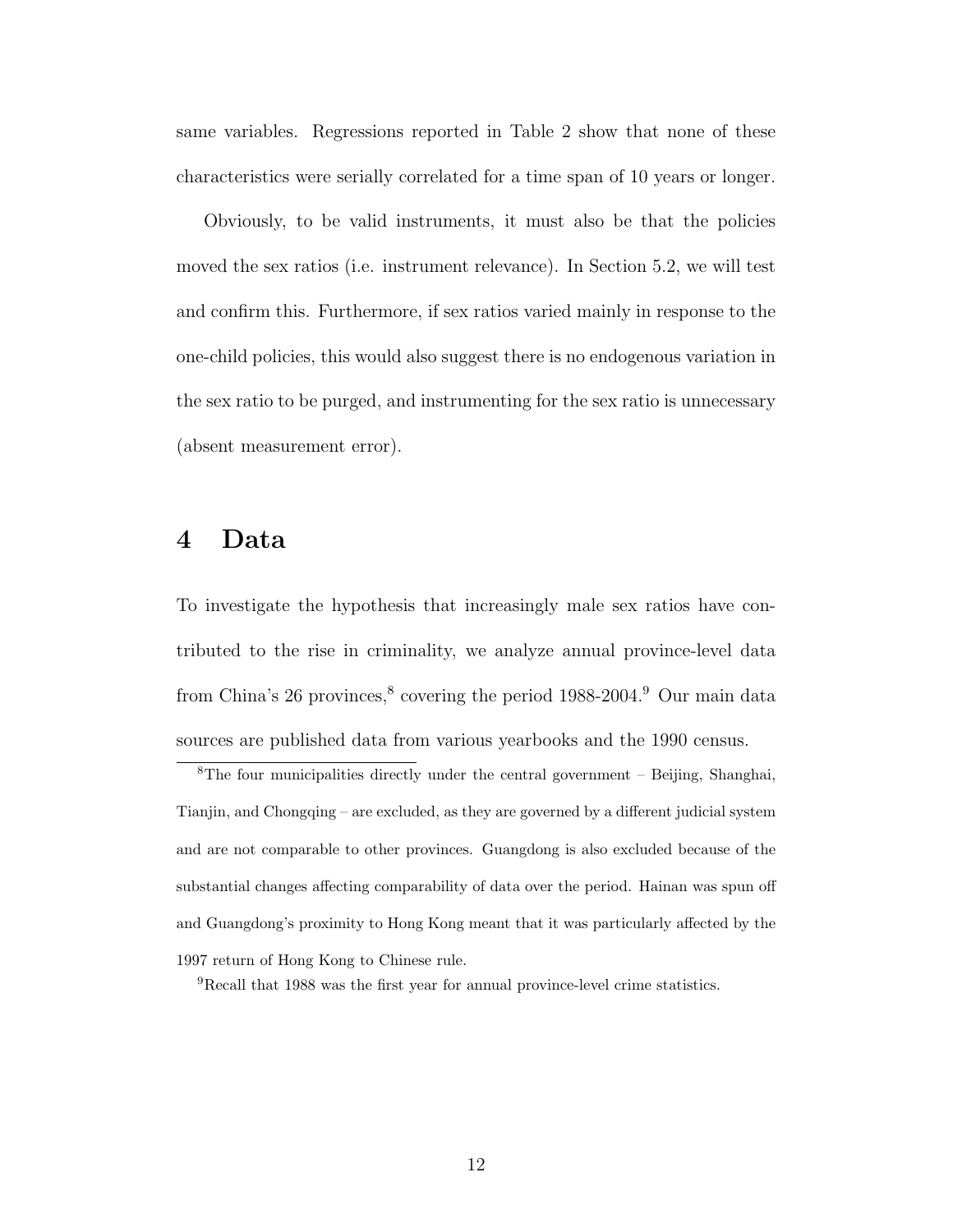#### 4.1 Variable Description

Crime Our focus is on violent and property crimes. These are low-skill crimes with young perpetrators likely to have had their marriage market affected by the rise in the sex ratio.

While we cannot distinguish between violent crimes and property crimes, they may be similarly motivated (e.g., robbery). Property crimes made up between 77.3% and 90.7% of all criminal cases between 1981 and 2004.<sup>10</sup> Among property crimes, larceny is by far the most common (86.7% in the same period) (Hu (2006)).

We define the crime rate to be arrests per 10,000 population. Thus measured, criminality almost doubled in the study period, from 3.71 in 1988 to 6.77 in 2004 (Figure 2); and there was considerable variation, arrest rates ranged from 0.81 (Tibet, 1988) to 13.1 (Zhejiang, 2004). Our data are from the China Law Yearbook (Supreme People's Court, 1989-2005) and the Procuratorial Yearbook of China (Supreme People's Procuratorate, 1989-2005).

Sex ratio The one-child policy impacted the sex ratio around birth. This is also the sex ratio that frames the marriage market conditions for cohorts as they age. For want of natality data, we proxy the sex ratio for each birth year and province using the 1990 census. For instance, the sex ratio of the cohort 16-25 years old, henceforth the 16-25 ratio,

<sup>10</sup>At the national level, publicly available data go back to 1981.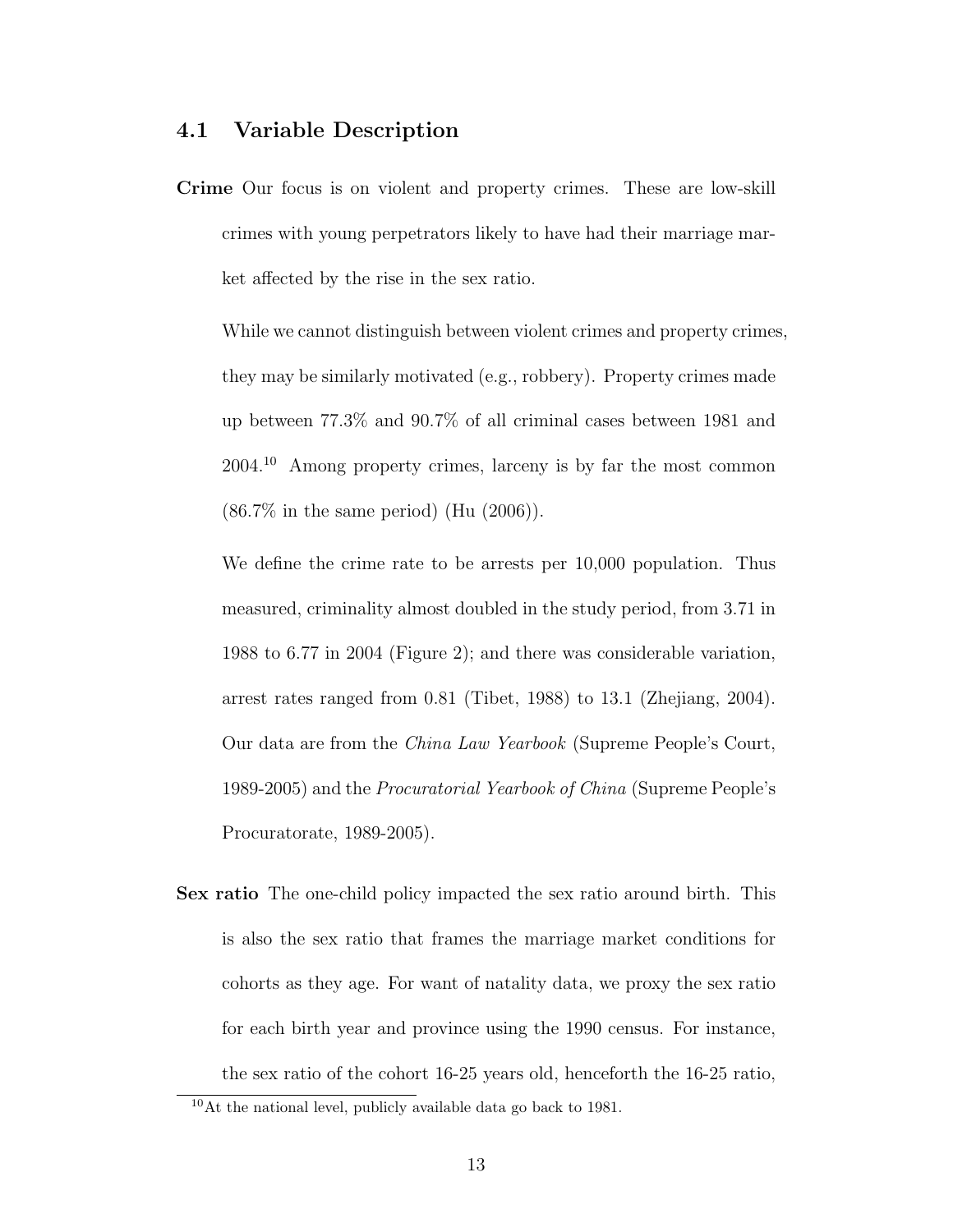for Zhejiang, in 1989, is calculated as the sex ratio of those in Zhejiang who were 17-26 years old in 1990. Migration may make this figure different from the actual sex ratio at birth for this cohort. However, inter-provincial migration was very limited until 1991 (the first year of the de facto lifting of the household registration system in many provinces). A more serious concern is the possibility of gender differential mortality. If present, it would introduce measurement error. Therefore, we will also instrument for the sex ratio using the one-child policy variables.

The 16-25 sex ratio rose dramatically during the study period, from 1.053 in 1988 to 1.095 in 2004, a rise of four percentage points in 16 years (Figure 1), and there was substantial variation across provinces. We focus on the 16-25 age group for two reasons. First, 16 is the age of full criminal responsibility, and 25 is the upper age for "juvenile crime." Second, these are the most crime-prone ages, accounting for more than 70% of the total number of criminal offenders since the mid-1980s. For example, the share of homicides, rapes, robberies, and larcenies committed by this age group in 1993 was 46.73%, 55.31%, 78.77%, and 66.16%, respectively (Hu (2006)).

Additional controls Provincial level per capita income, employment rate, secondary school enrolment rate, income inequality (urban over rural household income), urbanization rate, age structure, welfare ex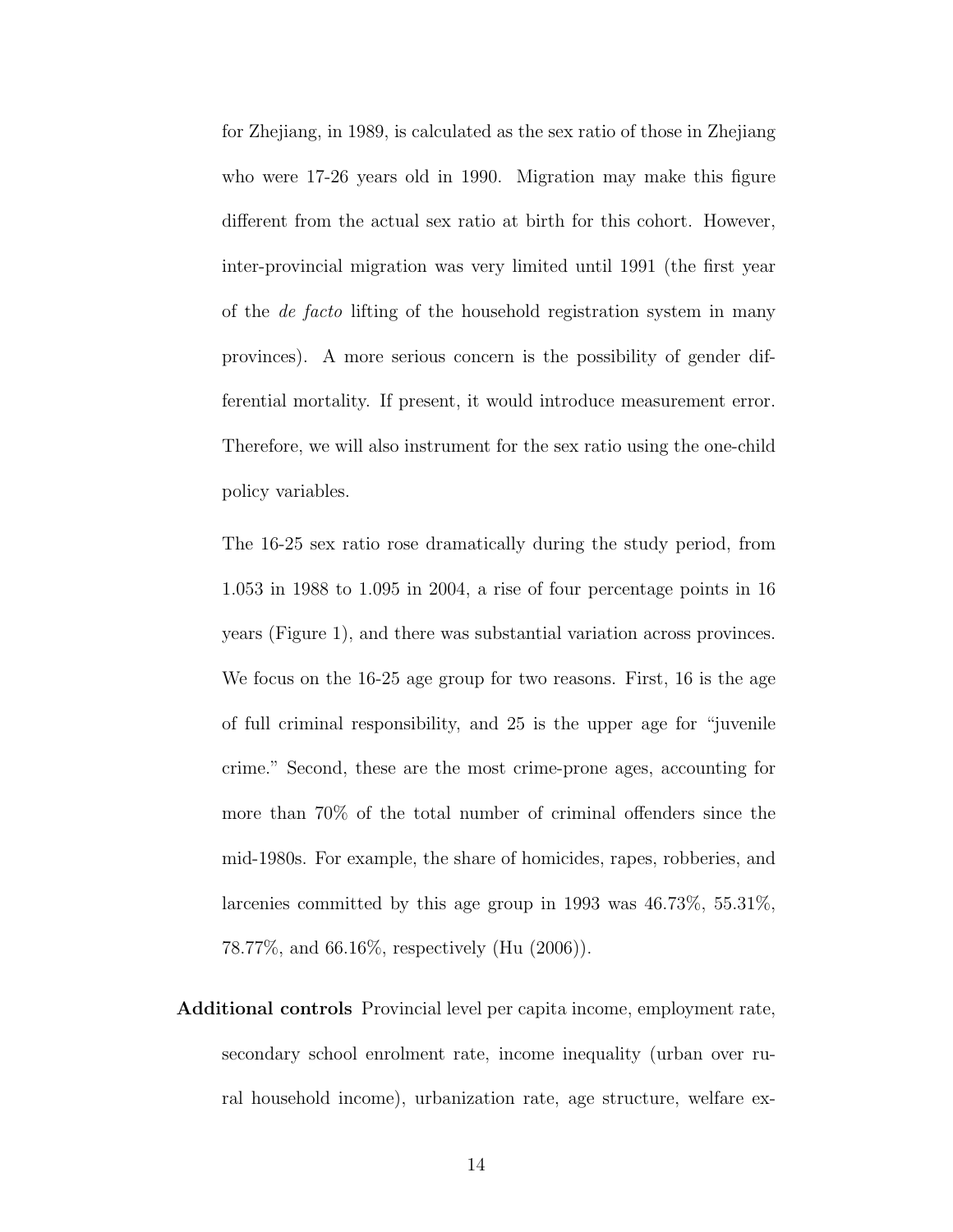penditures, police expenditures (as a share of provincial government expenditures), share of (out-of-province) immigrants, and population structure variables are included as additional controls. These data are from the Comprehensive Statistical Data and Materials on 55 Years of New China (National Bureau of Statistics (2005)), and the China Statistical Yearbooks, 1989-2005.<sup>11</sup>

As a descriptive start, Figure 3 plots the crime rate against the sex ratio (both variables are demeaned of province and year fixed effects). A positive correlation is evident. The fitted line has a slope of 3.140, suggesting that an increase in the sex ratio by 0.01 raised the crime rate by 3.14%. This result, qualitatively and quantitatively, will hold up in the regression analysis, to which we now turn.

## 5 Regression Analysis

We estimate the following regression model:

$$
\ln c_{it} = \alpha r_{it} + X_{it}\beta + \delta_i + \tau_t + \varepsilon_{it},\tag{1}
$$

where  $c_{it}$  is the crime rate in province i, year t, and  $r_{it}$  is the corresponding sex ratio among 16-25 year olds (males to females). We expect  $\hat{\alpha} > 0$ . Since the sex ratio is close to 1,  $\alpha$  can be interpreted as approximately the

 $^{11}\rm{Further}$  variable descriptions and summary statistics are in Table A1.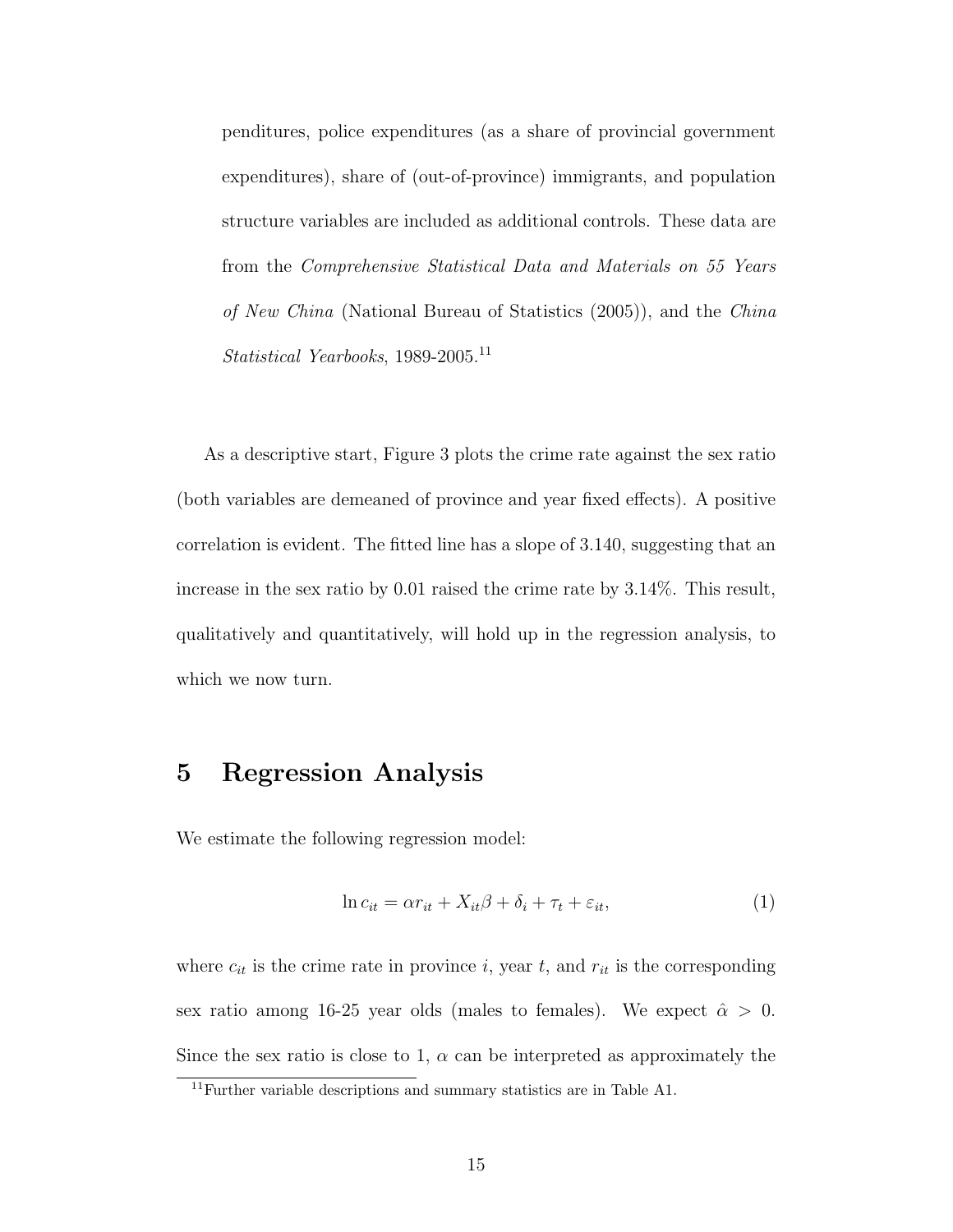elasticity of crime with respect to the sex ratio. Making that approximation,  $\hat{\alpha} > f$  (shown in Appendix A) is consistent with crime having increased in response to higher sex ratios not only from there being more men, but more unmarried men.

 $X_{it}$  is a vector of province-year level controls. We expect income inequality to increase crime rates (Ehrlich (1973); Kelly (2000); Bourguignon  $(1999)$ . The influence of per capita income is a priori ambiguous. On the one hand, it can magnify the returns to illegal activities relative to legal ones. One the other, as incomes rise, possessions may be better protected.

We expect urbanization to be positively related to crime rates (Glaeser & Sacerdote (1999)). By contrast, we expect employment rate (the fraction of the working age population who are employed), secondary school enrollment, and welfare expenditure (the ratio of pension and social welfare expenditure to total government expenditure) to be negatively related to crime rates (Zhang (1997)). Moreover, we expect police expenditures to have a negative effect on crime rates (Becker (1968)). However, since police expenditures may be high in response to high crime rates, reverse causality may bias the estimates (Levitt (1997, 1998)). For want of a suitable instrument, we estimate Eq. 1 with and without police expenditures, thus allowing us to gauge the sensitivity of our results to the inclusion of this variable.

 $\delta_i$  and  $\tau_t$  are vectors of the province and year dummies. These control for pre-existing differences between provinces and year-specific effects that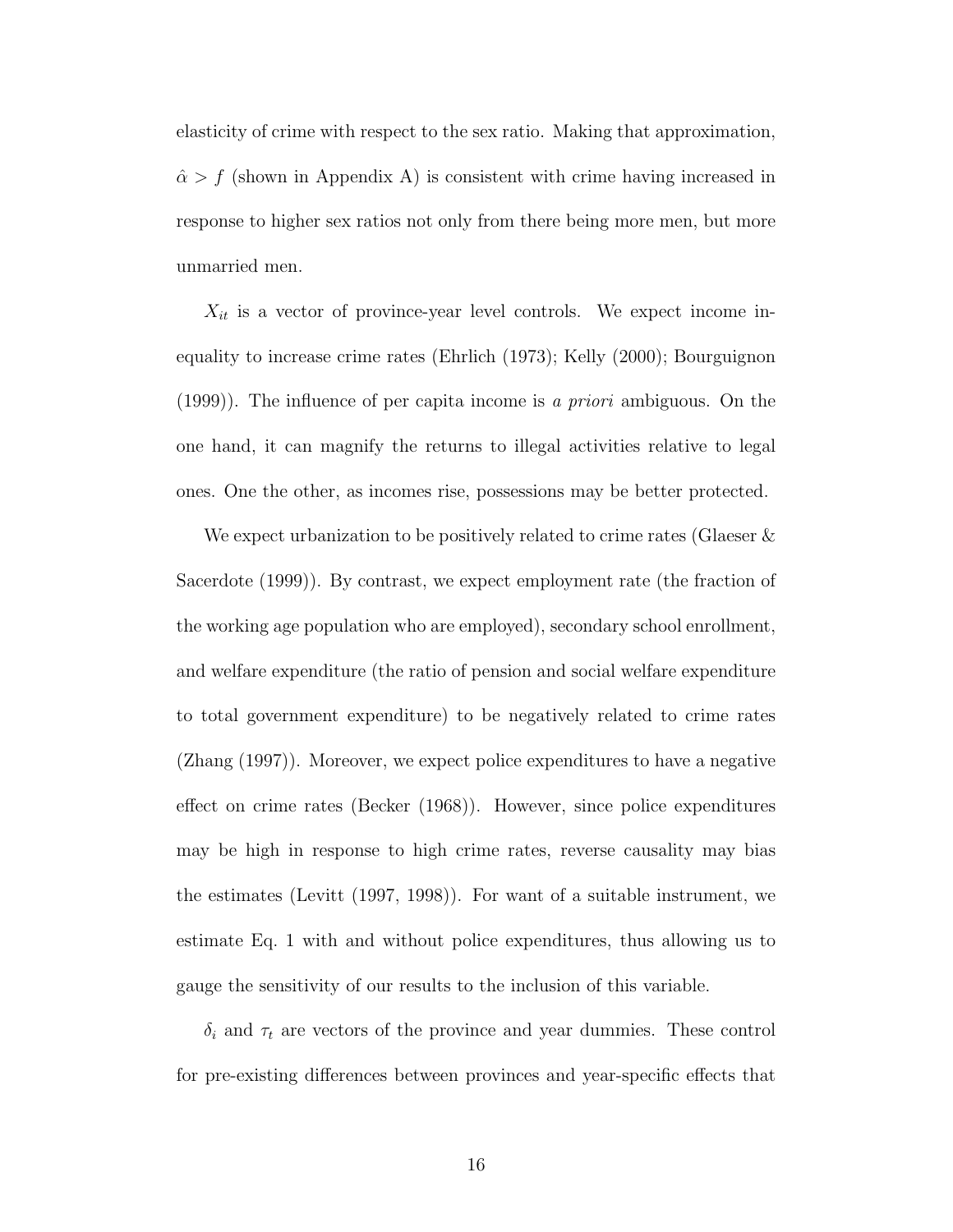are common to all provinces. The residual  $\varepsilon_{it}$  is assumed to be i.i.d with zero mean.

#### 5.1 OLS

We estimate Eq. 1 by OLS, using heteroskedasticity robust standard errors. We start by including only the sex ratio (in addition to the province and year dummies) in Column 1 of Table 3 (equivalent to the fitted line in Figure 3). Additional controls are added sequentially in Columns 2-4. Throughout, the estimated coefficient on the sex ratio variable is positive and statistically significant at the 1% level, and neither the point estimates nor the standard errors are much affected by the inclusion of the additional controls. In our preferred specification (Table 3, Column 4), our estimate of  $\alpha$  is 3.474, that is, a rise in the sex ratio of 0.01 increased the crime rate by 3.5%. Since the 16-25 sex ratio rose by 0.04 (from 1.053 in 1988 to 1.095 in 2004), this suggests that increasingly male sex ratios can account for 14% of the overall rise in criminality during the sample period (crime rates rose by 82.4% from 1988 to 2004).

Our estimate imply an elasticity of crime with respect to the sex ratio of around three, an order of magnitude consistent with marriage having a crime-reducing effect on men (see Appendix A).

As for the control variables, the estimated coefficient on log per capita income is not significant. The employment rate has the expected negative ef-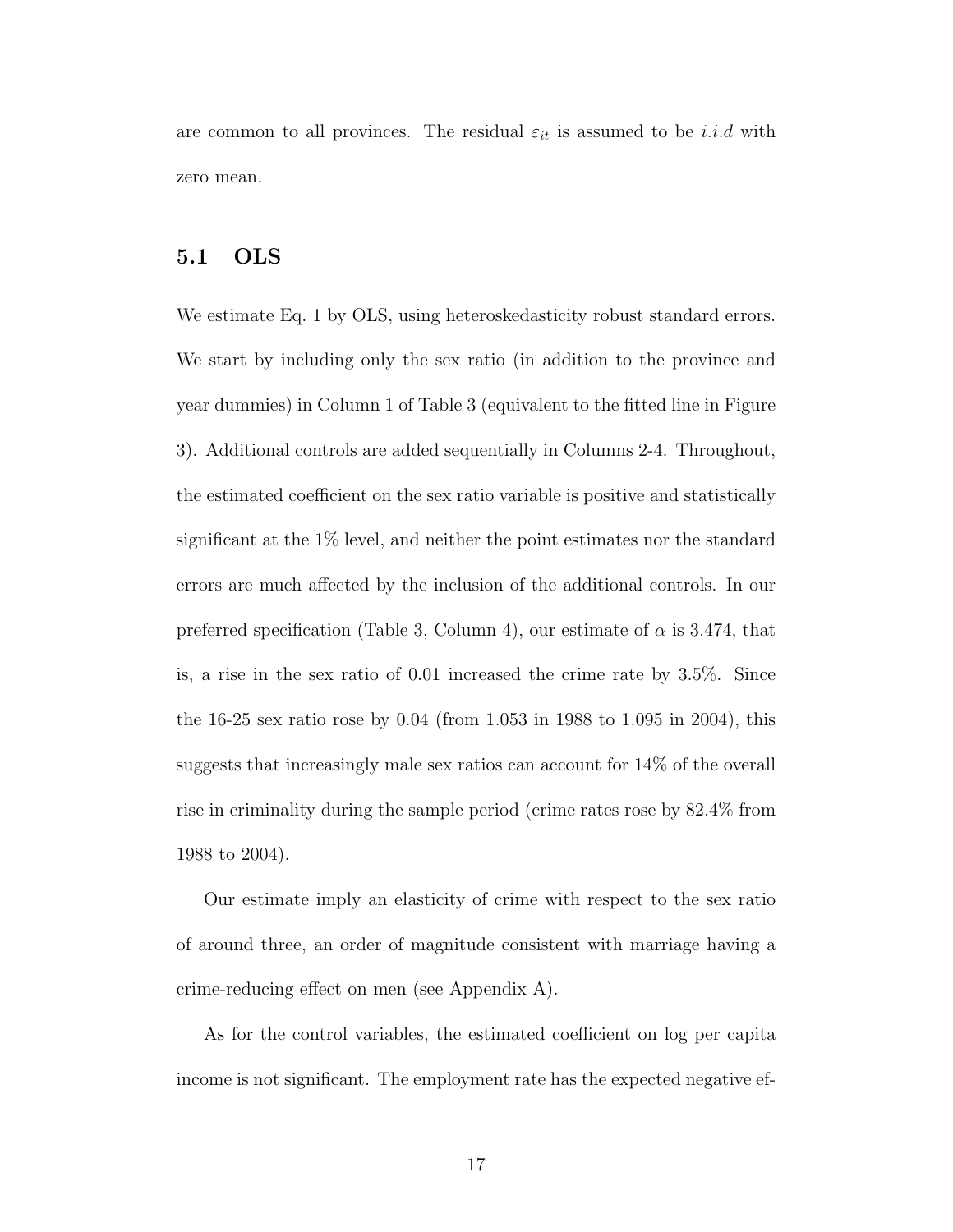fect, albeit borderline significant. Inequality and urbanization have positive and statistically significant effects, suggesting that the rise in crime rates may be partly attributable to rapid urbanization and rising inequality. Neither secondary school enrollment nor welfare expenditures are statistically significant.

#### 5.2 IV

While it is reasonable to believe the sex ratio at birth to be exogenous to crime rates 16-25 years into the future, our measure of this sex ratio may suffer from measurement error. Therefore, we now turn to our instrumental variables estimation where we use the family-planning policy variables in place the year prior to the birth year as instruments. These instruments are a priori suitable because they plausibly influenced the sex ratio, and, as shown in Section 3, they are unlikely to be contemporaneously correlated with the crime rate (other than through the posited channel).

To match the policies to the crime-prone cohorts, we compute the weighted policy variable  $P_t^*$  in year t and province i as follows:

$$
P_t^* = \frac{\sum_{g=16}^{25} C_g P_{t-g-1}}{\sum_{g=16}^{25} C_g},\tag{2}
$$

where  $C_g$  is the number of people who are *g*-years old in year  $t$  (and province i, subscripts suppressed for clarity of exposition), and  $P_{t-g-1}$  is a policy dummy  $g + 1$  years ago, i.e., the year preceding the g-year-old's birth. In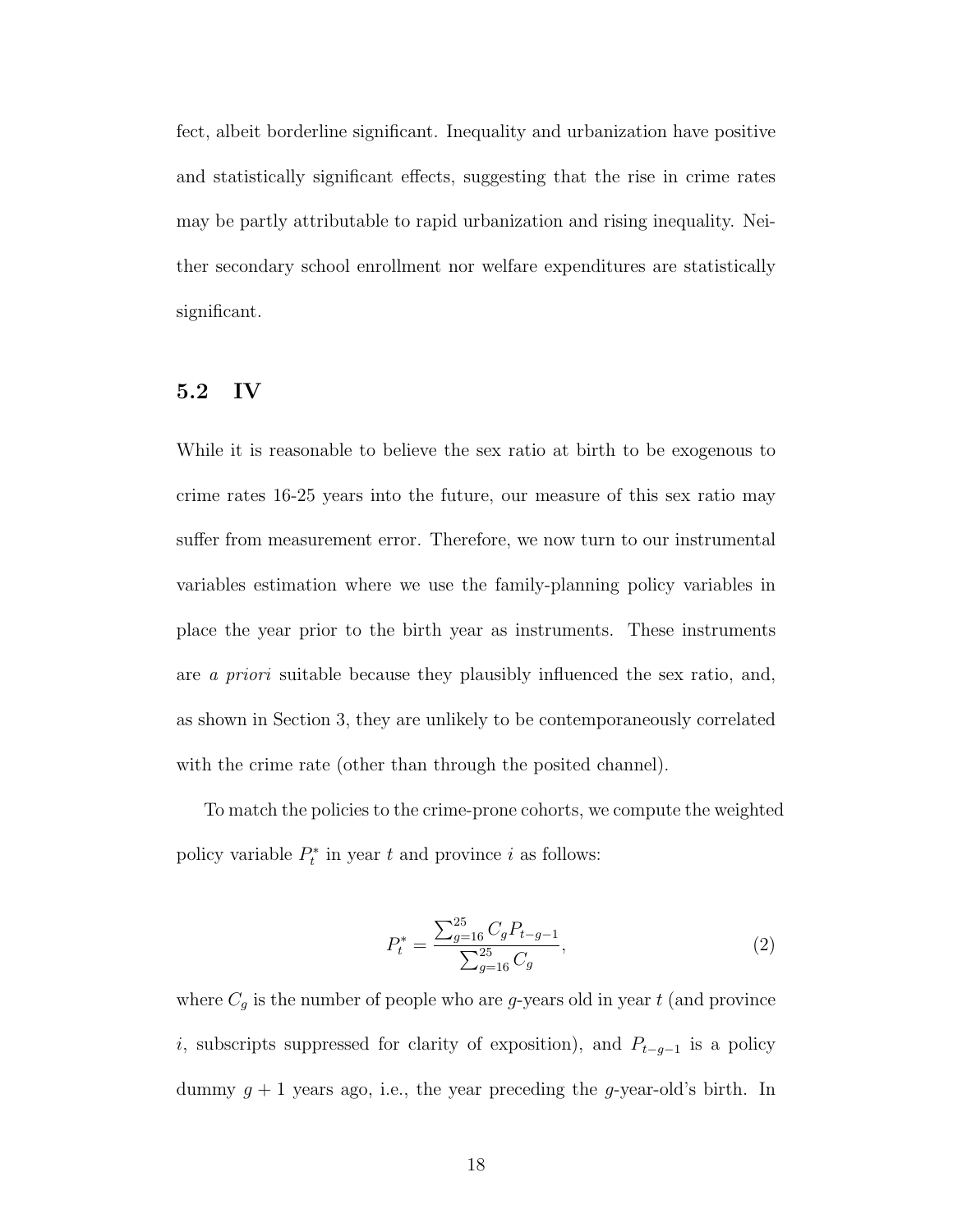other words,  $P^*$  is the proportion of the 16-25 age cohort whose mothers were subject to the one-child policy in question the year before they were born. We construct the instruments by calculating  $P_t^*$  for our three policy programs (Family Planning Science and Technology Research Institutes, Family Planning Education Centers, and Family Planning Associations).

The first-stage estimates are presented in Table 4. In addition to the three IVs, we also include all of the other control variables. The IVs are jointly significant at the 1% level in all four cases (as well as individually significant).

The results from the IV estimations confirm our OLS results: increasingly male-biased sex ratios have had an economically and statistically significant impact on crime. First, we report the results of a regression that only includes the (instrumented) 16-25 sex ratio (in addition to the province and year dummies) (Table 5, Column 1). The 16-25 sex ratio has a positive and significant (1%) effect on the crime rate. As before, our key result is robust to the inclusion of other variables (Columns 2-6). The signs of the estimated coefficients for the control variables remain mainly the same as in the OLS estimations.

Overall, the IV estimates of the effect of the sex ratio are similar to the OLS estimates. This is not surprising given the influence of the one-child policy on sex ratios. The estimated coefficient on the 16-25 sex ratio variable ranges from 1.94 to 3.05. In our preferred specification (Table 5, Column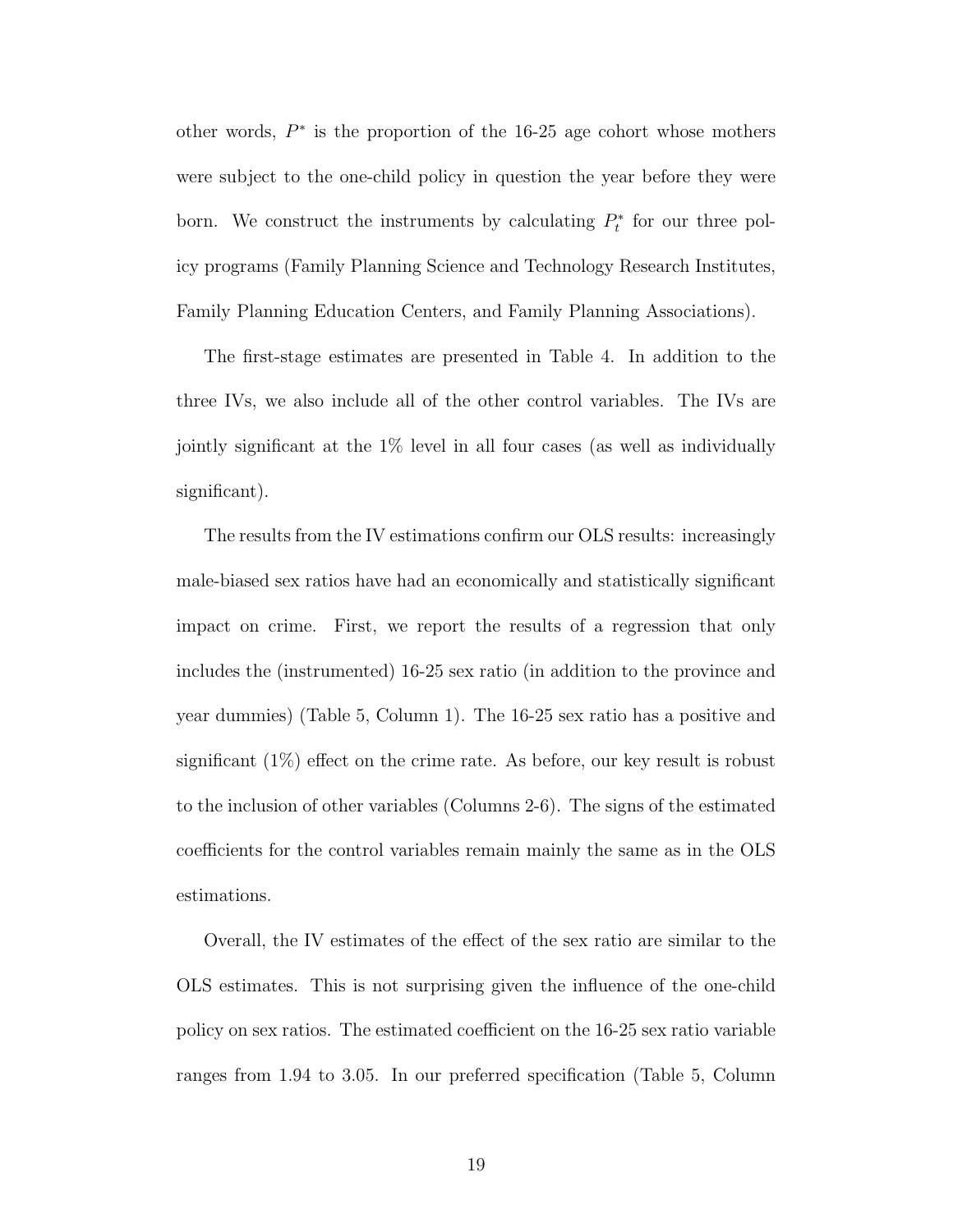4),  $\alpha$  is estimated at 3.04, or about 90% of the estimate obtained in the equivalent OLS specification (Table 3, Column 4).

#### 5.3 Robustness

In our first set of robustness checks, we add control variables to address potential omitted variable bias. (Since these additional variables may be endogenous, we did not include them in our baseline regressions in Tables 3 and 5.)

We first include log police expenditure (Table 6) in our IV specifications to capture its potential impact on crime. However, reverse causality – rising police expenditure as a result of rising crime – is a concern (Levitt (1997)). Since we do not have a suitable instrument to identify the causal effect of police expenditure, its inclusion may be viewed as a sensitivity test. Consistent with reverse causality, the coefficient on the police expenditure variable is positive. With log police expenditure included, our main result remains.

As another robustness test, we include (out-of-province) immigration in the regression equation (Columns 2-4). The estimated coefficient on the share of immigrants is positive in all of the specifications, which is consistent with the theoretical prediction of the standard crime model (Becker (1968); Ehrlich  $(1973)$ <sup>12</sup> Still, the magnitude and significance of the estimated

<sup>&</sup>lt;sup>12</sup>High population mobility presumably reduces the probability of being caught. Alternatively, a high immigrant share may reflect the economic climate (not captured by the income measures).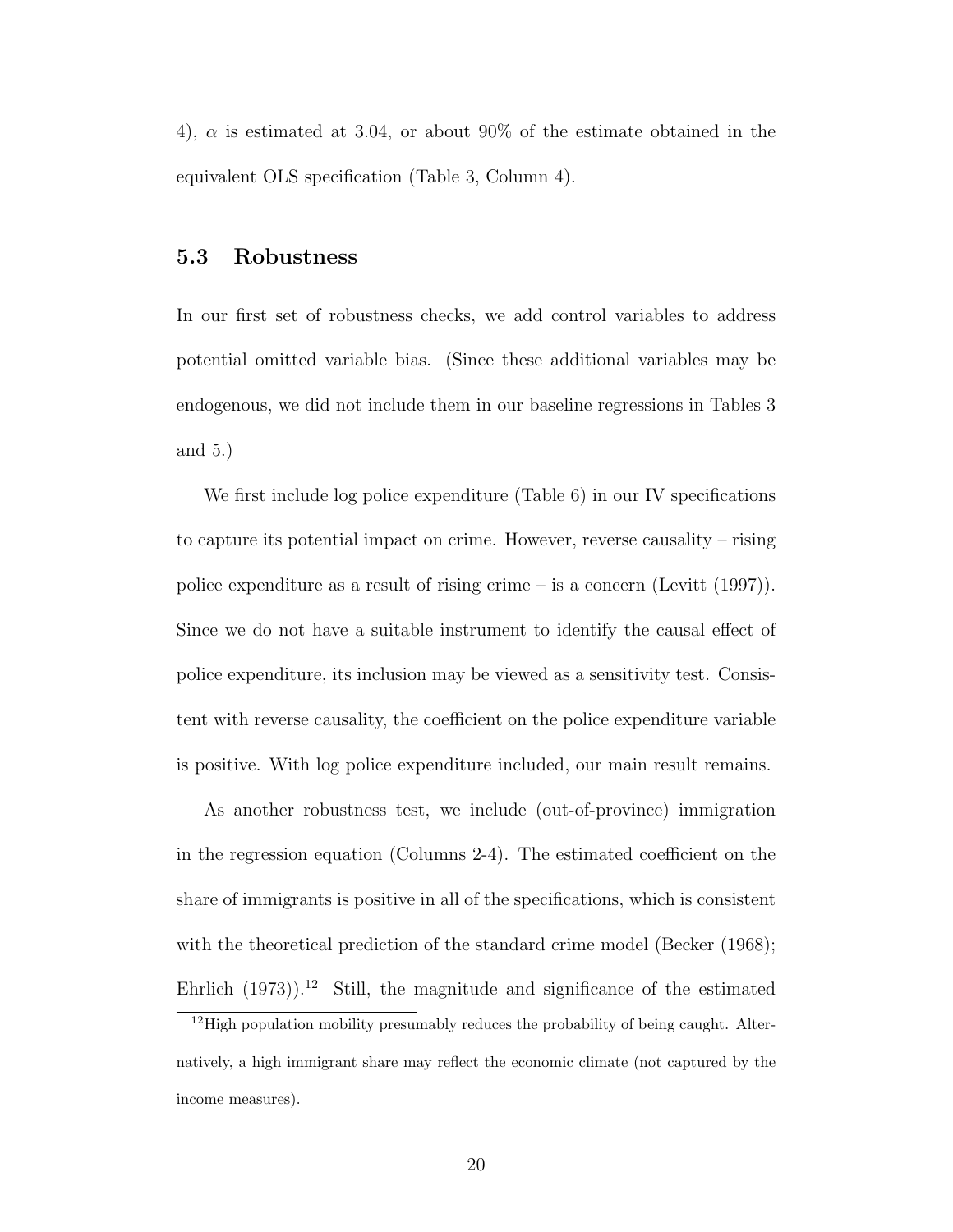coefficient on the sex ratio remain essentially unchanged.

In the last two columns of Table 6, we include variables capturing the age composition of the population. As expected, the estimated coefficient on the proportion of the population that is between 16 and 25 years old is positive and statistically significant  $(1\%)$ . This is due to the mechanical impact of the relative size of the crime-prone cohort on the crime rate. Unexpectedly, the proportion of the population that is older than 65 also has a positive and significant coefficient. Still, the estimated effect of the sex ratio remains positive and significant.

#### 5.3.1 Falsification Tests

A possible concern is that the sex ratio may be correlated with policies or socioeconomic changes likely to exert an independent effect on the crime rate. To address this issue, we conduct two falsification tests.

If the hypothesized relationship holds – marriage makes men less crime prone – then we would expect lower or little impact on high-skill or whitecollar crime, such as corruption, because the men likely to engage in this type of crime have largely been insulated from the shortage of women (they are older and more skilled). Figure 4 plots the corruption rate against the sex ratio (both variables are demeaned of province and year effects). The fitted line has a slightly negative slope and is not significant  $(p$ -value 0.273). The IV estimates confirm this conclusion (Table 7, Column 2). That is, we find no evidence that the 16-25 sex ratio has raised corruption rates. In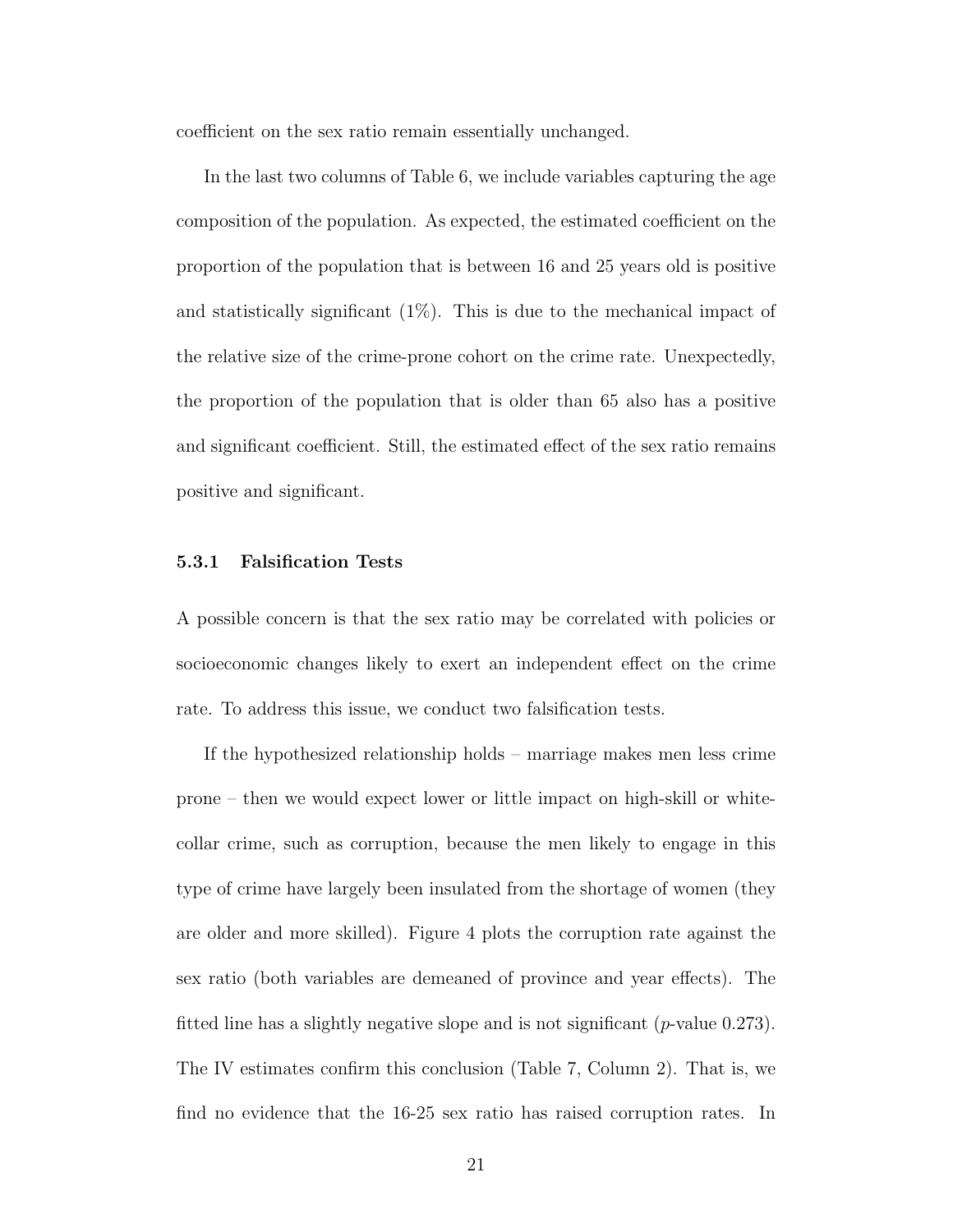other words, the effect of the 16-25 sex ratio is specific to low-skill crime and does not pick up an overall increase in criminality.

Our second falsification test examines whether the sex ratios for the 10-15 year old age group (too young to commit crimes) impact the crime rate. The IV estimates (Table 7, Columns 3-4) show that the 10-15 sex ratio has no impact on the crime rate, whether we control for the 16-25 sex ratio or not. The coefficient on the 10-15 sex ratio is negative in Column 3, but is not significantly different from zero. When we also include the 16-25 sex ratio, the coefficient on the 10-15 sex ratio remains negative and insignificant. Moreover, the 16-25 sex ratio continues to have a large and significant impact on the crime rate (Column 4).

These results suggest that our main findings are not likely to be driven by unobserved time-varying confounders.

#### 5.3.2 Sex Crimes?

One possibility is that the rise in violent and property crimes is driven by "sex related" crimes: rape and abduction of women and children.<sup>13</sup> While a breakdown does not exist at the provincial level, we can examine the patterns at the national level. These data do not indicate the rise in violent and property crimes to be driven by sex related crimes. Figure 5a shows that the rape rate rose between 1985 and 1992. However, this was probably

<sup>&</sup>lt;sup>13</sup>There is only one "rape" category (attempted rape and sexual assault are either not crimes or subsumed under rape).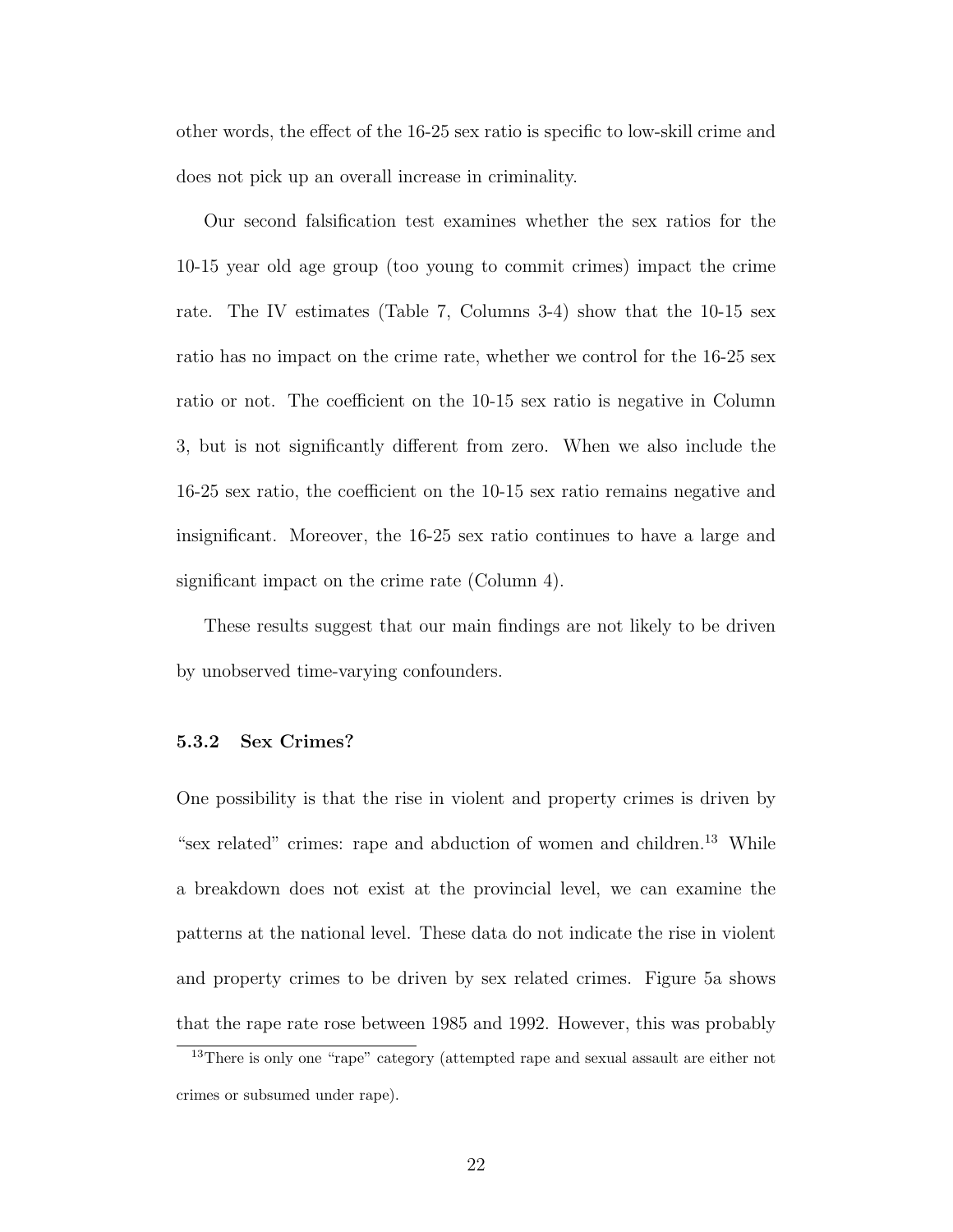not related to the sex ratio, as the 16-25 sex ratio during this period (Figure 1) was rather flat (the first cohorts of the one-child policy were still young in 1992). More interestingly, the rape rate began to drop in 1992 (as did the abduction of women and children; not shown), which is in stark contrast to the overall rise in property and violent crime rates in the same period (Figure 5b).<sup>14</sup> Thus, our findings are likely driven by "non-sex related" crimes.

## 6 Summary and Discussion

In 2000, 120 boys were born for every 100 girls in China, a development that has raised a number of concerns, ranging from human rights issues surrounding the fate of the "missing females" to the social impact of surplus men. Who are these men going to marry, and, if they do not, what are the consequences (e.g., Hesketh & Xing (2006) and references therein)?<sup>15</sup> High sex ratios are not unique to China, but, unlike India, where population

<sup>14</sup>A possible explanation for the decline in sex related crimes is that prostitution (illegal, but not included among violent and property crimes) has increased rapidly in the last two decades (Jeffreys (2004)). In his article "Surfeit of boys could spread AIDS in China's cities" published in Nature 434, 425 (24 March 2005), David Cyranoski said "...it [China] has admitted that there are now between 4 million and 6 million [prostitutes], compared with only 25,000 in 1985." doi:10.1038/434425b; Published online 23 March 2005. http://www.nature.com/nature/journal/v434/n7032/full/434425b.html

<sup>15</sup>Also see "Missing sisters", *The Economist*, April 17, 2003 and "China: Too Many" Men", CBS 60 Minutes, April 16, 2006,

http://www.cbsnews.com/stories/2006/04/13/60minutes/main1496589.shtml.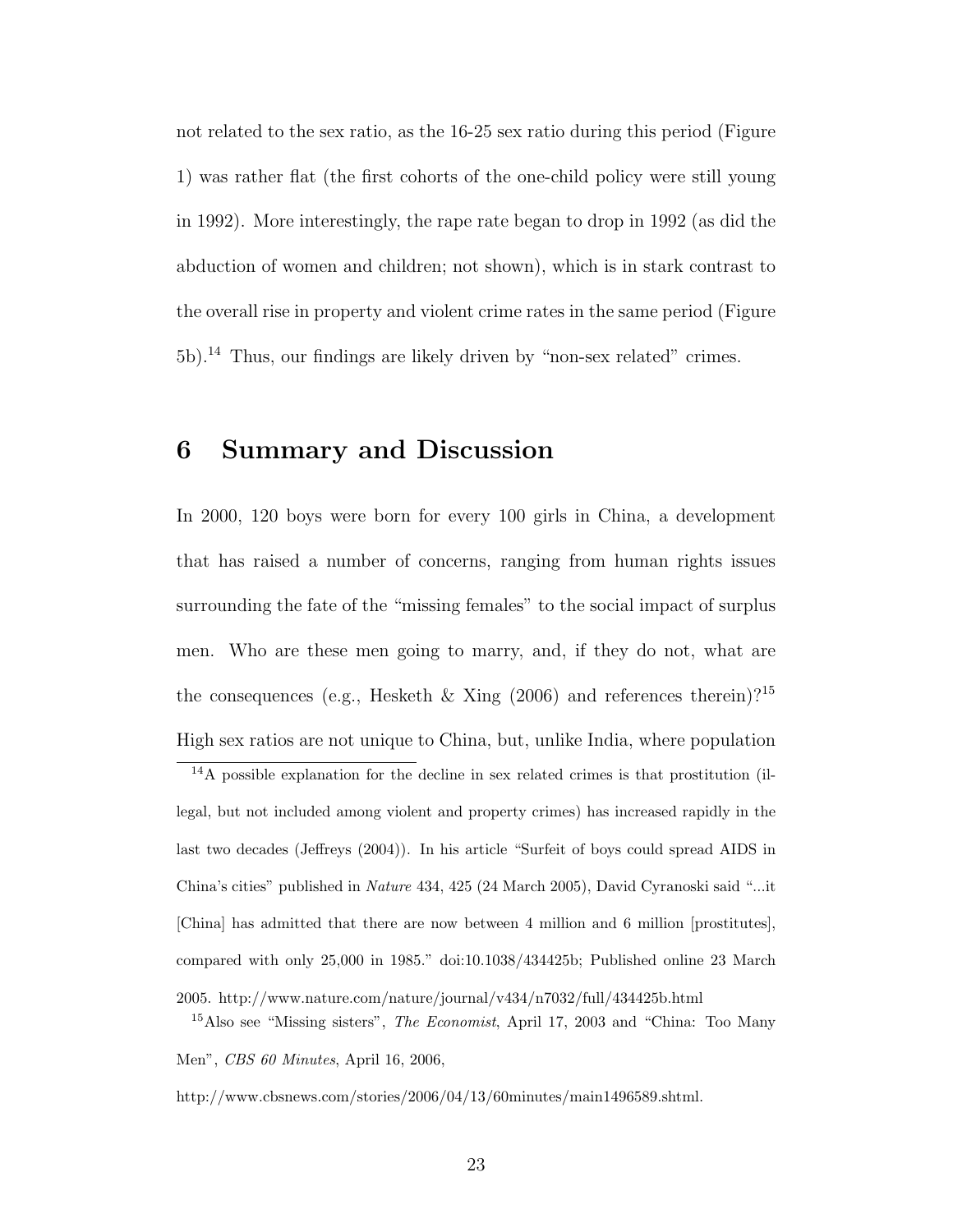growth has buffered some of the impact, the shortage of brides is likely to be felt more acutely. Also, whereas South Korean men have been able to turn to poorer neighbors to source brides, China's bachelors (the poorest in a still poor country) are unlikely to be in a position to do so.

The rise in the sex ratio has coincided with a dramatic increase in crime. Although the notion that unbalanced sex ratios may raise crime is a longstanding hypothesis, a causal link has been difficult to establish. This paper has taken a step in that direction by exploiting the natural experiment created by the one-child policy which, in combination with a traditional preference for sons and the arrival of prenatal sex determination, have raised sex ratios (males to females) at birth substantially. We find that the sex ratio among those 16 to 25 years old has had a large and statistically significant impact on crime. We estimate that male-biased sex ratios may account for about a one-seventh of the overall rise in violent and property crime during the period 1988-2004. Moreover, our estimates suggest that marriage reduces male criminality, a finding of particular salience given China's demographics. Increasingly male sex ratios among children imply that another 10 percentage point increase in the 16-25 sex ratio is likely in the offing.

Granted, China has seen other dramatic changes during the study period. Although the state tightened its grip on fertility, its influence over virtually all other spheres of life diminished markedly. The introduction of a de facto market economy, rapid economic growth, and reduced state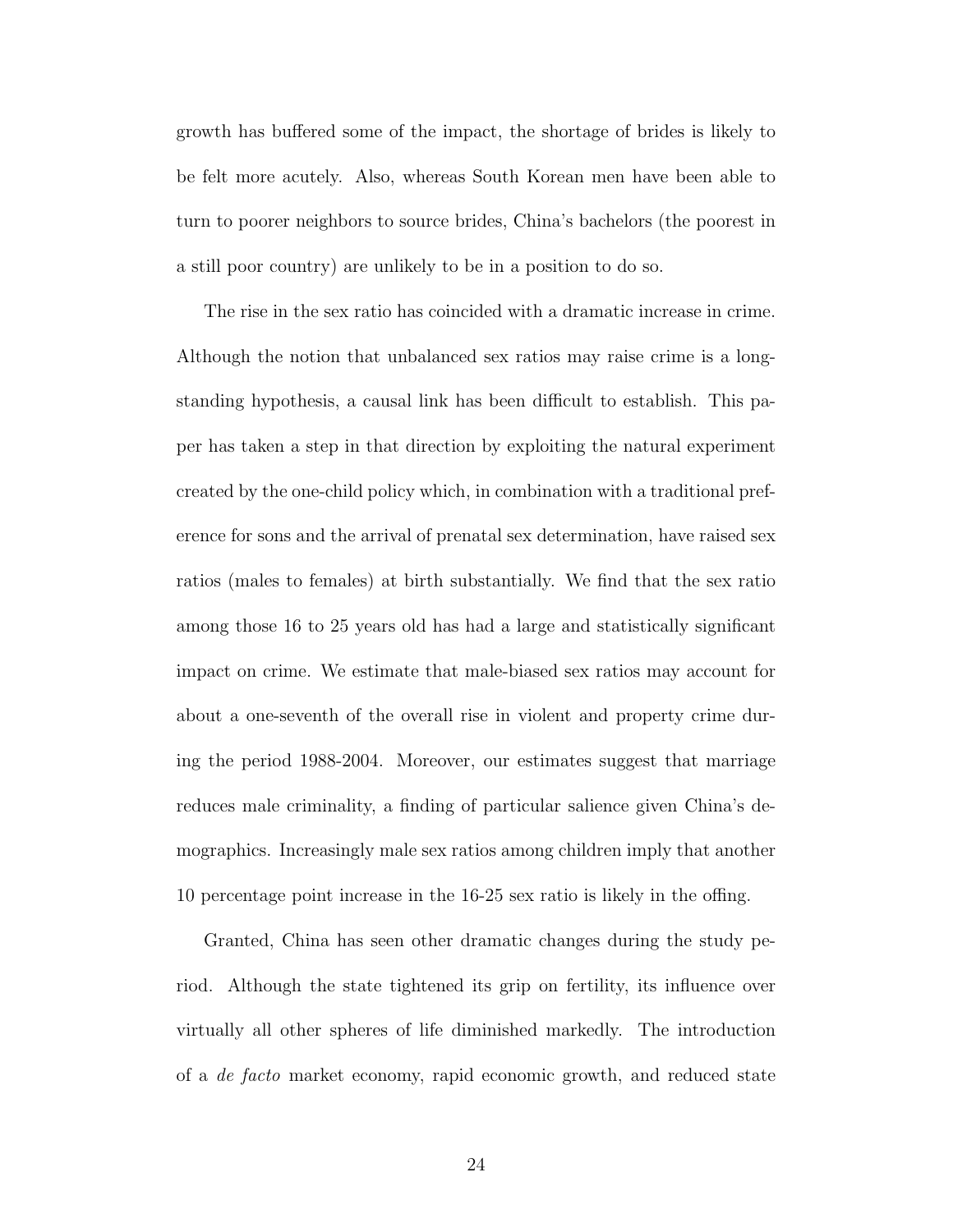control over most facets of life are factors that may have contributed to the rise in crime rates. However, the fact that our results are robust to the inclusion of many province-level variables that proxy for these developments (including provincial fixed-effects) and that the sex ratio for a younger cohort (10-15 years old, young to commit crimes) has no impact on the crime rate suggest that our estimate is unlikely to be caused by unobserved timevarying factors. Furthermore, the effect of the sex ratio is not evident in a type of crime that we would not expect to be influenced by the sex ratio – corruption – further supports our hypothesis that the surplus of young men has had a causal and economically important effect on low-skill crimes.

# Appendix A. Male-biased Sex Ratios and Crime – A Decomposition

This section decomposes the crime rate into changes due to more men, changes due to more unmarried men, and the residual. The residual could be interpreted as being due to changes in the criminal propensity of men, conditional on marital status.

Consider a population of measure 1 with m men and  $f = 1 - m$  women. Men can be unmarried,  $m^0$ , or married,  $m^1$ , and  $m = m^0 + m^1$ . Similarly for women,  $f = f^0 + f^1$ . We denote each demographic group's crime rate as  $c_m^0, c_f^0, c_m^1$ , and  $c_f^1$ , respectively. The crime rate, c, can then be expressed as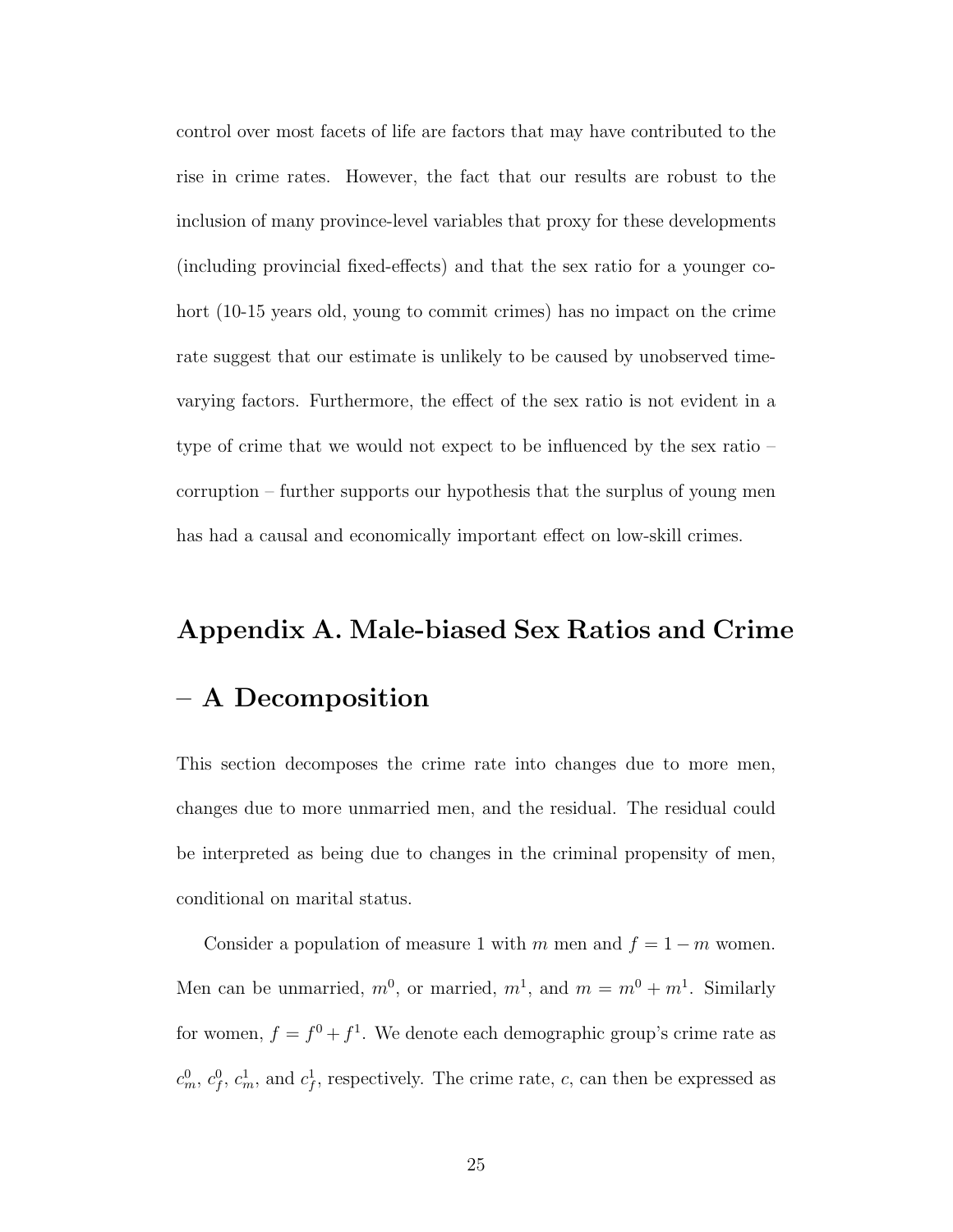$$
c = c_m^0 m^0 + c_m^1 m^1 + c_f^0 f^0 + c_f^1 f^1.
$$

We restrict our attention to the case of male-biased sex ratios, and assume that men marry with probability  $f/m(< 1)$  and women marry with certainty. Furthermore, we assume that

$$
c_m^0 \ge c_m^1 > 0,
$$

$$
c_f^0 = c_f^1 = c_f, c_f \in [0, c_m^1).
$$

To assume that married and unmarried females are equally crime-prone is innocuous, as all women will be married by assumption.

A higher sex ratio increases the fraction of males and the fraction of males who are unmarried, both of which may raise the crime rate. To focus on the first mechanism, we assume for now that

$$
c_m^0 = c_m^1 (= c_m). \tag{3}
$$

In this case, the crime rate,  $c$ , is simply

$$
c = c_m m + c_f (1 - m).
$$

Let  $r$  denote the sex ratio:

$$
r = \frac{m}{f} = \frac{m}{1 - m}.\tag{4}
$$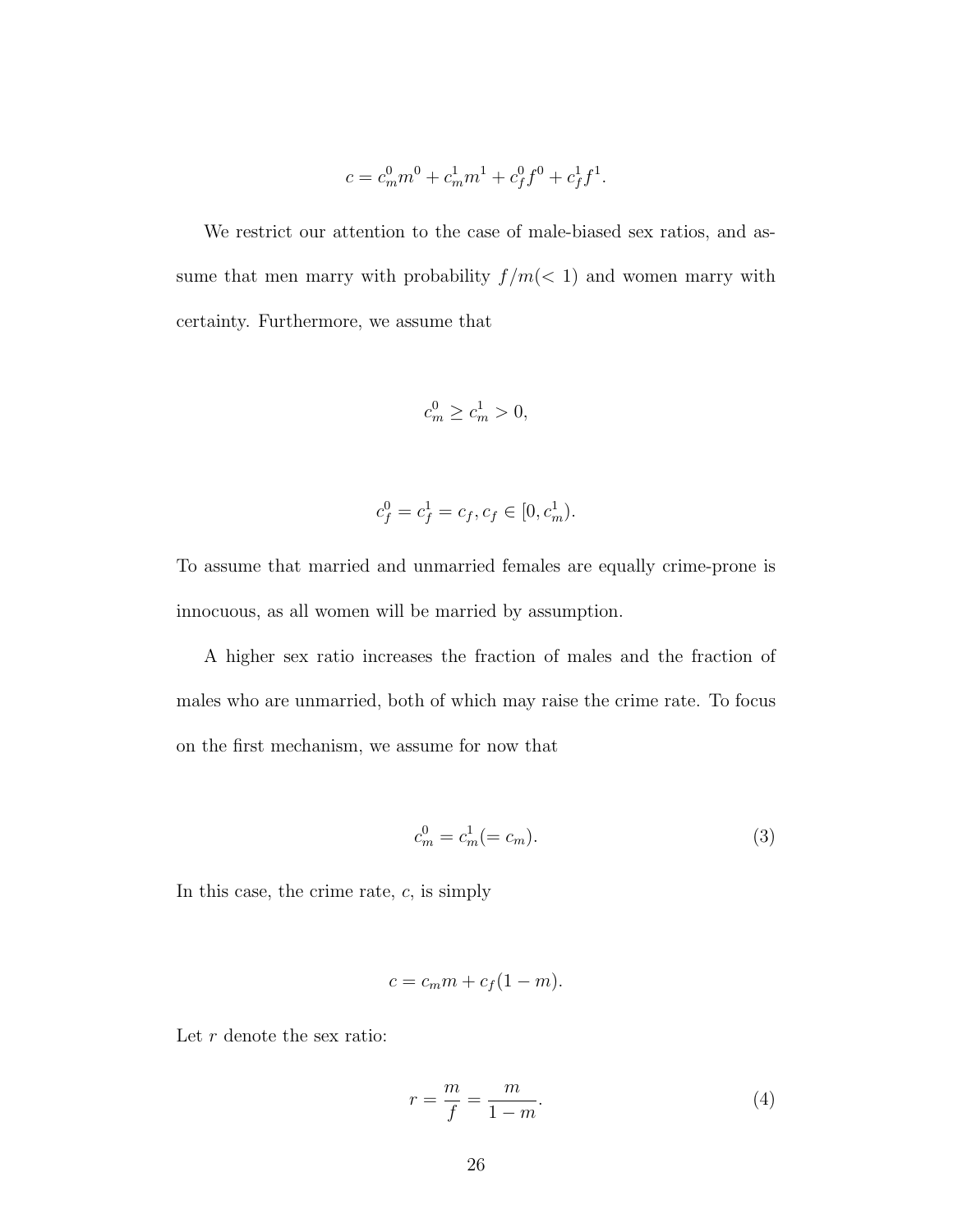We can write the elasticity of the crime rate with respect to the sex ratio, conditional on Eq. 3, as

$$
\epsilon(c,r)|_{c_m^0 = c_m^1 = c_m} = \left(\frac{dc}{dm} \cdot \frac{m}{c}\right) \cdot \left(\frac{dm}{dr} \cdot \frac{r}{m}\right)
$$

$$
= \frac{c_m m - c_f m}{c_m m + c_f (1 - m)} \cdot f
$$

$$
\leq f. \tag{5}
$$

That is, if the estimated elasticity of crime with respect to the sex ratio is greater than the fraction of females, then higher criminality cannot be due simply to more males.

Next, we consider the possibility that marital status has an impact on the propensity to commit crime. Specifically, an increase in the sex ratio,  $r$ , not only increases  $m$ , but also raises the fraction of unmarried males, which, assuming that  $c_m^0 > c_m^1$ , further raises criminality.

In this case, the ratio of all males to unmarried males gives an upper bound on the elasticity of the crime rate with respect to the sex ratio, because

$$
\epsilon(c,r) < (\frac{dc}{dm^0} \frac{m^0}{c}) \cdot (\frac{dm^0}{dr} \frac{r}{m^0})
$$
  

$$
< (\frac{dc}{dm^0} \frac{m^0}{c}) \cdot \frac{m}{m^o}
$$
  

$$
\leq \frac{m}{m^o}.
$$
 (6)

The first inequality in 6 follows from the fact that higher sex ratios result in an increase in unmarried males and a decrease in married males (and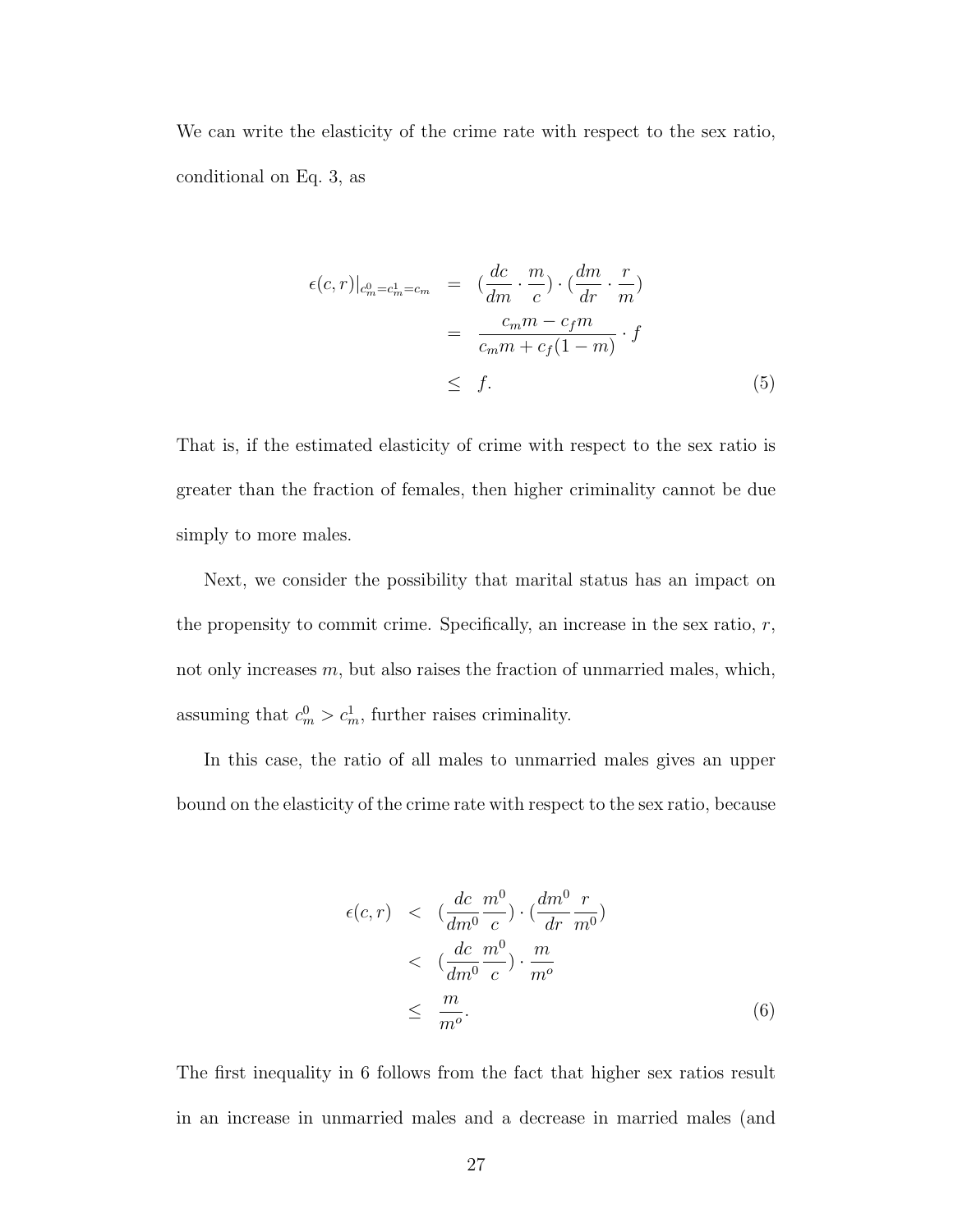females). For the second inequality, we obviously need

$$
\frac{dm^0}{dr} \frac{r}{m^0} < \frac{m}{m^0},
$$
\n
$$
\Leftrightarrow
$$
\n
$$
\frac{dm^0}{dr} < f.
$$

To see that this is the case, note that since  $m^1 = f$ , it follows that

$$
f = (1 - m^0)/2
$$

and that

$$
\frac{dm^0}{dr} = \frac{1}{dr/dm^0} = \frac{(1-m^0)^2}{2} < \frac{1-m^0}{2}, m^0 \in (0,1).
$$

For the last inequality in 6, we note that  $\frac{dc}{dm^0}$  $\frac{m^0}{c}$  < 1, because a percentage change in the fraction of unmarried men can at most bring about an equal change in the crime rate.

Since  $m^0 = 2m - 1$ , we can rewrite inequality 6 as

$$
\epsilon(c,r) \le \frac{r}{r-1},
$$

which for a sex ratio of 1.10 translates into 11 (threshold values are plotted in Figure A2), well above our estimated elasticity in the neighborhood of three.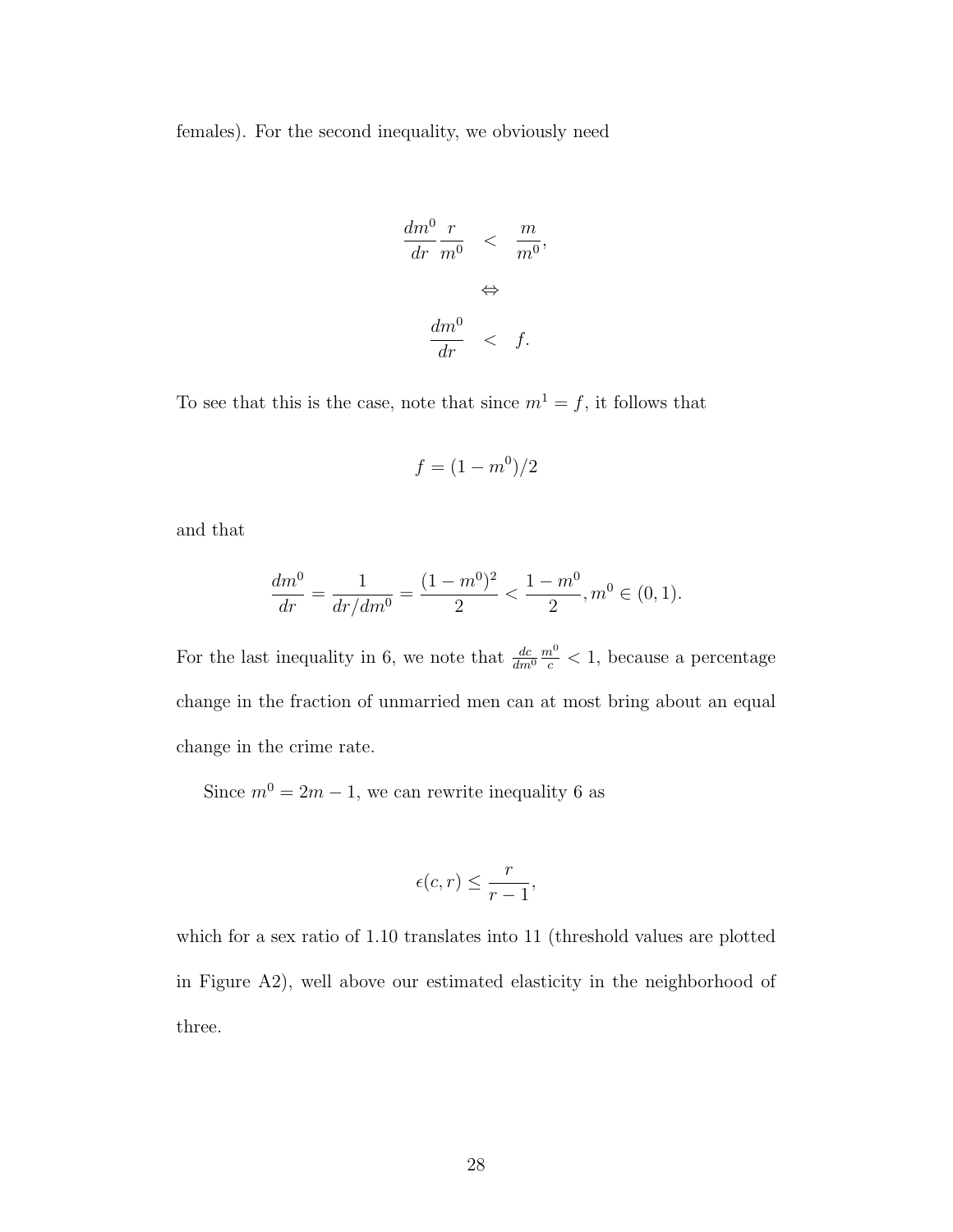## Appendix B. One-Child Policies

All the three programs used as instruments are subsidiaries of the Family Planning Commissions, which were established at all government levels in China. They are in charge of implementing the one-child policy. They were all established at about the same time (reflecting direct control by the central government).

The one-child policy also included the programs below. They were not included as instruments because there was either little variation in the timing of their implementation or they were not found to impact the sex ratios.

- Population Information Agent: conducts research on population trend and socio-economic impacts of population change. Present only in a few provinces.
- Press Agent: runs local newspapers for birth control news (little variation; established in the mid-1980s).
- Cadre Training Center: trains family planning cadres (little variation; established in the mid-1980s).
- Medicine and Medical Equipment Management Center: provides medicine and equipment for birth control; equipment maintenance (little variation; established in the mid-1980s).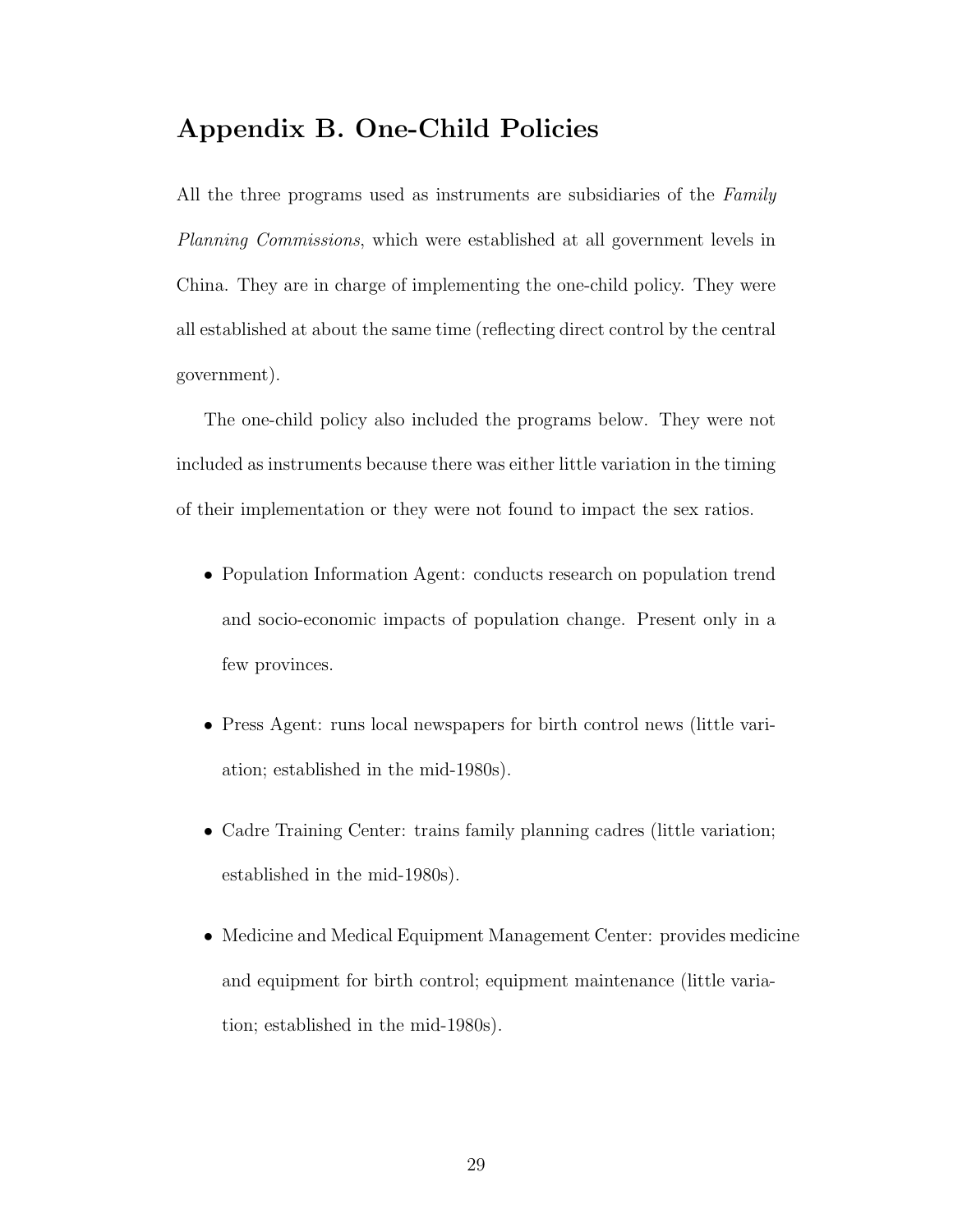## References

- Almond, Douglas, & Edlund, Lena. 2007. Trivers-Willard at Birth and One Year: Evidence from U.S. Natality Data 1983-2001. Proceedings of the Royal Society B: Biological Sciences, 247(October), 2491–2496.
- Banister, Judith. 1987. China's changing population. Stanford University Press.
- Barber, Nigel. 2000. The sex ratio as a predictor of cross-national variation in violent crime. Cross Cultural Research, 34(3), 264–282.
- Becker, Gary. 1968. Crime and punishment: An economic approach. Journal of Political Economy,  $76(2)$ , 169–217.
- Bourguignon, Francois. 1999. Crime, violence, and inequitable development. Annual World Bank conference on development economics. Washington, DC: World Bank.
- Chu, Junhong. 2001. Prenatal sex determination and sex-selective abortion in rural central China. *Population and Development Review*,  $27(2)$ ,  $259-$ 281.
- Das Gupta, M., Zhenghua, Jiang, Bohua, Li, Zhenming, Xie, Chung, Woojin, & Hwa-Ok, Bae. 2003. Why is son preference so persistent in East and South Asia? A cross-country study of China, India and the Republic of Korea. Journal of Development Studies, 40(2), 153–187.
- Das Gupta, Monica. 2005. Explaining Asia's "Missing women": A new look at the data. Population and Development Review, 31, 529–535.
- Donohue, John J. III, & Levitt, Steven D. 2001. The impact of legalized abortion on crime. Quarterly Journal of Economics, 116(2), 379–420.
- Dreze, Jean, & Khera, Reetika. 2000. Crime, gender, and society in India: Insights from homicide data. *Population and Development Review*,  $26(2)$ , 335–352.
- Edlund, Lena. 1999. Son preference, sex ratios, and marriage patterns. Journal of Political Economy,  $107(6)$ , 1275–1304.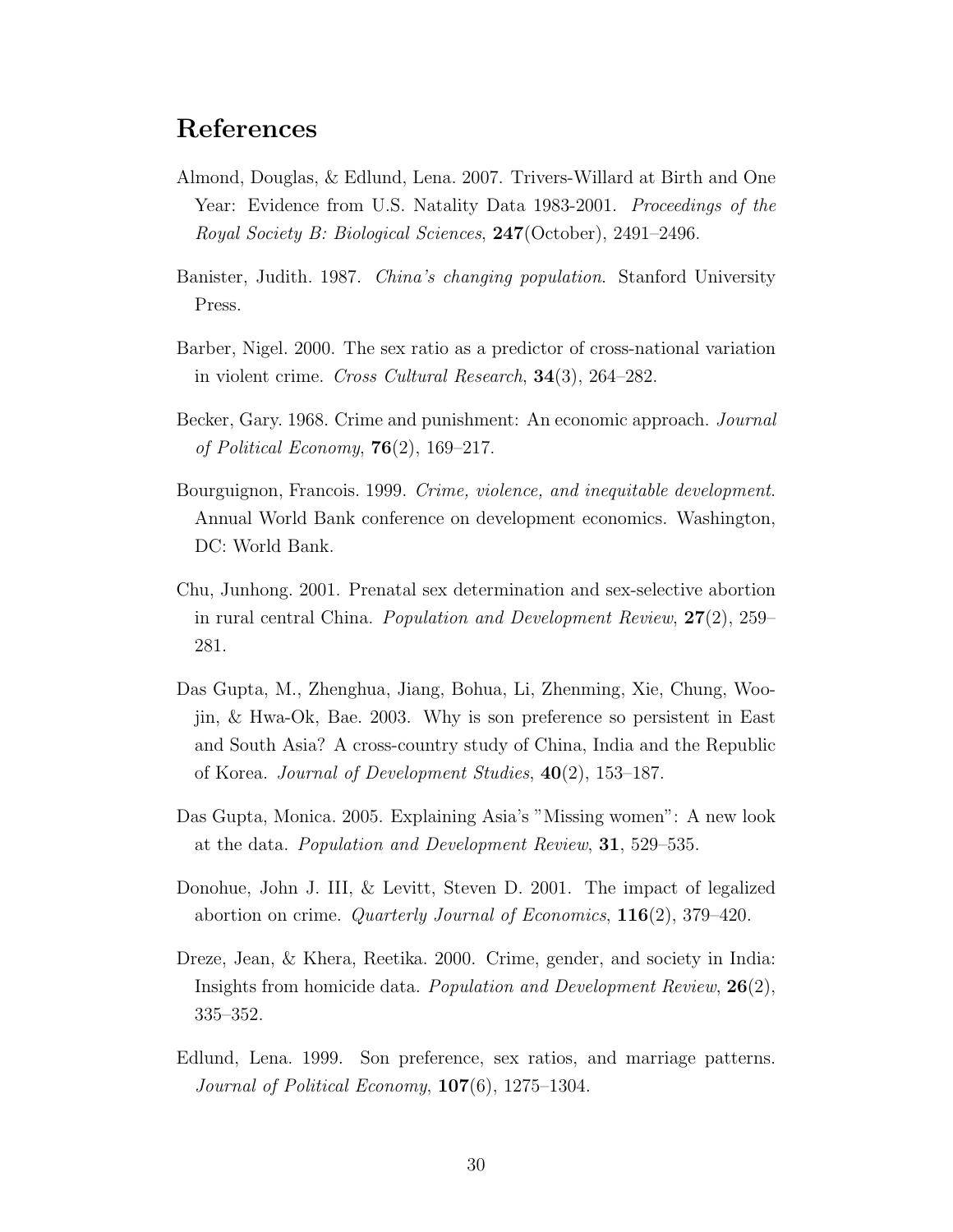- Ehrlich, Isaac. 1973. Participation in illegitimate activities: A theoretical and empirical investigation. Journal of Political Economy, 81(3), 521–565.
- Glaeser, Edward, & Sacerdote, Bruce. 1999. Why is there more crime in cities? Journal of Political Economy, 107(S6), S225–s258.
- Greenhalgh, Susan, Zhu, Chuzhu, & Li, Nan. 1994. Restraining population growth in three Chinese villages, 1988-93. Population and Development *Review*, **20**(2), 365–395.
- Gu, Baochang, Wang, Feng, Guo, Zhigang, & Zhang, Erli. 2007. China's Local and National Fertility Policies at the End of the Twentieth Century. Population and Development Review, 33(1), 129–147.
- Hesketh, Therese, & Xing, Zhu Wei. 2006. Abnormal sex ratios in human populations: Causes and consequences. Proceedings of the National Academy of Sciences of the United States of America, 103(36), 13271– 13275.
- Hu, Lianhe. 2006. Zhuan Xing Yu Fan Zui: Zhong Guo Zhuan Xing Qi Fan Zui Wen Ti De Shi Zheng Yan Jiu. Beijing: Central Communist Party School Press. [Transition and Crime: An Empirical Analysis of Crime during China's Economic Transition].
- Hudson, Valerie, & Den Boer, Andrea M. 2002. A Surplus of Men, a Deficit of Peace: Security and Sex Ratios in Asia's Largest States. International *Security*, **26**(4), 5–38.
- Hudson, Valerie, & Den Boer, Andrea M. 2004. Bare Branches: The Security Implications of Asia's Surplus Male Population. Boston: MIT Press.
- Hurwitz, Jon, & Smithey, Shannon. 1998. Gender differences on crime and punishment. Political Research Quarterly, 51(1), 89–115.
- Jeffreys, Elaine. 2004. China, Sex and Prostitution. Routledge Curzon Studies on China in Transition, no. 18. London: RoutledgeCurzon.
- Kane, Thomas, & Staiger, Douglas. 1996. Abortion access and teen motherhood. Quarterly Journal of Economics,  $111(2)$ , 467–506.
- Kelly, Morgan. 2000. Inequality and crime. Review of Economics and Statistics,  $82(4)$ , 530–539.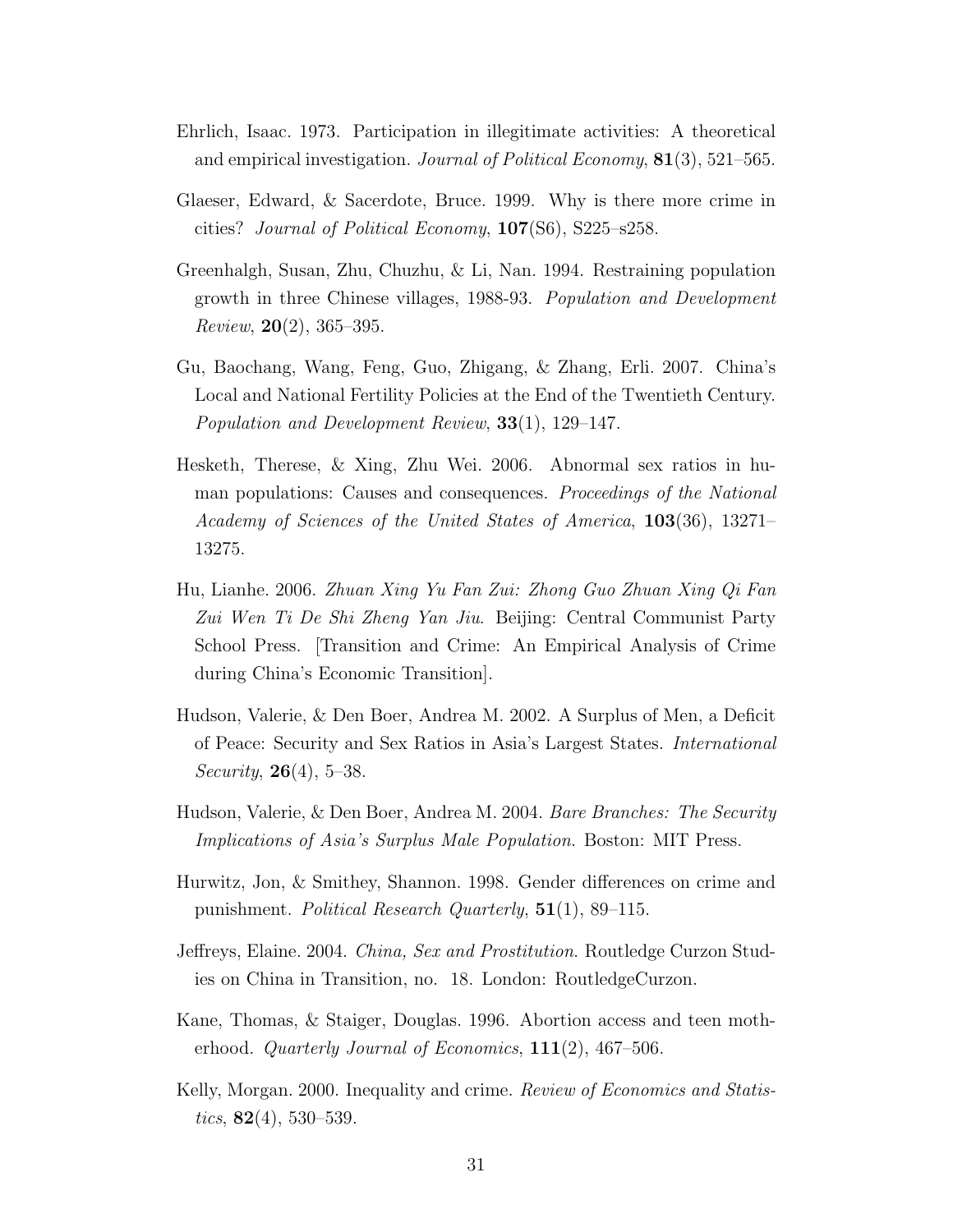- Korenman, Sanders, & Neumark, David. 1991. Does Marriage Really Make Men More Productive? Journal of Human Resources, 26(2), 282–307.
- Levitt, Steve D. 1997. Using electoral cycles in police hiring to estimate the effect of police on crime. American Economic Review, 87(3), 270–290.
- Levitt, Steve D. 1998. Juvenile crime and punishment. *Journal of Political* Economy,  $106(6)$ ,  $1156-1185$ .
- Li, Guanghui. 2002. Effects of the one-child policy on the number and sex composition of children in China. Mimeo, University of Washington.
- Li, Hongbin, & Zhou, Li-An. 2005. Political turnover and economic performance: The incentive role of personnel control in China. Journal of Public Economics, 89(9-10), 1743–1762.
- Li, Hongbin, Zhang, Junsen, & Zhu, Yi. 2008. The quantity-quality tradeoff of children in a developing country: Identification using Chinese twins. Demography, 45, 223–243.
- Li, Jiali. 1995. China's one-child policy: How and how well has it worked? A case study of Hebei Province, 1979-88. Population and Development *Review*,  $21(3)$ , 563–585.
- Messner, Steven F., & Sampson, Robert J. 1991. The sex ratio, family disruption, and rates of violent crime: The paradox of demographic structure. Social Forces, 69(3), 33–53.
- Miller, Barbara D. 2001. Female-selective abortion in Asia: Patterns, policies, and debates. American Anthropologist, 103(4), 1083–1095.
- Mitra, Arup. 1993. Sex ratio and violence: Spurious results. Economic and Political Weekly, 67.
- Oldenburg, Philip. 1992. Sex ratio, son preference and violence in India: A research note. Economic and Political Weekly, 2657–2662.
- Peng, Peiyun (ed). 1996. Zhong Guo Ji Hua Sheng Yu Quan Shu. Beijing: China Population Press. [Encyclopedia of China's Family Planning Program].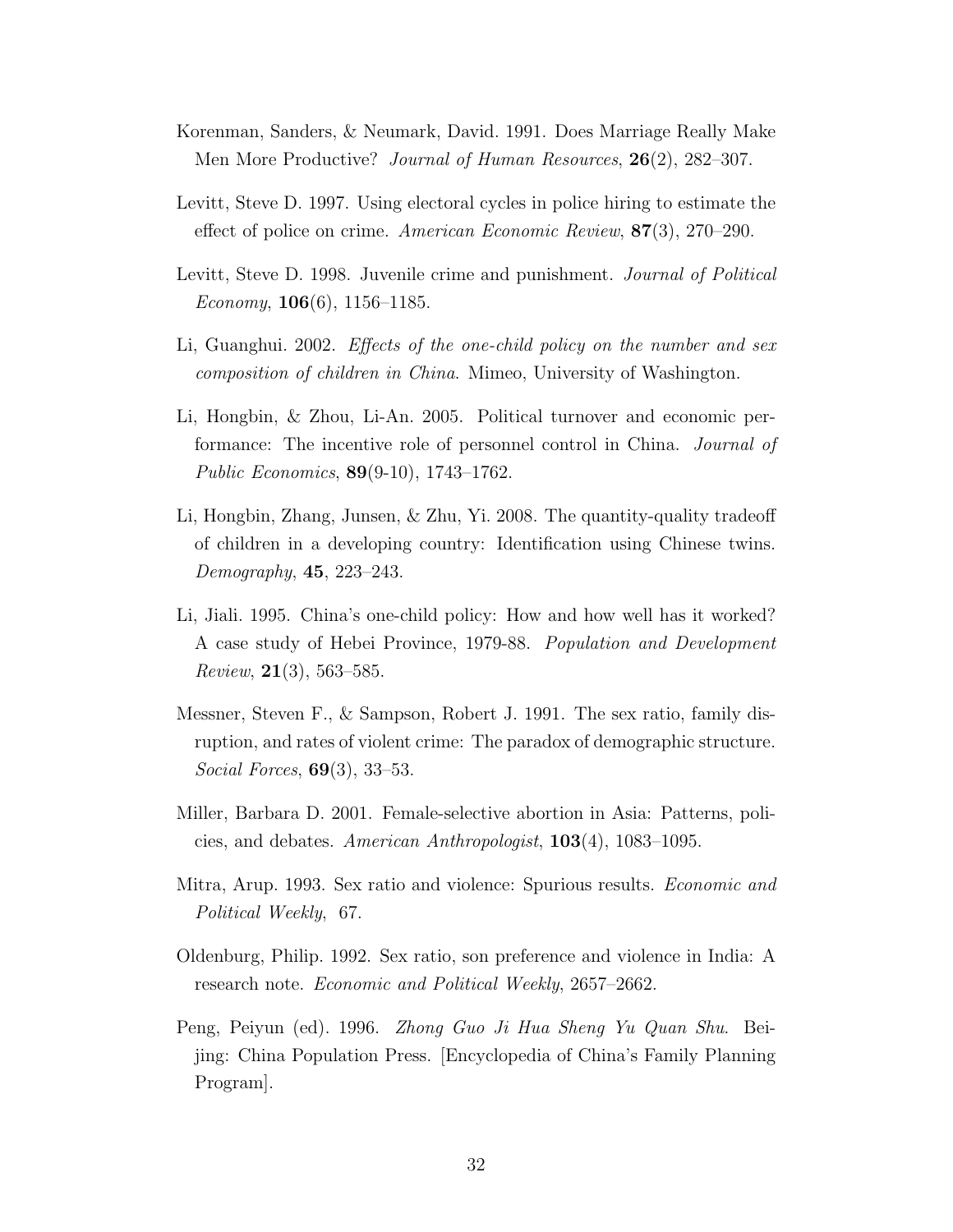- Pop-Eleches, Cristian. 2006. The impact of an abortion ban on the socioeconomic outcomes of children: Evidence from Romania. Journal of Political Economy, 113, 744–773.
- Posner, Richard. 1992. Sex and Reason. Cambridge, MA: Harvard University Press.
- Sampson, Robert J., Laub, John H., & Wimer, Christopher. 2006. Does marriage reduce crime? A counterfactual approach to within-individual causal effects. Criminology,  $44(3)$ ,  $465-508$ .
- Short, Susan E., & Zhai, Fengying. 1998. Looking locally at China's onechild policy. Studies in Family Planning, 29(4), 373–397.
- Steffensmeier, Darrell, & Allan, Emilie. 1996. Gender and crime: Toward a gendered theory of female offending. Annual Review of Sociology,  $22(1)$ , 459–487.
- Trivers, Robert L., & Willard, Dan E. 1973. Natural selection of parental ability to vary the sex-ratio of offspring. *Science*,  $179$ (January 5), 90–92.
- Willis, Robert J. 1999. A theory of out-of-wedlock childbearing. *Journal of* Political Economy,  $107(6)$ , S33–S64.
- Wilson, William J. 1987. The Truly Disadvantaged. Chicago: Chicago University Press.
- Yang, Dennis Tao, & Chen, Dandan. 2004. Transformations in China's population policies and demographic structure. Pacific Economic Review,  $9(3)$ , 269–290.
- Zeng, Yi, Tu, Ping, Gu, Baochang, Xu, Yi, Li, Bohua, & Li, Yongping. 1993. Causes and implications of the recent increase in the reported sex ratio at birth in China. Population and Development Review, 19(2), 283–302.
- Zhang, Junsen. 1997. The effect of welfare programs on criminal behavior: A theoretical and empirical analysis. Economic Inquiry, 35(1), 120–137.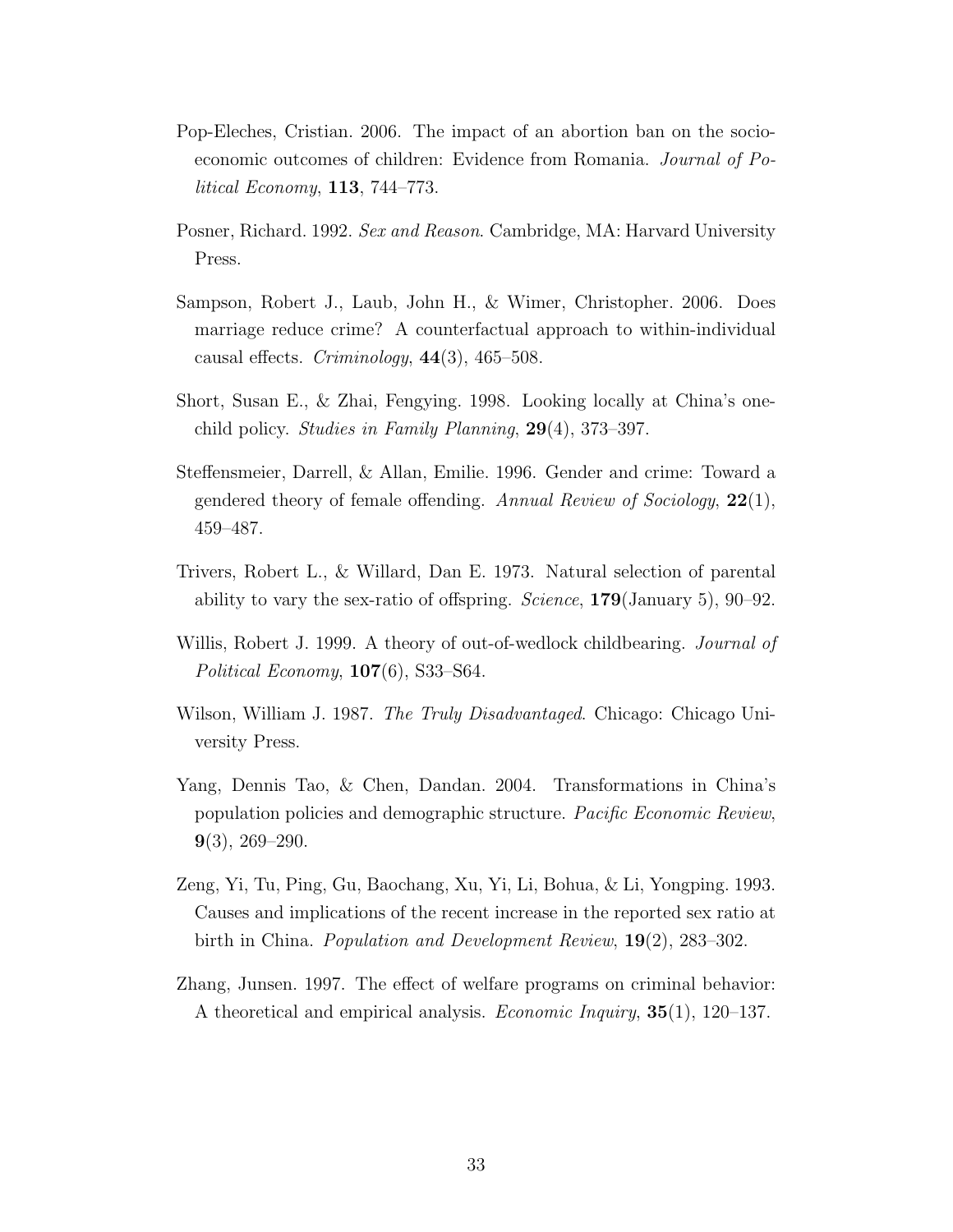Figure 1: Sex ratios of the 16-25 age cohort, by year



*Note:* Calculation is based on the 1990 Chinese population census (1% sample).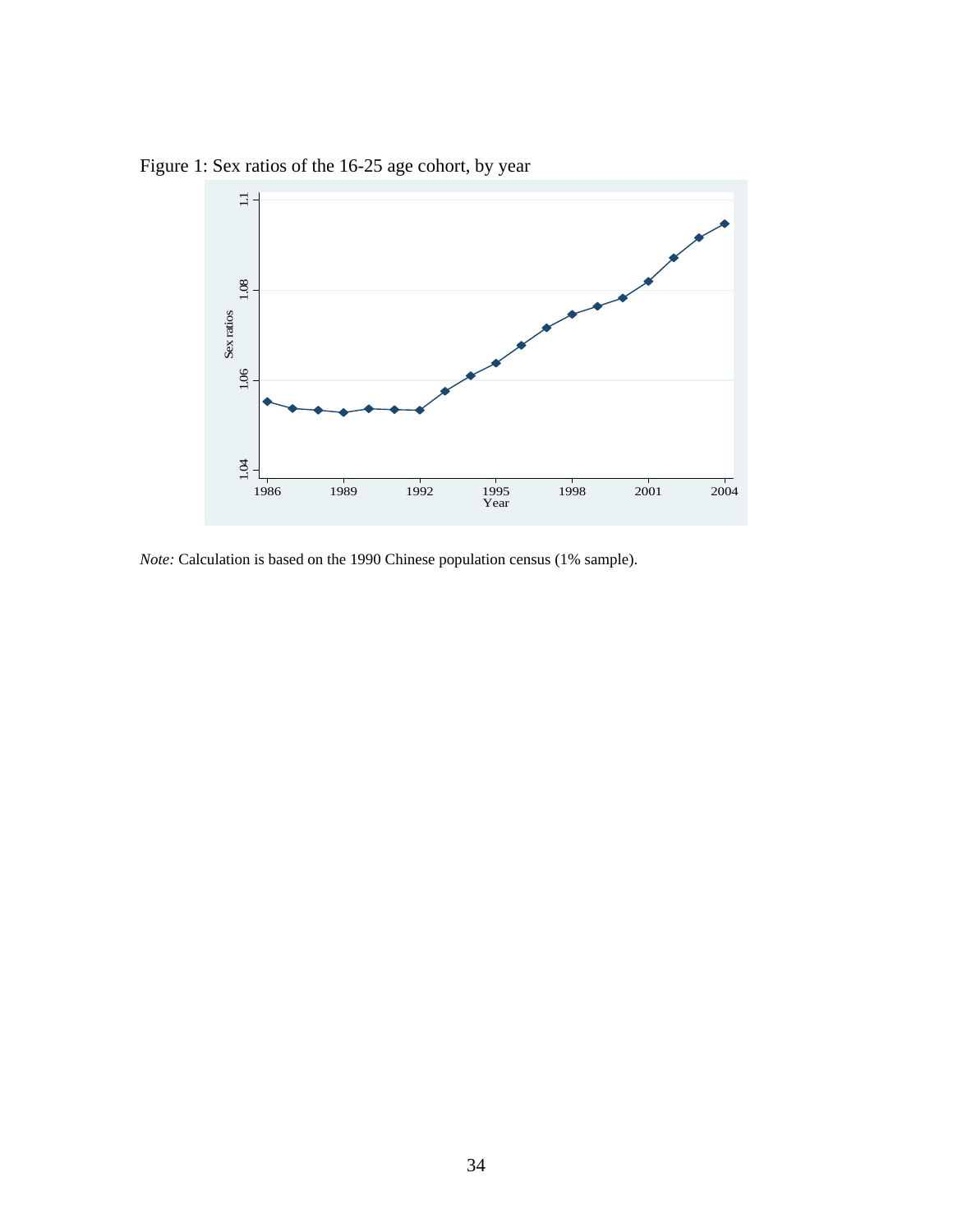

Figure 2: Criminal arrest rates (property and violent crimes): 1986-2004

*Notes*: (i) data sources: Chinese Supreme People's Procuratorate (1986-2005), *Procuratorial yearbook of China*, Beijing, The Publishing House of Law; (ii) two structural breaks of the criminal arrest rates in China deserve noting. First, in 1989-1990, there is a marked increase in violent and property offenses, possibly due to weakened government and social control in the aftermath of the *Tiananmen Square Protests of 1989*. Second, in 1997, the 5th session of the 8th NPC passed the new amended *Criminal Law* and *Criminal Procedure Law*, which considerably modified the preceding 1979 *Criminal Law* and *Criminal Procedure Law*, leading to a structural break in 1997. (The regression analysis will control for year fixed effects.)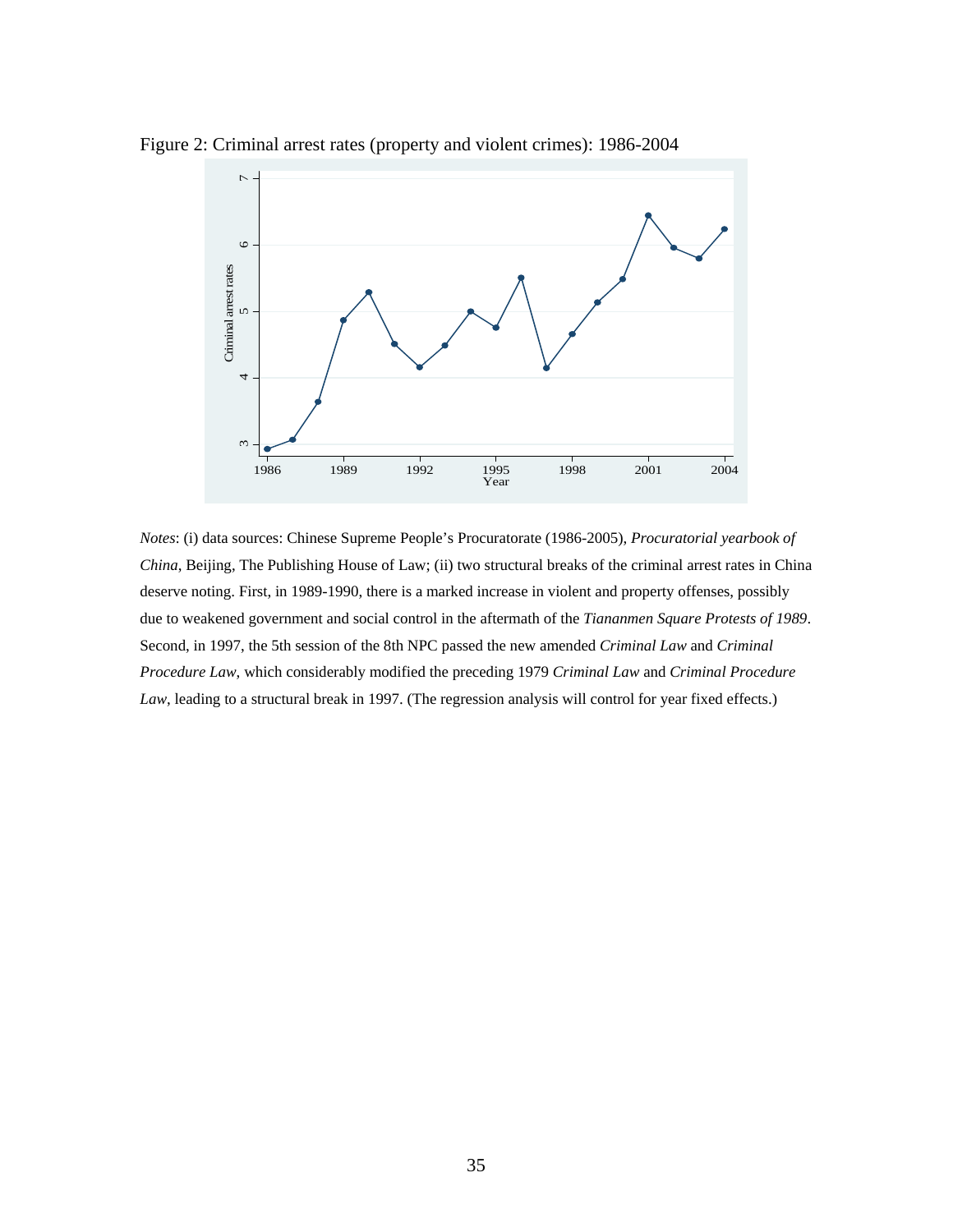

Figure 3: (Residual) crime rates by sex ratios, 1998-2004

*Note:* Crime refers to property and violent crimes. Crime rates and sex ratios are purged of province and year fixed effects; coefficient: 3.140; *t*-statistic: 6.96. Crime rates are in log form.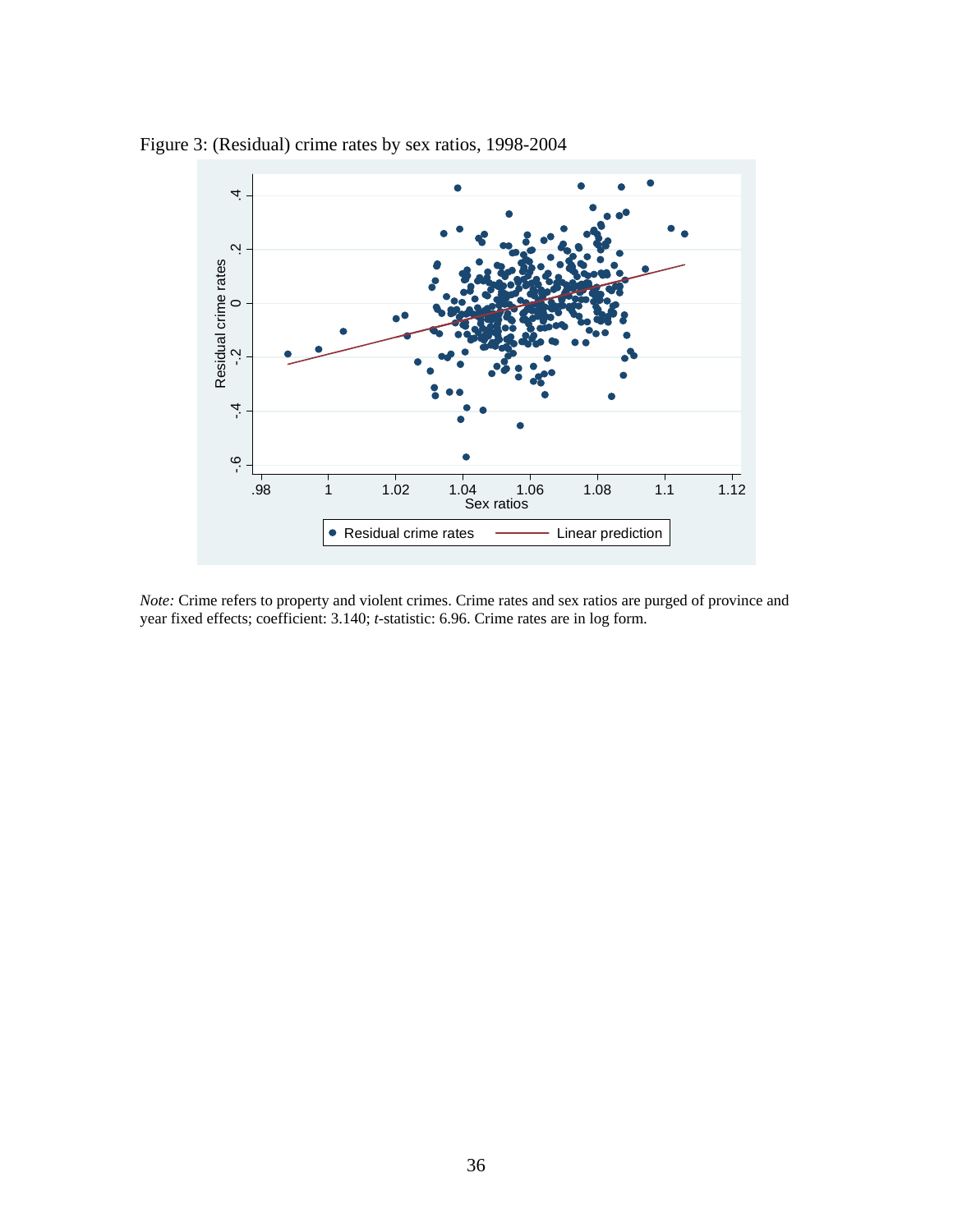

Figure 4: (Residual) corruption rates by sex ratios, 1988-2004

*Note:* Corruption rates and sex ratios are purged of province and year fixed effects estimation; coefficient: -0.507; *t*-statistic: -0.64. Corruption rates are in log form.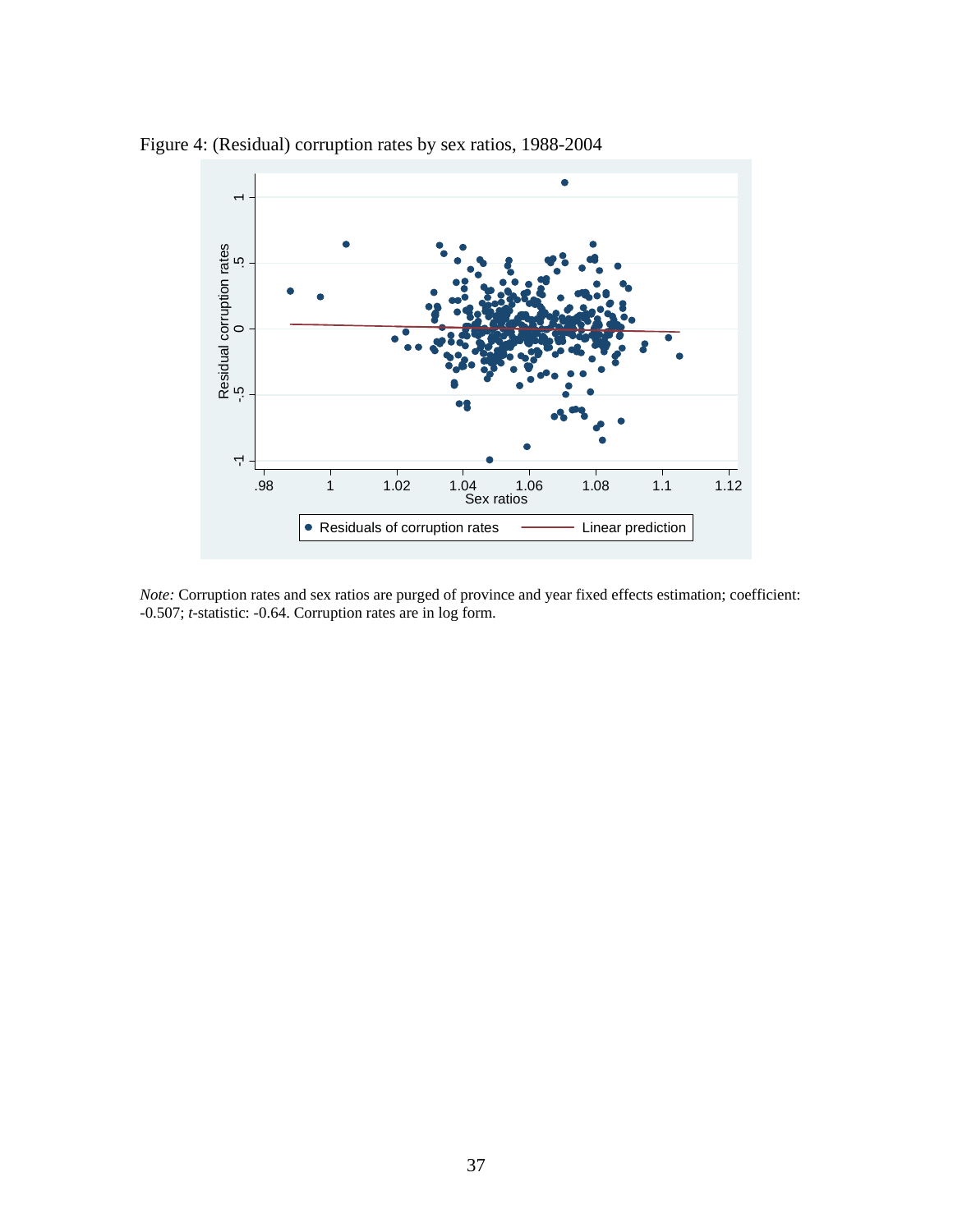Figure 5a: Rape rates by year



*Notes*: (i) data sources: Chinese Supreme People's Court (1985-2005), *Law Yearbook of China*, Beijing, The Publishing House of Law; (2) Rape rates are defined as the number of cases registered by the police per 10,000 population.



Figure 5b: Property crime rates and violent crime rates by year

*Notes*: (i) data sources: Chinese Supreme People's Court (1985-2005), *Law Yearbook of China*, Beijing, The Publishing House of Law; (2) both the property and violent crime rates are defined as the number of offense cases registered by the police per 10,000 population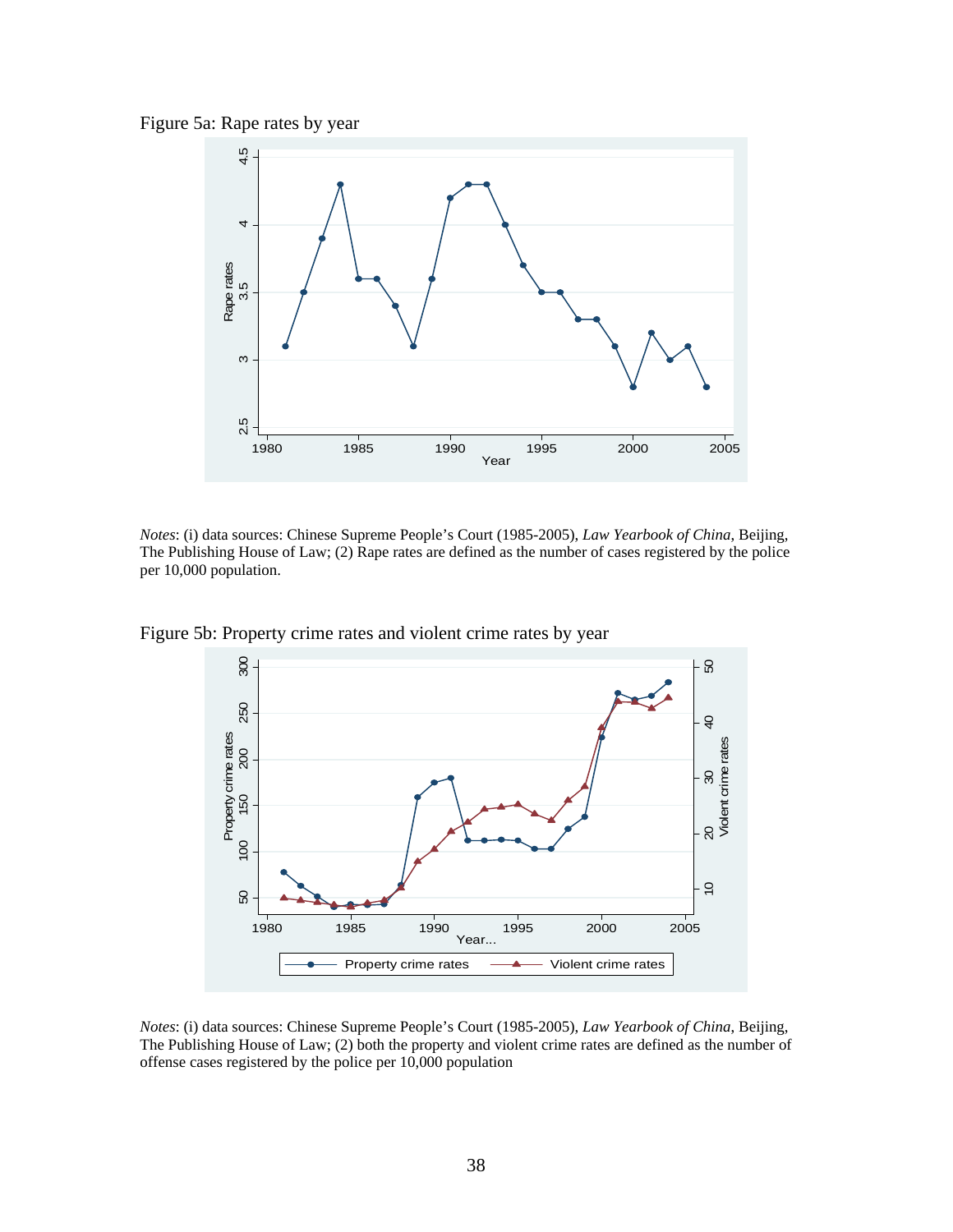|                                               |           | Number of one-child policy programs $(0,1,2 \text{ or } 3)$ |           |  |  |
|-----------------------------------------------|-----------|-------------------------------------------------------------|-----------|--|--|
|                                               | (1)       | (2)                                                         | (3)       |  |  |
|                                               |           |                                                             |           |  |  |
| Characteristics of provincial party secretary |           |                                                             |           |  |  |
| Age                                           | 0.014     |                                                             | 0.010     |  |  |
|                                               | (0.009)   |                                                             | (0.009)   |  |  |
| College graduate                              | $0.215*$  |                                                             | $0.267**$ |  |  |
|                                               | (0.125)   |                                                             | (0.125)   |  |  |
| Central connection                            | $0.194**$ |                                                             | $0.167*$  |  |  |
|                                               | (0.097)   |                                                             | (0.098)   |  |  |
| <b>Provincial variables</b>                   |           |                                                             |           |  |  |
| per capita GDP                                |           | $-0.079$                                                    | $-0.037$  |  |  |
|                                               |           |                                                             |           |  |  |
|                                               |           | (0.170)                                                     | (0.170)   |  |  |
| Secondary school enrollment                   |           | $-0.001$                                                    | $-0.004$  |  |  |
|                                               |           | (0.006)                                                     | (0.006)   |  |  |
| <b>Observations</b>                           | 432       | 411                                                         | 409       |  |  |
| Number of provinces                           | 29        | 29                                                          | 29        |  |  |
| R-squared                                     | 0.70      | 0.72                                                        | 0.72      |  |  |

Table 1: Determinants of the One-Child Policy Programs Roll-out in 1978-1992

Note: Robust standard errors in parentheses; \* significant at 10%; \*\* significant at 5%; \*\*\* significant at 1%. The data are provincial panel data. Year- and province-fixed effects are included in all specifications.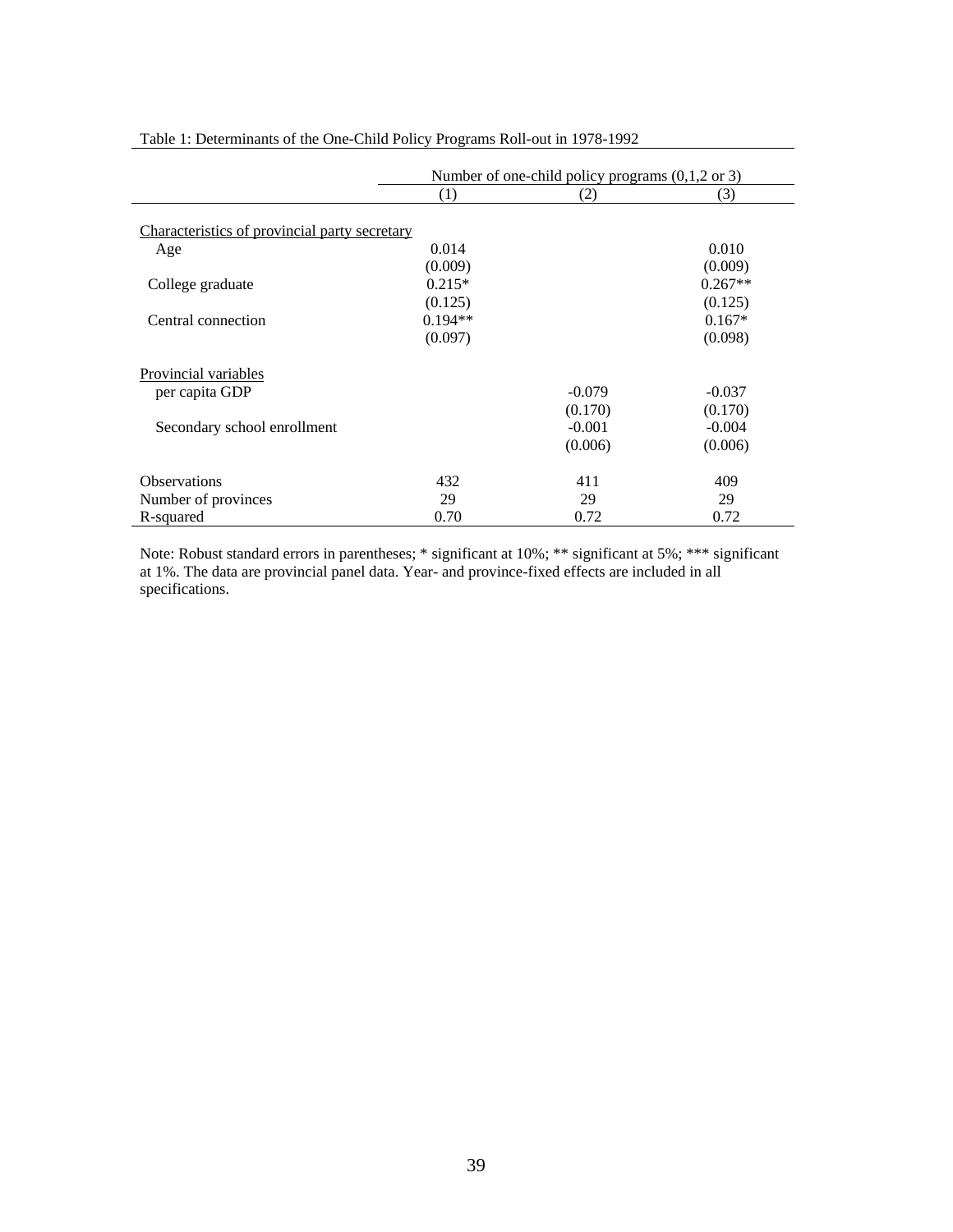|                     |          | Dependent variables: Characteristics of |          |          |            |            |  |
|---------------------|----------|-----------------------------------------|----------|----------|------------|------------|--|
|                     |          | provincial party secretary              |          |          |            |            |  |
|                     | Age      | Age                                     | College  | College  | Central    | Central    |  |
|                     |          |                                         | graduate | graduate | connection | connection |  |
|                     | (1)      | (2)                                     | (3)      | (4)      | (5)        | (6)        |  |
| Age                 |          |                                         |          |          |            |            |  |
| 10 years lagged     | $-0.044$ |                                         |          |          |            |            |  |
|                     | (0.049)  |                                         |          |          |            |            |  |
| 16 years lagged     |          | $-0.037$                                |          |          |            |            |  |
|                     |          | (0.762)                                 |          |          |            |            |  |
|                     |          |                                         |          |          |            |            |  |
| College graduate    |          |                                         |          |          |            |            |  |
| 10 years lagged     |          |                                         | 0.054    |          |            |            |  |
|                     |          |                                         | (0.045)  |          |            |            |  |
| 16 years lagged     |          |                                         |          | 0.026    |            |            |  |
|                     |          |                                         |          | (0.533)  |            |            |  |
|                     |          |                                         |          |          |            |            |  |
| Central connection  |          |                                         |          |          |            |            |  |
| 10 years lagged     |          |                                         |          |          | 0.026      |            |  |
|                     |          |                                         |          |          | (0.049)    |            |  |
| 16 years lagged     |          |                                         |          |          |            | 0.099      |  |
|                     |          |                                         |          |          |            | (0.325)    |  |
|                     |          |                                         |          |          |            |            |  |
| <b>Observations</b> | 225      | 51                                      | 225      | 51       | 225        | 51         |  |
| R-squared           | 0.00     | 0.00                                    | 0.01     | 0.01     | 0.00       | 0.02       |  |

#### Table 2: Serial Correlations of Leader Characteristics

Note: Robust standard errors in parentheses; \* significant at 10%; \*\* significant at 5%; \*\*\* significant at 1%.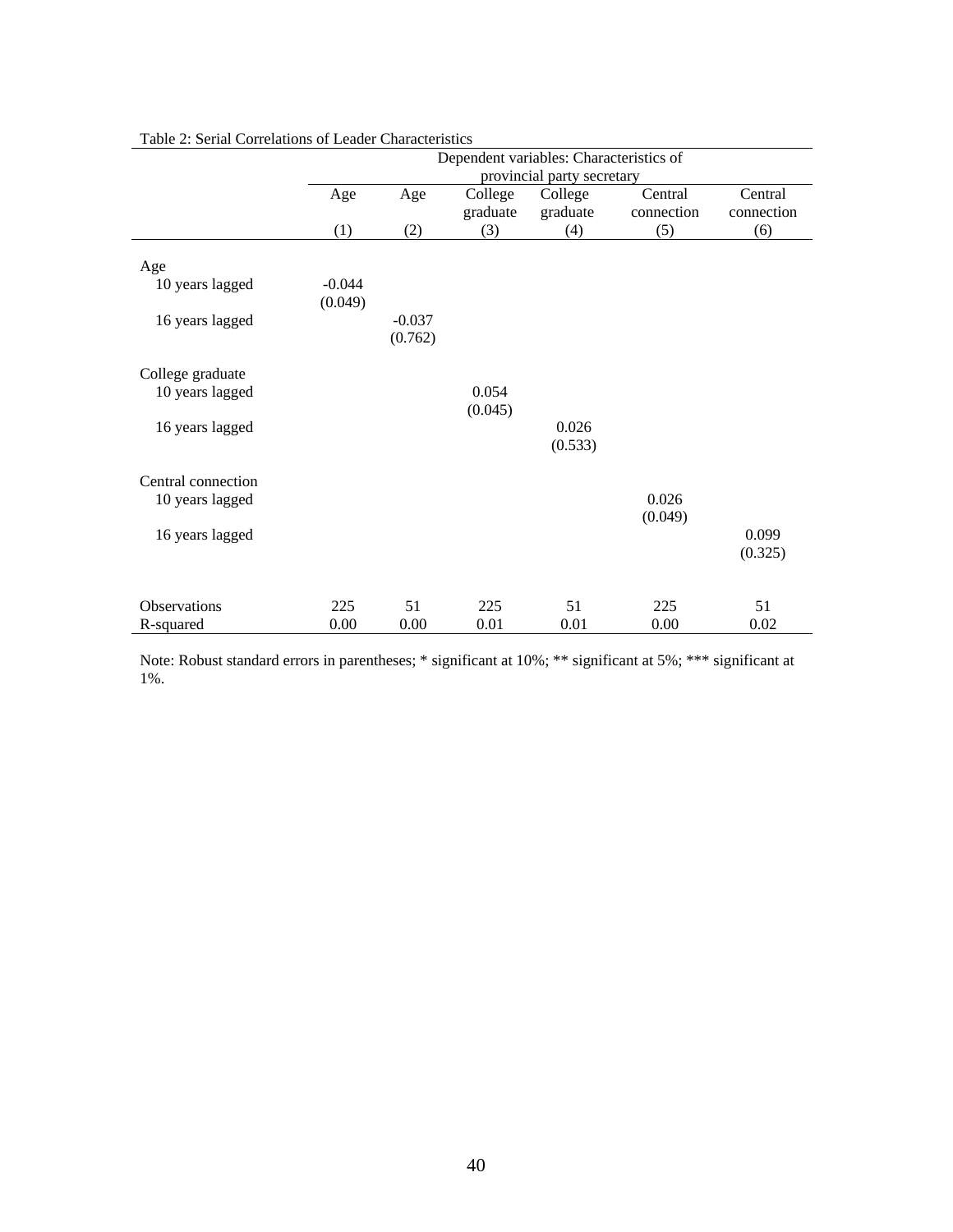|                                 | Dependent variable: ln(crime rate) |            |            |            |  |
|---------------------------------|------------------------------------|------------|------------|------------|--|
| Variables                       | (1)                                | (2)        | (3)        | (4)        |  |
| Sex ratio $(16-25)$             | $3.140***$                         | $3.261***$ | $3.528***$ | $3.474***$ |  |
|                                 | (0.474)                            | (0.563)    | (0.550)    | (0.554)    |  |
| In(per capita income)           |                                    | $-0.061$   | 0.020      | $-0.002$   |  |
|                                 |                                    | (0.111)    | (0.085)    | (0.085)    |  |
| Employment rate (%)             |                                    | $-0.006*$  | $-0.004$   | $-0.004$   |  |
|                                 |                                    | (0.003)    | (0.003)    | (0.003)    |  |
| Secondary school enrollment (%) |                                    | 0.003      | 0.004      | 0.003      |  |
|                                 |                                    | (0.003)    | (0.003)    | (0.003)    |  |
| Inequality                      |                                    |            | $0.139**$  | $0.137**$  |  |
|                                 |                                    |            | (0.056)    | (0.056)    |  |
| Urbanization rate $(\%)$        |                                    |            | $0.008***$ | $0.008***$ |  |
|                                 |                                    |            | (0.003)    | (0.003)    |  |
| In(welfare expenditures)        |                                    |            |            | $-0.053$   |  |
|                                 |                                    |            |            | (0.040)    |  |
| <b>Observations</b>             | 442                                | 442        | 442        | 442        |  |
| Number of provinces             | 26                                 | 26         | 26         | 26         |  |
| R-squared                       | 0.78                               | 0.79       | 0.81       | 0.81       |  |

Table 3: OLS Estimates of the Effect of Sex Ratios on Crime Rates in China, 1988-2004

Note: Robust standard errors in parentheses; \* significant at 10%; \*\* significant at 5%; \*\*\* significant at 1%. The data are provincial panel data. Year- and province-fixed effects are included in all specifications. The sex ratio is defined as the ratio of males to females aged 16-25 with a sample mean of 1.06.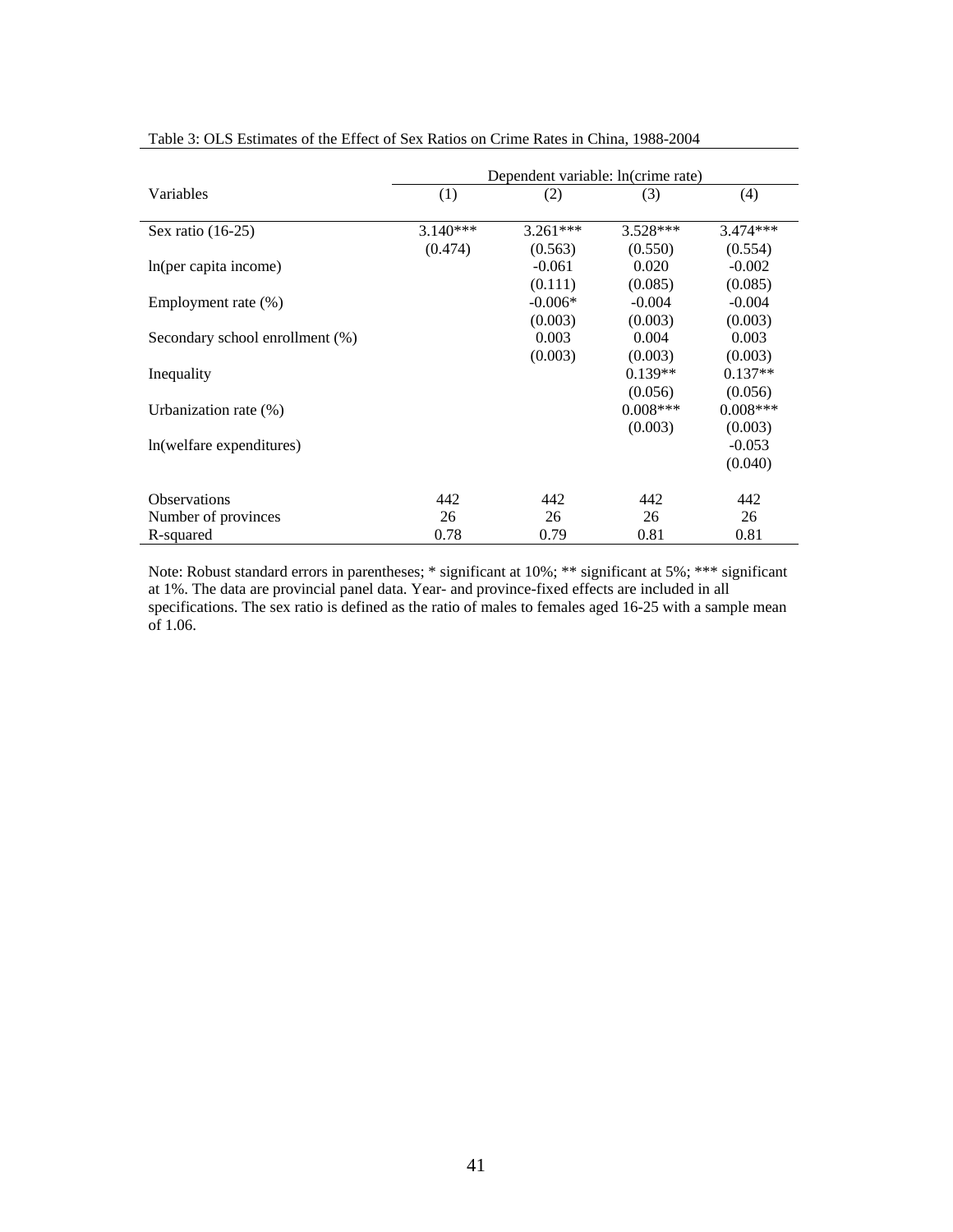|                                  | Dependent variable: Sex ratio (16-25) |            |            |            |  |
|----------------------------------|---------------------------------------|------------|------------|------------|--|
|                                  | (1)                                   | (2)        | (3)        | (4)        |  |
| <b>Instrumental variables</b>    |                                       |            |            |            |  |
| (lagged 17-26 years)             |                                       |            |            |            |  |
| Family planning science and      | $0.028***$                            | $0.028***$ | $0.029***$ | $0.027***$ |  |
| technology research institute    | (0.007)                               | (0.006)    | (0.006)    | (0.006)    |  |
| Family planning education center | $0.040***$                            | $0.035**$  | $0.034**$  | $0.035**$  |  |
|                                  | (0.013)                               | (0.014)    | (0.015)    | (0.015)    |  |
| Family planning association      | $0.046***$                            | $0.036***$ | $0.035***$ | $0.036***$ |  |
|                                  | (0.008)                               | (0.009)    | (0.009)    | (0.009)    |  |
| <b>Control variables</b>         |                                       |            |            |            |  |
| In(per capita income)            |                                       | $0.031***$ | $0.032***$ | $0.028***$ |  |
|                                  |                                       | (0.008)    | (0.008)    | (0.008)    |  |
| Employment rate (%)              |                                       | $-0.000$   | $-0.000$   | $-0.000$   |  |
|                                  |                                       | (0.000)    | (0.000)    | (0.000)    |  |
| Secondary school enrollment (%)  |                                       | $-0.000$   | $-0.000$   | $-0.000$   |  |
|                                  |                                       | (0.000)    | (0.000)    | (0.000)    |  |
| Inequality                       |                                       |            | 0.000      | $-0.000$   |  |
|                                  |                                       |            | (0.004)    | (0.004)    |  |
| Urbanization rate (%)            |                                       |            | $-0.000$   | $-0.000$   |  |
|                                  |                                       |            | (0.000)    | (0.000)    |  |
| ln(welfare expenditures)         |                                       |            |            | $-0.008*$  |  |
|                                  |                                       |            |            | (0.005)    |  |
| Joint F test of IVs              |                                       |            |            |            |  |
| <b>F</b> -statistics             | 44.87                                 | 32.38      | 28.82      | 27.65      |  |
| p-values                         | < 0.001                               | < 0.001    | < 0.001    | < 0.001    |  |
| <b>Observations</b>              | 442                                   | 442        | 442        | 442        |  |
| Number of provinces              | 26                                    | 26         | 26         | 26         |  |
| R-squared                        | 0.76                                  | 0.76       | 0.76       | 0.77       |  |

Table 4: First Stage Regressions of the IV-Estimations

Note: Robust standard errors in parentheses; \* significant at 10%; \*\* significant at 5%; \*\*\* significant at 1%. The dependent variable in all specifications is the 16-25 sex ratio (males to females) with a sample mean of 1.06. Year- and province-fixed effects are included in all specifications. See Figure A1 for the distributions of the three instrumental variables.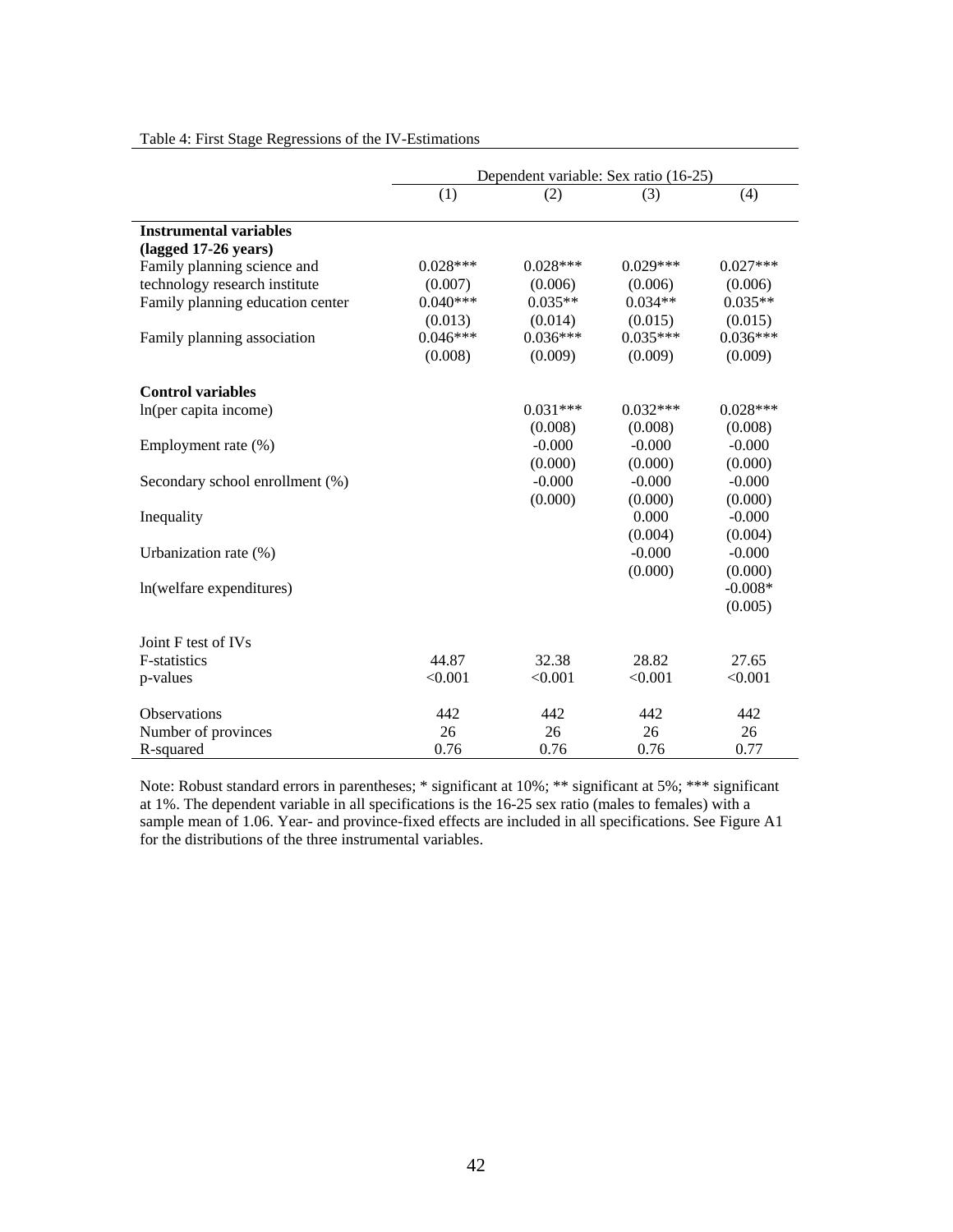|                                  | Dependent variable: ln(crime rate) |            |            |            |
|----------------------------------|------------------------------------|------------|------------|------------|
|                                  | (1)                                | (2)        | (3)        | (4)        |
| Sex ratio $(16-25)$              | $2.174***$                         | 1.939*     | $3.047***$ | $3.041***$ |
|                                  | (0.828)                            | (1.002)    | (1.010)    | (1.023)    |
| In(per capita income)            |                                    | 0.005      | 0.043      | 0.017      |
|                                  |                                    | (0.119)    | (0.101)    | (0.099)    |
| Employment rate $(\%)$           |                                    | $-0.007**$ | $-0.004$   | $-0.005$   |
|                                  |                                    | (0.003)    | (0.003)    | (0.003)    |
| Secondary school enrollment (%)  |                                    | 0.002      | 0.003      | 0.003      |
|                                  |                                    | (0.003)    | (0.003)    | (0.003)    |
| Inequality                       |                                    |            | $0.138**$  | $0.135**$  |
|                                  |                                    |            | (0.056)    | (0.056)    |
| Urbanization rate $(\%)$         |                                    |            | $0.008***$ | $0.007***$ |
|                                  |                                    |            | (0.003)    | (0.003)    |
| ln(welfare expenditures)         |                                    |            |            | $-0.058$   |
|                                  |                                    |            |            | (0.041)    |
|                                  |                                    |            |            |            |
| Hausman overidentification test: |                                    |            |            |            |
| Test statistics (chi-squared)    | 1.365                              | 1.647      | 0.176      | 0.178      |
| Critical value (5%)              | 5.99                               | 5.99       | 5.99       | 5.99       |
| <b>Observations</b>              | 442                                | 442        | 442        | 442        |
| Number of provinces              | 26                                 | 26         | 26         | 26         |

Table 5: IV Estimates of the Effect of Sex Ratios on Crime Rates in China, 1988-2004

Note: Robust standard errors in parentheses; \* significant at 10%; \*\* significant at 5%; \*\*\* significant at 1%. The sex ratio variable is defined as the ratio of males to females aged 16-25 with a sample mean of 1.06. Year- and province-fixed effects are included in all specifications. See Figure A1 for the distributions of the three instrumental variables.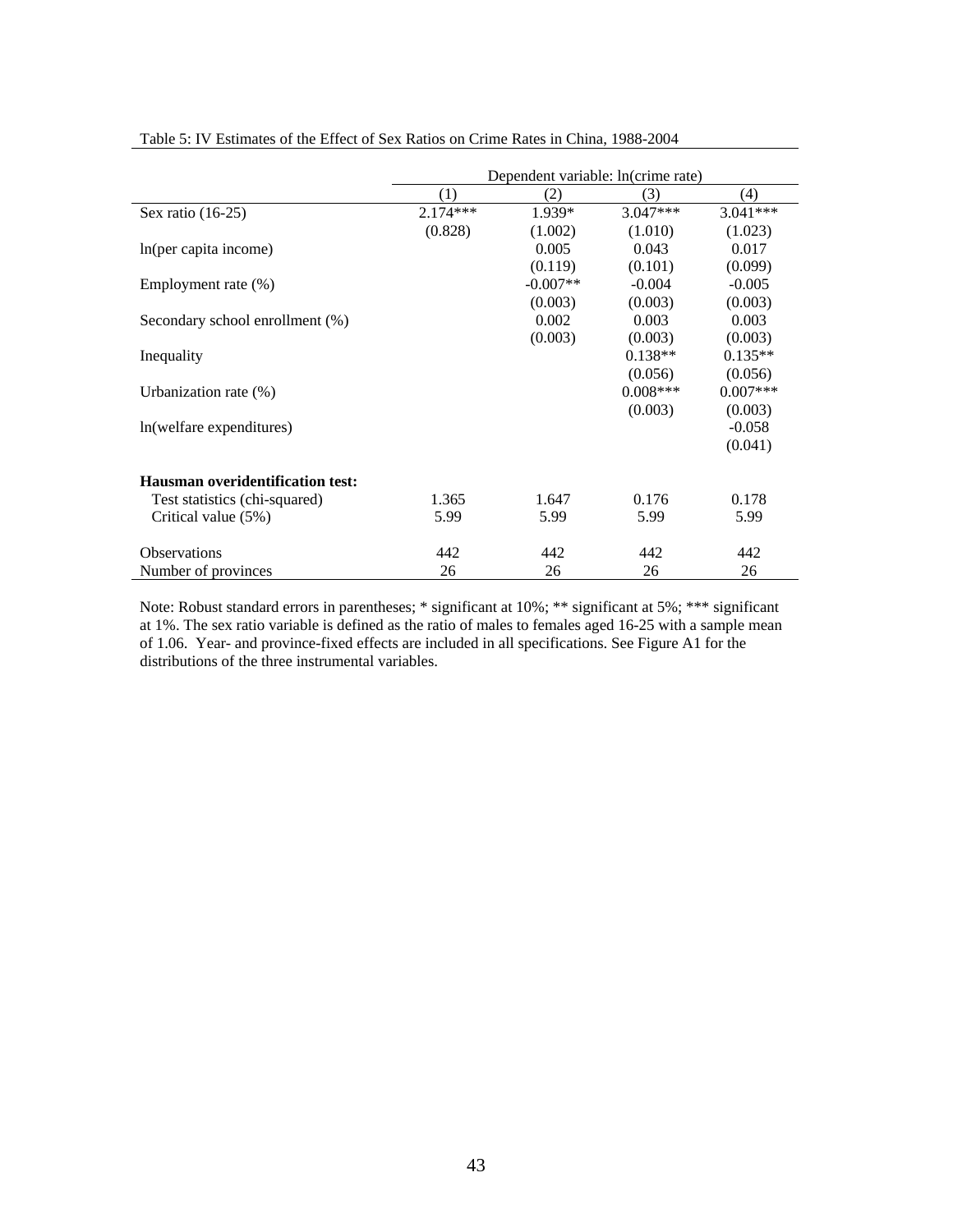|                                         | Dependent variable: ln(crime rate) |           |            |            |
|-----------------------------------------|------------------------------------|-----------|------------|------------|
|                                         | (1)                                | (2)       | (3)        | (4)        |
| Sex ratio (16-25)                       | 2.924***                           | 3.325***  | $3.062***$ | $3.365***$ |
|                                         | (1.071)                            | (1.018)   | (0.970)    | (1.127)    |
| In(per capita income)                   | 0.017                              | $-0.007$  | $-0.010$   | $-0.028$   |
|                                         | (0.100)                            | (0.097)   | (0.095)    | (0.103)    |
| Employment rate (%)                     | $-0.005$                           | $-0.003$  | $-0.002$   | $-0.001$   |
|                                         | (0.003)                            | (0.003)   | (0.003)    | (0.003)    |
| Secondary school enrollment (%)         | 0.003                              | 0.003     | 0.004      | 0.003      |
|                                         | (0.003)                            | (0.003)   | (0.003)    | (0.002)    |
| Inequality                              | $0.142**$                          | $0.134**$ | $0.109**$  | $0.110**$  |
|                                         | (0.055)                            | (0.055)   | (0.048)    | (0.047)    |
| Urbanization rate (%)                   | $0.007**$                          | $0.007**$ | 0.003      | 0.003      |
|                                         | (0.003)                            | (0.003)   | (0.003)    | (0.003)    |
| ln(welfare expenditures)                | $-0.057$                           | $-0.061$  | $-0.048$   | $-0.039$   |
|                                         | (0.041)                            | (0.041)   | (0.042)    | (0.042)    |
| In(police expenditures)                 | 0.078                              | 0.062     | 0.084      | 0.032      |
|                                         | (0.088)                            | (0.087)   | (0.088)    | (0.090)    |
| Immigration rate (‰)                    |                                    | $0.025*$  | $0.028**$  | $0.031**$  |
|                                         |                                    | (0.013)   | (0.013)    | (0.013)    |
| Age 16-25 (%)                           |                                    |           | $0.027***$ | $0.034***$ |
|                                         |                                    |           | (0.008)    | (0.009)    |
| Age $0-14$ $(\% )$                      |                                    |           |            | 0.009      |
|                                         |                                    |           |            | (0.009)    |
| Age $65 (\% )$                          |                                    |           |            | $0.055***$ |
|                                         |                                    |           |            | (0.021)    |
| <b>Hausman overidentification test:</b> |                                    |           |            |            |
| Test statistics (chi-squared)           | 0.178                              | 0.178     | 0.178      | 0.089      |
| Critical value (5%)                     | 5.99                               | 5.99      | 5.99       | 5.99       |
| <b>Observations</b>                     | 442                                | 442       | 442        | 442        |
| Number of provinces                     | 26                                 | 26        | 26         | 26         |

Table 6: IV Estimates of the Effect of Sex Ratios on Crime Rates in China, 1988-2004 (robustness tests)

Note: Robust standard errors in parentheses; \* significant at 10%; \*\* significant at 5%; \*\*\* significant at 1%. The sex ratio variable is defined as the ratio of males to females aged 16-25 with a sample mean of 1.06. Year- and province-fixed effects are included in all specifications. See Figure A1 for the distributions of the three instrumental variables.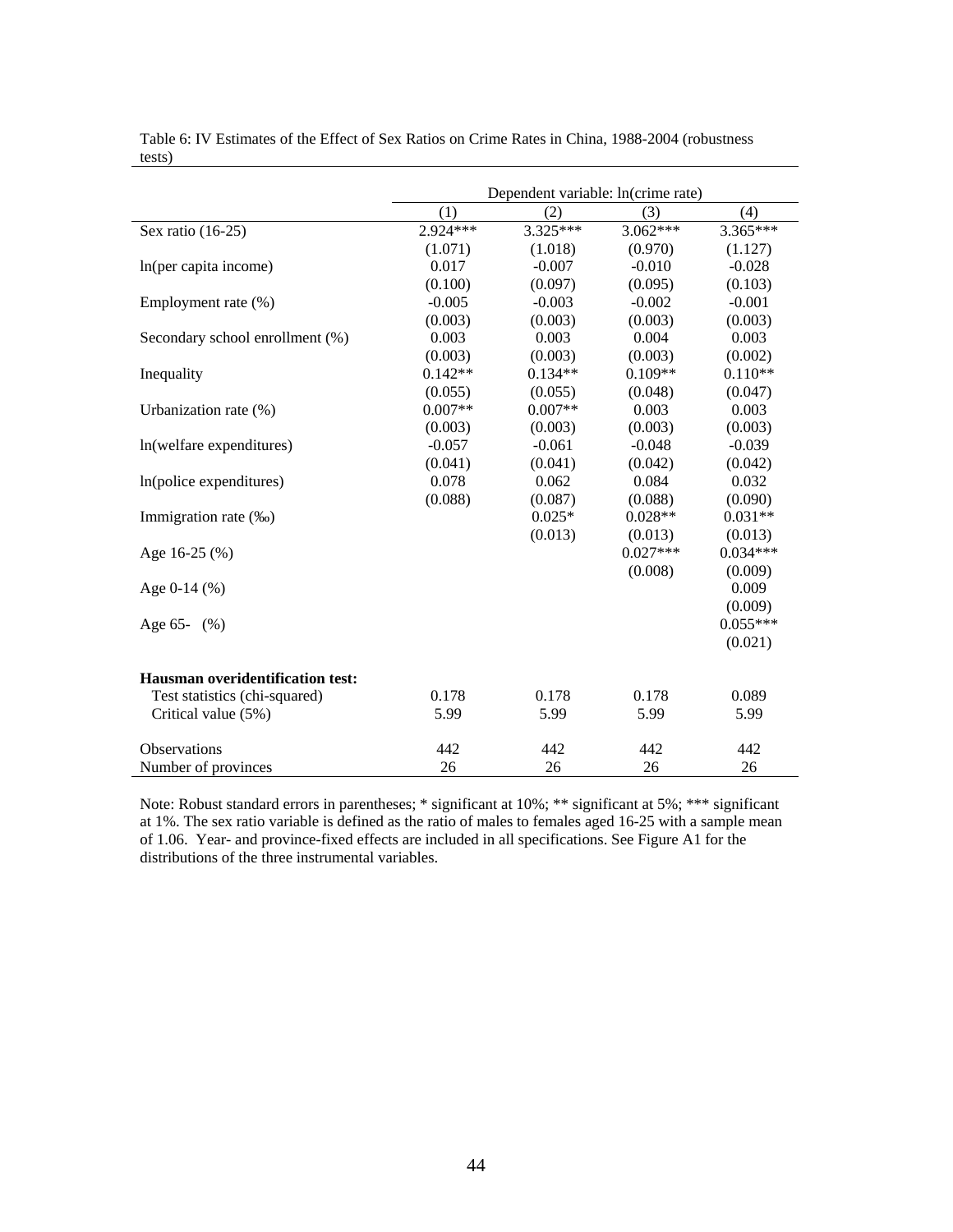|                                         | Dependent variables |                 |                 |  |
|-----------------------------------------|---------------------|-----------------|-----------------|--|
|                                         | In(corruption)      | In (crime rate) | In (crime rate) |  |
|                                         | rate)               |                 |                 |  |
|                                         | (1)                 | (2)             | (3)             |  |
| Sex ratio (16-25)                       | $-0.134$            |                 | 4.638***        |  |
|                                         | (1.817)             |                 | (1.398)         |  |
| Sex ratio $(10-15)$                     |                     | $-0.778$        | $-0.901$        |  |
|                                         |                     | (1.561)         | (1.451)         |  |
| In(per capita income)                   | 0.144               | 0.219           | 0.055           |  |
|                                         | (0.189)             | (0.145)         | (0.147)         |  |
| Employment rate (%)                     | 0.006               | $-0.008*$       | $-0.007*$       |  |
|                                         | (0.004)             | (0.004)         | (0.004)         |  |
| Secondary school enrollment (%)         | $-0.002$            | 0.005           | 0.006           |  |
|                                         | (0.003)             | (0.004)         | (0.004)         |  |
| Inequality                              | $-0.218***$         | $0.180***$      | $0.155***$      |  |
|                                         | (0.060)             | (0.065)         | (0.058)         |  |
| Urbanization rate (%)                   | 0.004               | $-0.001$        | 0.007           |  |
|                                         | (0.005)             | (0.005)         | (0.006)         |  |
| In(welfare expenditures)                | $0.153*$            | $-0.035$        | 0.012           |  |
|                                         | (0.078)             | (0.058)         | (0.060)         |  |
| <b>Hausman overidentification test:</b> |                     |                 |                 |  |
| Test statistics (chi-squared)           | 1.602               | 1.088           | 1.254           |  |
| Critical value (5%)                     | 5.99                | 5.99            | 5.99            |  |
| <b>Observations</b>                     | 442                 | 338             | 338             |  |
| Number of provinces                     | 26                  | 26              | 26              |  |

Table 7: IV Estimates of the Effect of Sex Ratios on Crime Rates in China, 1988-2004 (robustness tests)

Note: Robust standard errors in parentheses; \* significant at 10%; \*\* significant at 5%; \*\*\* significant at 1%. The sex ratio (16-25) is defined as the ratio of males to females aged 16-25, and the sex ratio (10- 15) is defined as the ratio of males to females aged 10-15. The mean of the sex ratio is 1.06 (for ages 16-25) and 1.08 (for ages 10-15) respectively. Columns 2-3 also have fewer observations because of missing values for the 10-15 sex ratio. See Figure A1 for the distributions of the instrumental variables. Columns 1 uses the three program variables (lagged 17-26 years) as IVs; column 2 uses the three program variables (lagged 11-16 years) as IVs; column 3 uses both sets of variables as IVs.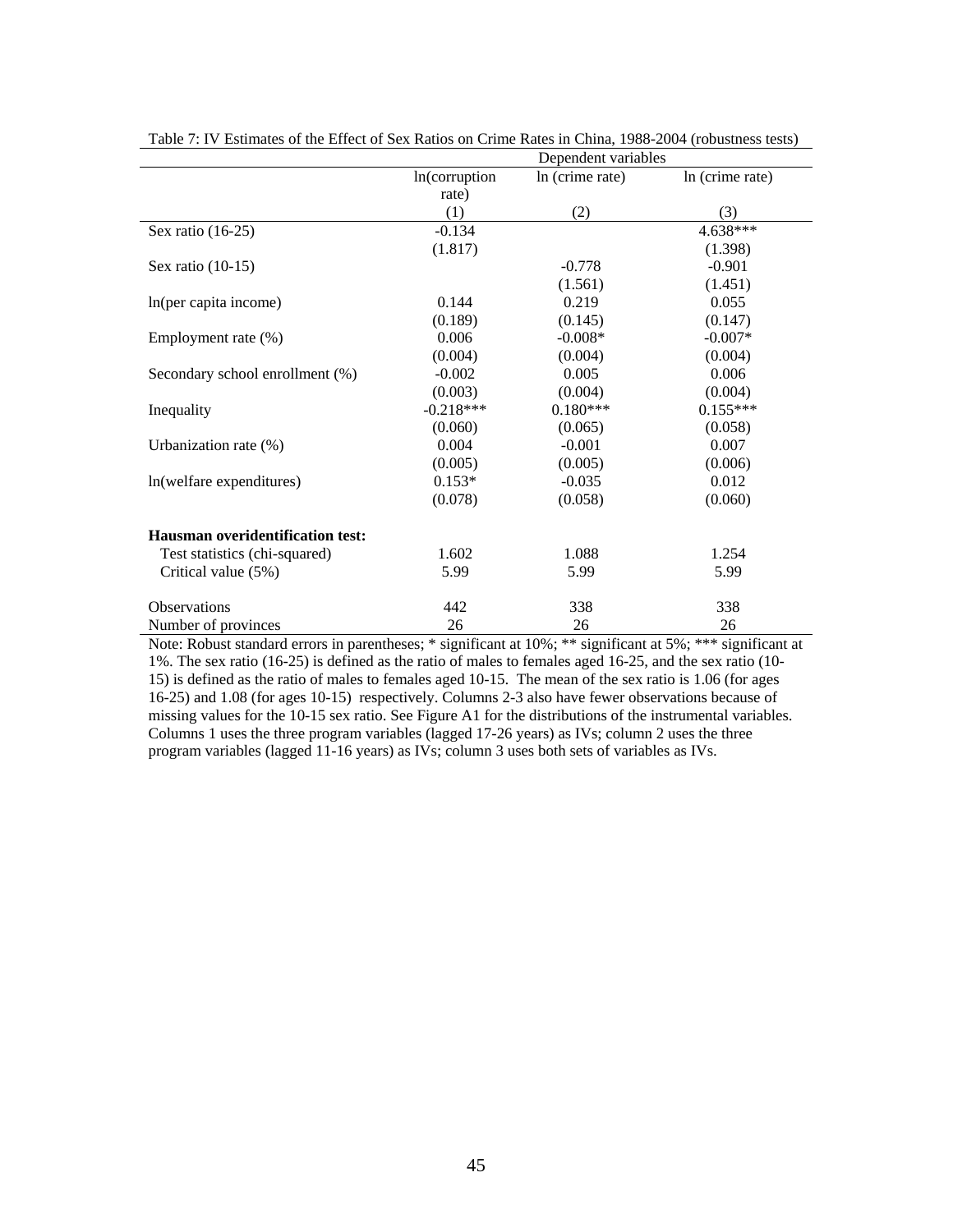| Variables                                                                       | Mean   | Standard<br>deviation | Min              | Max          |
|---------------------------------------------------------------------------------|--------|-----------------------|------------------|--------------|
| Crime rate (number of arrests per 10,000 population)*                           | 5.351  | 1.653                 | 0.816            | 13.042       |
| Corruption rate (number of corruption cases per 10,000                          | 0.460  | 0.215                 | 0.086            | 1.515        |
| population)<br>Sex ratio (the ratio of males to females 16-25 projected by      | 1.059  | 0.029                 | 0.984            | 1.131        |
| the 1990 census)<br>Real per capital income (RMB 1,000 at 2000 prices)          | 2.702  | 1.093                 | 0.993            | 8.005        |
| Employment rate (% employed of 16-65 year olds)                                 | 67.427 | 9.060                 | 46.816           | 97.961       |
| Inequality (the ratio of urban per capita income to rural                       | 2.721  | 0.705                 | 1.528            | 5.159        |
| per capita income)<br>Urbanization rate (% of population living in urban areas) | 29.934 | 11.086                | 13.113           | 56.011       |
| Secondary school enrollment rate (%)                                            | 87.859 | 11.177                | 39.6             | 100          |
| Welfare expenditures share (% of government expenditures)                       | 2.454  | 0.772                 | 1.032            | 11.412       |
| Police expenditures share (% of government expenditures)                        | 5.372  | 1.316                 | 2.588            | 9.245        |
| Immigration rate (‰ of cross provincial immigrants)                             | 2.196  | 1.283                 | 0.310            | 8.680        |
| Age 16-25 years old (% of population)                                           | 20.453 | 3.906                 | 13.948           | 33.811       |
| Age 0-14 years old (% of population)                                            | 25.924 | 4.655                 | 13.892           | 36.739       |
| Age 65 and above (% of population)                                              | 6.348  | 1.518                 | 2.967            | 11.495       |
| Age of provincial party secretary                                               | 60.760 | 4.735                 | 48.5             | 73           |
| Provincial party secretary was a college graduate                               | 0.515  | 0.406                 | $\boldsymbol{0}$ | $\mathbf{1}$ |
| Central connection of provincial party secretary                                | 0.269  | 0.358                 | $\boldsymbol{0}$ | $\mathbf{1}$ |

Table A1: Summary Statistics of Variables (N=442)

\*Violent and property crimes. A non-exhaustive list includes: homicide, assault, robbery, rape, abduction of women and children, larceny, fraud, and smuggling.

Data sources: *China Population Statistical Yearbooks, 1989-2005; China Statistical Yearbooks, 1989- 2005; China Population Statistical Data and Material By Provinces and Cities, 1992-2004; Comprehensive Statistical Data and Materials on 55 Years of New China; Chinese Population Census (1982, 1990), 1% Sample; Law Yearbook of China, 1989-200; Procuratorial Yearbook of China, 1989-2005*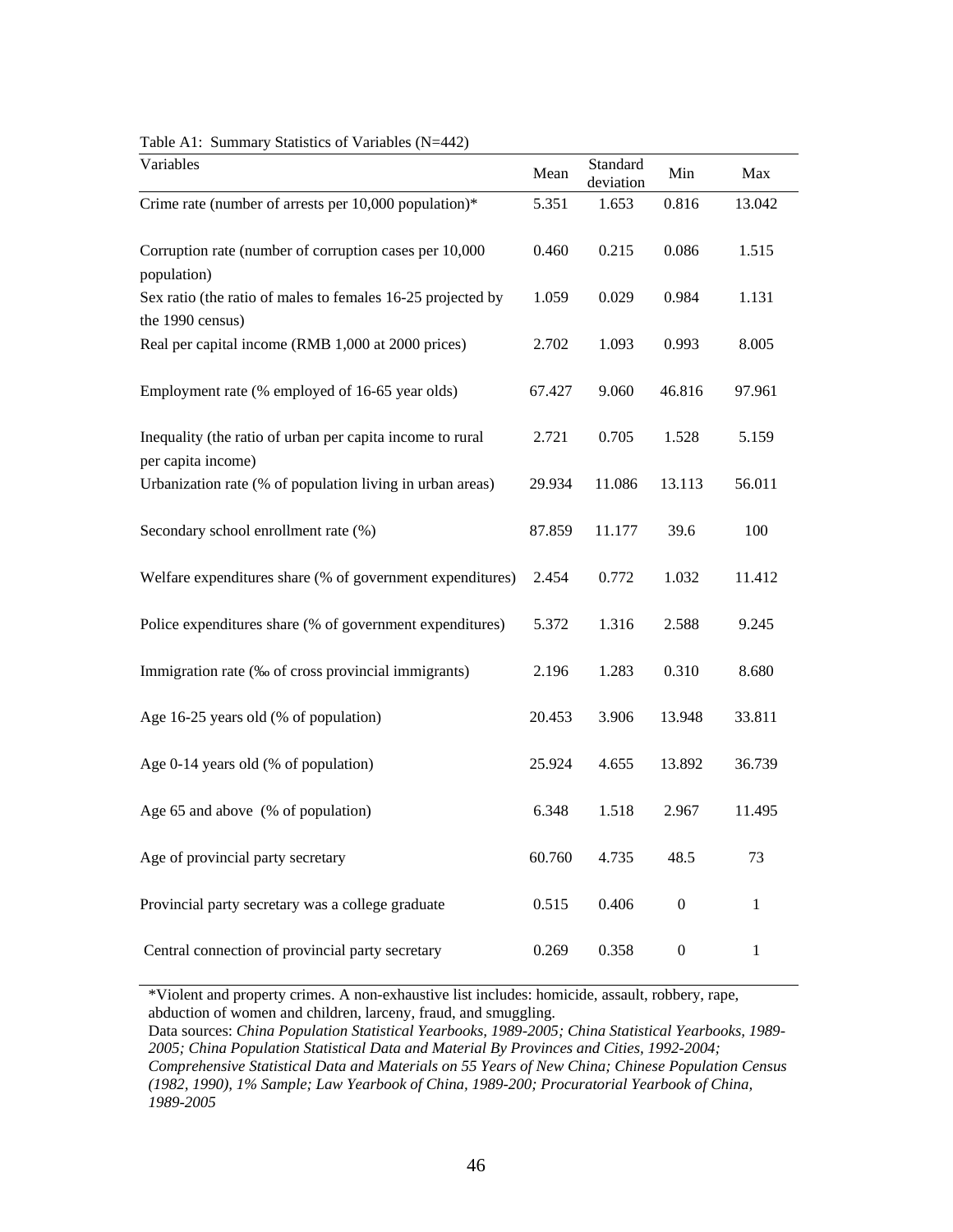

Figure A1: Program roll-out, by Province and Year of Implementation+17